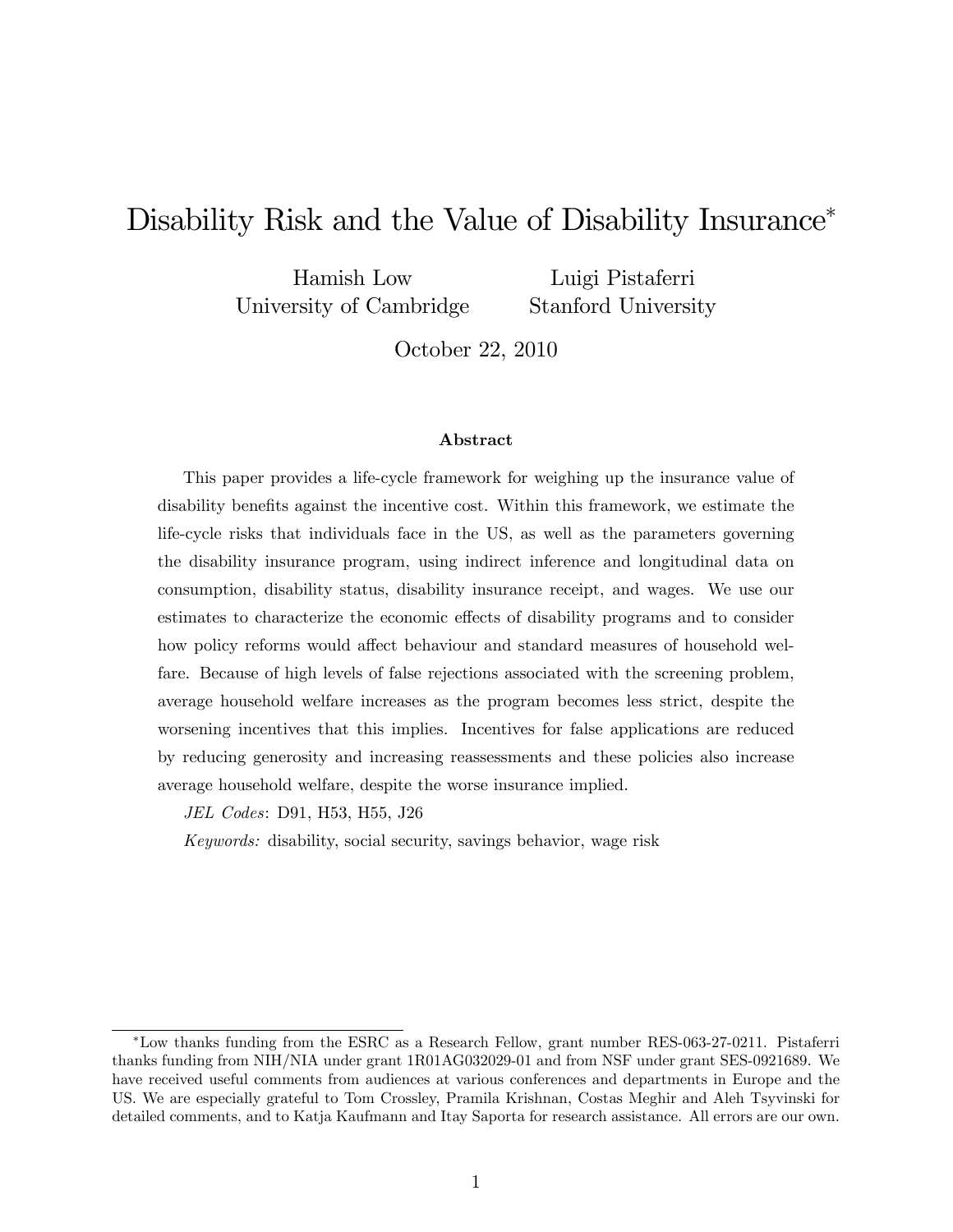# 1 Introduction

The Disability Insurance (DI) program in the US is a large and rapidly growing social insurance program offering income replacement and health care benefits to people with work limiting disabilities. In 2007, the cash benefits paid by the DI program were three times larger than those paid by Unemployment Insurance (UI) (\$99.1 billions vs. \$32.5 billions)<sup>1</sup> and between 1985 and 2007 the proportion of DI claimants in the US has almost doubled (from about 2.5% to almost 5% of the working-age population, see Autor and Duggan, 2006). The key questions in thinking about the size and growth of the program are whether program claimants are genuinely unable to work, and how valuable is the insurance provided. These questions underlie the concerns that the greater use of DI explains the recent decline in labor market participation of men and that the DI program is being used as a gateway for early retirement, rather than providing insurance against health shocks that prevent work. To assess these concerns and to evaluate the costs and benefits of changing the DI program to try to reduce disincentives to work, we need a realistic modeling of the risks that individuals face over their life-cycle to their ability to work and their wages, and a theoretical framework that captures both the insurance benefit of DI as well as the incentive effects on individual behavior. The broad aim of this paper is to provide this framework and to use it to evaluate the DI program quantitatively in an explicit life-cycle setting.

More specifically, our paper makes three contributions. First, we propose a theoretical framework that allows us to study in a life cycle setting the effect of disability risk on decisions about labor supply, savings and applying for DI. We consider the problem of an individual who faces two types of shock to wages: a permanent productivity shock unrelated to health; and a disability or work limitation shock which reduces the ability to work. The distinction between the two types of shock to wages is crucial for understanding the incentive problem with the DI program: an individual with a disability shock above a certain threshold can not work; while an individual with a productivity shock below a certain threshold may not want to work. Since disability status is only imperfectly observable, either type may apply for DI benefits.

Second, we estimate the parameters of this model using microeconomic data. We use PSID data on wages, indicators of disability status, receipt of DI, consumption and employment status to help identify the wage and health risks that individuals face, their preferences

<sup>&</sup>lt;sup>1</sup>The relative size of DI is even larger if we add the in-kind health care benefits provided by the Medicare program to DI beneficiaries.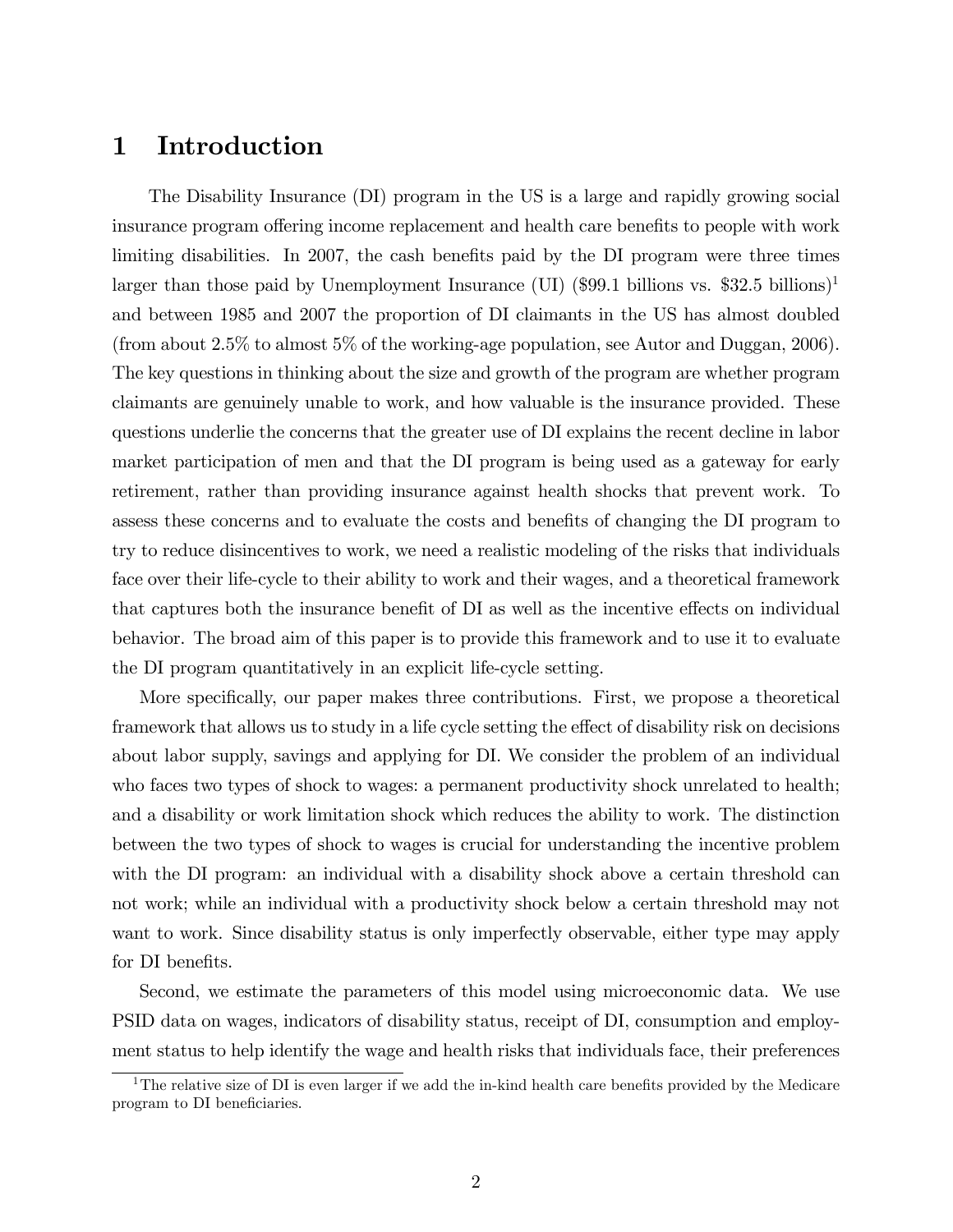and the parameters of the DI program. Almost half of the inflow onto DI comes from those aged under 50, and so the use of the PSID is important for studying this behavior and behavior across the whole life-cycle, rather than using the HRS which is restricted to those aged over 50. Our estimates highlight that there are substantial false rejections in the allocation of disability insurance, while false positives are somewhat less problematic.

Finally, we use our model and the estimates of the structural parameters to analyse the impact on standard measures of household welfare and behavior of varying the key policy parameters. We focus on addressing how well insured are individuals against disability risk, how responsive are the number of false applications, labour supply and savings to changes in the details of the DI program, and what are the implications for average household welfare. The ability to evaluate these questions in a coherent unified framework is one of the main benefits of the paper. We conduct counterfactual experiments by changing: (a) stringency of the screening process, (b) re-assessment rate, (c) replacement rate, (d) generosity of alternative social insurance programs. One striking finding of our paper is that the high fraction of false rejections (Type I errors) associated with the screening process of the disability insurance program leads to ex-ante average household welfare increases when the program becomes less strict, despite the increase in false applications that this implies. This is because coverage among those most in need goes up. On the other hand, average household welfare is higher if the generosity of DI is cut and if reassessment is more frequent: both of these reforms have a large impact reducing the number of false applicants at little cost in terms of reduced coverage for those in need.

The issues raised in this paper relate to the literatures on the incentives to make a false application for DI and the disincentive effects of DI on labor supply. It also relates to a small literature on the costs of disability shocks. Since disability status is private information, DI evaluators make two types of errors: awarding benefits to undeserving applicants, and denying them to truly disabled individuals. The only direct attempt to measure such errors is Nagi (1969), who uses a sample of 2,454 initial disability determinations. These individuals were examined by an independent medical and social team. Nagi (1969) concluded that about  $19\%$  of those initially awarded benefits were undeserving, and  $48\%$  of those denied were truly disabled. More recently, Benitez-Silva et al. (2006a) using HRS self-reported disability data on the over 50s, conclude that over 40% of recipients of DI are not truly work limited and this adds to the picture of an inefficient insurance program.

Suggested reforms to reduce these inefficiencies either recommend preventing false ap-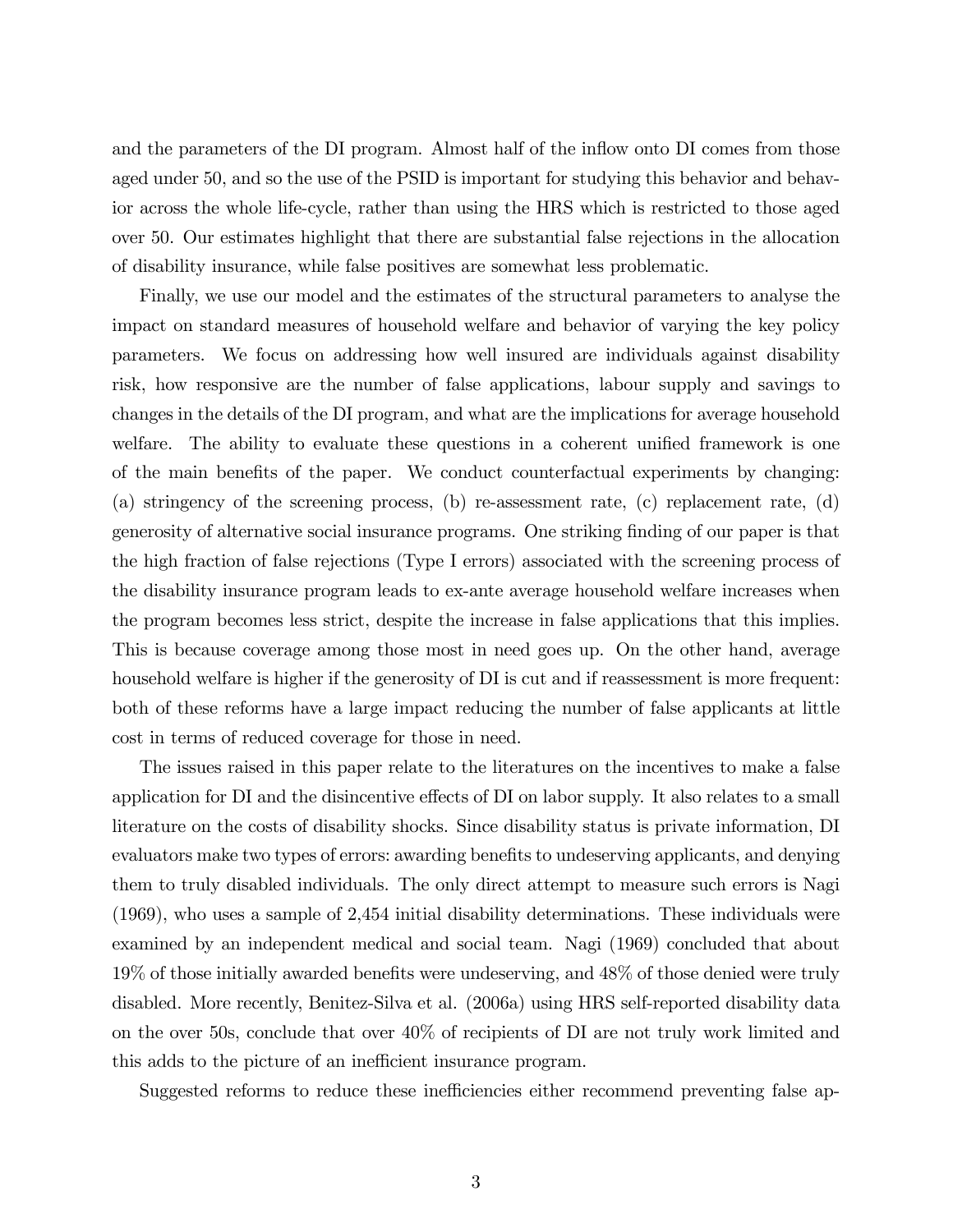plications in the Örst place, or providing incentives or mechanisms to make false claimants leave the programme. At the heart of this different focus is the question of whether those receiving DI unjustly were healthy (and hence could have worked) when they entered the programme, or whether their health improved while on DI but they chose not to leave. The incentive to make a false application rather than to work has been addressed by asking how many DI recipients would be in the labor force in the absence of the program. Identifying an appropriate control group has been controversial (see Parsons, 1980; Bound, 1989). Bound  $(1989)$  uses DI applicants who were rejected as his control group. He finds that only  $1/3$  to 1/2 of rejected applicants are working, and this is taken as an upper bound of how many DI beneficiaries would be working in the absence of the program. These estimates have recently been confirmed by Chen and van der Klaauw (2008). Relatedly, Kreider (1999) finds that although DI has important disincentive effects on labour supply, the effects due to changes in DI generosity are not large enough to explain fully the fall in labour force participation. The underlying assumption of these papers is that those who would be working in the absence of DI are false applicants. To tackle false applications directly, Golosov and Tsyvinski (2006) propose introducing an asset test for recipients of DI because those who anticipate making a false claim will accumulate assets to help smooth consumption.

Evidence on the effectiveness of incentives to move the healthy of DI is weak: Hoynes and Moffitt (1997) conclude via simulations that some of the reforms aimed at allowing DI beneficiaries to keep more of their earnings on returning to work are unlikely to be successful and may, if anything, increase the number of people applying for DI. In a similar vein, Acemoglu and Angrist (2001) and DeLeire (2000) examine the effect of the Americans with Disabilities Act, which should have eased the transition back to work of the disabled, and find that it actually led to a decline in the employment rate of people with disabilities. Benitez-Silva et al.  $(2006b)$  evaluate the effectiveness of a "\$1 for \$2 offset" policy, which consists of reducing DI benefits by \$1 for every \$2 of earnings above a certain level. They find that the policy encourages work by DI beneficiaries, but also encourages entry into the program by individuals attracted by the greater generosity who would not have applied otherwise.

There have been some recent papers identifying the extent of health risk which underlie the need for a DI programme. DeNardi, French and Jones (2010) estimate the risk to health expenditure, but their focus is on the elderly, rather than those of working age when disability insurance is an active option. Adda, Banks and Gaudecker (2007) estimate the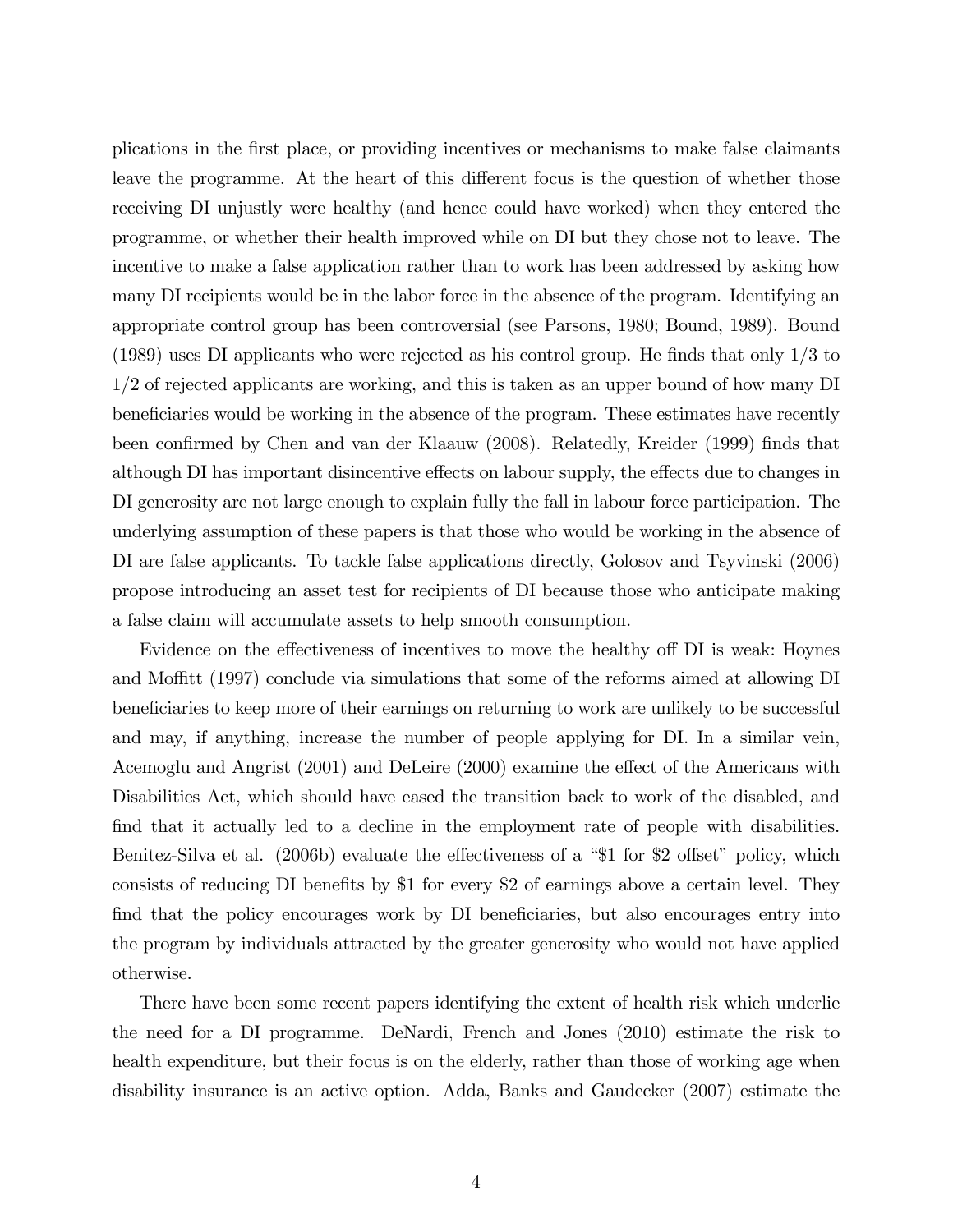effect of income shocks on health and find only small effects. Meyer and Mok (2007) and Stephens (2001) have estimated in a reduced form way the effect of disability shocks on household consumption. Gallipoli and Turner (2009) explore in a structural model the effect of disability shocks on consumption and labor supply.

More generally, however, the broader issue of the value of DI and the effects of DI reform requires combining estimates of the risk associated with health shocks in a framework that allows the evaluation of the insurance and incentives provided by DI. Previous work by Bound et al. (2004), Waidmann et al. (2003) and Rust et al. (2002) has also highlighted the importance of considering both sides of the insurance/incentive trade-off for welfare analysis.<sup>2</sup> Our work builds on these papers but extends them by modelling explicitly the joint decision over whether to apply for DI and whether to work at different ages across the life-cycle, as well as an explicit measure of disability risk which allows for moderate as well as severe disability. Further, we allow for a more flexible specification of the wage process and of preferences, and the addition of labor market frictions and interactions with other social insurance programs. None of these elements are purely cosmetic: we believe this is a necessary set-up to provide enough realism to capture the trade-offs inherent in the DI system. For example, negative productivity shocks unrelated to health (such as shocks to skill prices), as well as a possible lack of employment opportunities, are at the root of the incentive problem - both reduce the opportunity cost of applying for DI independent of health status - and so we need such shocks alongside the risk of work-limiting disabilities if we want to explain the decision to apply for DI when not disabled. Finally, the opportunity cost of applying for DI depends on whether there are programs to finance consumption during the period it takes for an application to be processed, and on what alternative mechanisms of insurance exist.

The rest of the paper is structured as follows. Section 2 presents the life-cycle model allowing for health status, and discusses the various social insurance programs available to individuals. Section 3 summarizes the data used in the estimation of the model, focusing on the data on disability status and on consumption. Section 4 discusses the identification strategy. The key sections of the paper are Sections 5 and 6. Section 5 presents the estimates of the structural parameters and discusses the efficiency of the existing DI system. Section 6 carries out counter-factual policy experiments, reporting the effects on behavior and average household welfare of potential reforms of DI. Section 7 concludes.

<sup>2</sup>See also Diamond and Sheshinski (1995) for a model of optimal disability insurance.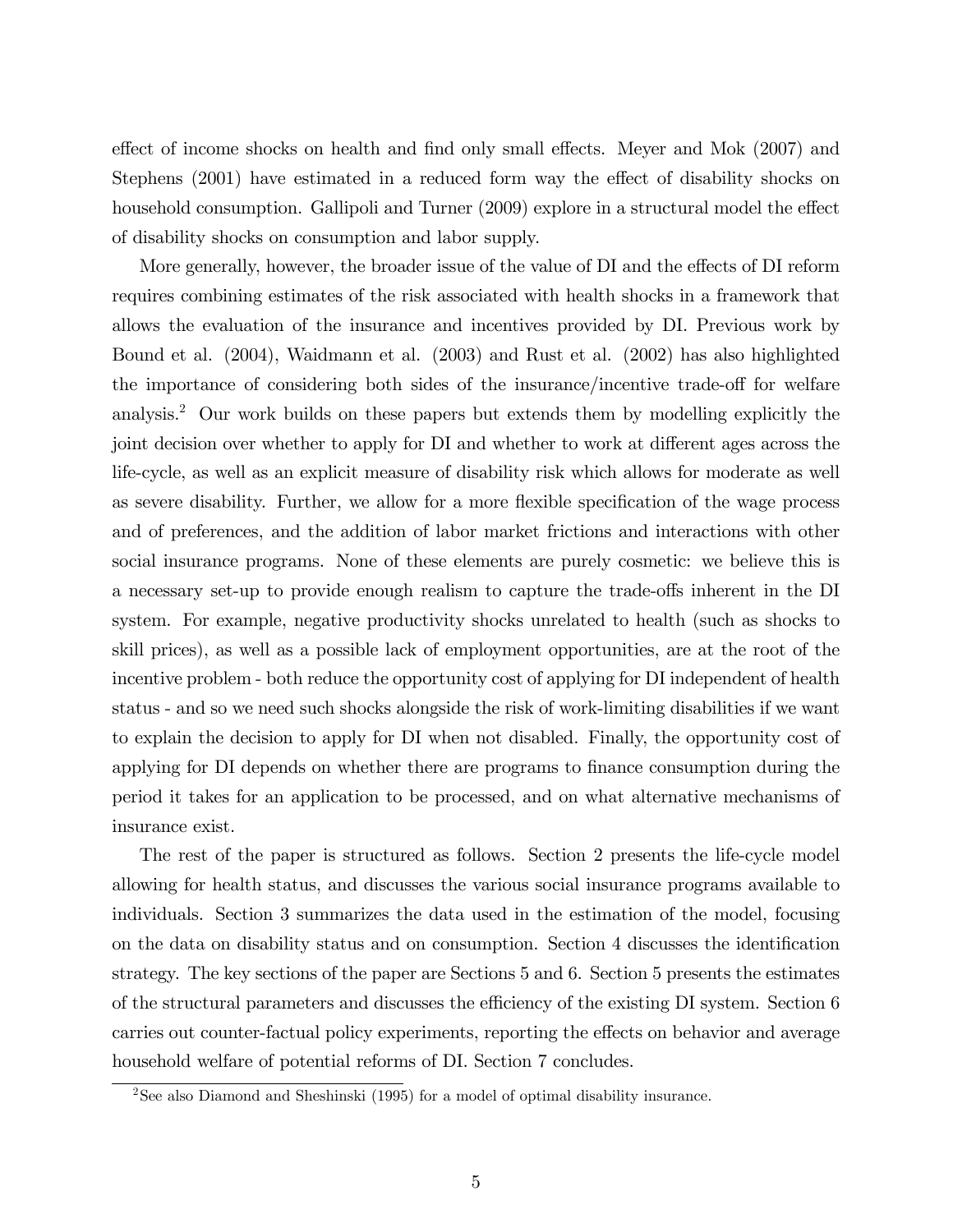# 2 Life-Cycle Model

# 2.1 Individual Problem

We consider the problem of an individual who maximizes lifetime expected utility:

$$
\max_{c, P, D I^{App}} V_{it} = E_t \sum_{s=t}^{T} \beta^{s-t} U(c_{is}, P_{is}; L_{is})
$$

where  $\beta$  is the discount factor,  $E_t$  the expectations operator conditional on information available in period t (a period being a quarter of a year), P a discrete  $\{0,1\}$  labor supply participation indicator,  $c_t$  consumption, and  $L_t$  a discrete work limitation (disability) status indicator  $\{0, 1, 2\}$ , corresponding to no limitation, a moderate limitation and a severe limitation, respectively. Work limitation status is often characterised by a  $\{0, 1\}$  indicator (as in Benitez-Silva et al., 2006a). We use a three state indicator to show the importance of distinguishing between moderate and severe work limitations. Individuals live for  $T$  periods, may work  $T^W$  years (from age 23 to 62), and face an exogenous mandatory spell of retirement of  $T<sup>R</sup>$  =10 years at the end of life. The date of death is known with certainty and there is no bequest motive.

The intertemporal budget constraint during the working life has the form

$$
A_{it+1} = R \left[ \begin{array}{c} A_{it} + (w_{it}h (1 - \tau_w) - F (L_{it})) P_{it} \\ + (B_{it} E_{it}^{UI} (1 - E_{it}^{DI}) + D I_{it} E_{it}^{DI} + S S I_{it} E_{it}^{DI} E_{it}^{W}) (1 - P_{it}) \\ + W_{it} E_{it}^{W} - c_{it} \end{array} \right]
$$

where A are beginning of period assets,  $R$  is the interest factor,  $w$  the hourly wage rate, h a fixed number of hours (corresponding to 500 hours per quarter),  $\tau_w$  a proportional tax rate that is used to finance social insurance programs,  $F$  the fixed cost of work that depends on disability status,<sup>3</sup> B unemployment benefits, W the monetary value of the means tested welfare payment, DI the amount of disability insurance payments obtained, SSI the amount of Supplemental Security Income (SSI) benefits, and  $E^{DI}$  is a recipiency  $\{0, 1\}$  indicator for disability insurance. <sup>4</sup>  $E^{UI}$  and  $E^{W}$  are recipiency  $\{0, 1\}$  indicators for the means-tested

<sup>3</sup>That disabled individuals face direct costs of work is recognized explicitly by the Social Security Administration (SSA), which allows individual to deduct costs of work (such as "a seeing eye dog, prescription drugs, transportation to and from work, a personal attendant or job coach, a wheelchair or any specialized work equipment") from monthly earnings before determining eligibility for DI benefits (see SSA Publication No. 05-10095).

<sup>&</sup>lt;sup>4</sup>We do not have an SSI recipiency indicator because that is a combination of receiving DI and being eligible for means-tested transfers.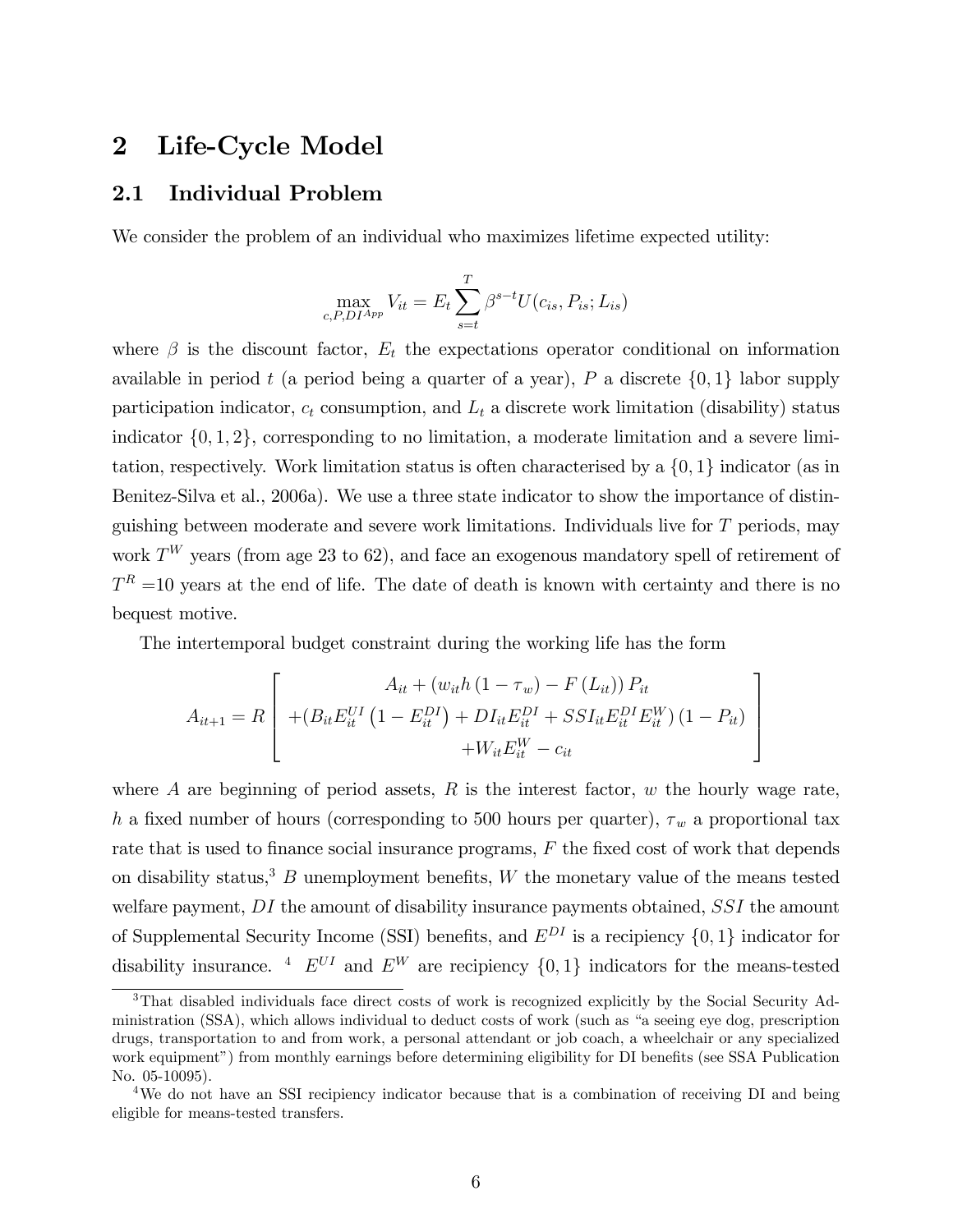welfare program and unemployment insurance. Unemployment insurance is paid only on job destruction and only for one quarter; the means-tested welfare program is an anti-poverty program providing a áoor to income, similar to food stamps. Both programs are described fully in the online appendix.

The worker's problem is to decide whether to work or not. When unemployed he has to decide whether to accept a job that may have been offered or wait longer. The unemployed person will also have the option to apply for disability insurance (if eligible). Whether employed or not, the individual has to decide how much to save and consume. Accumulated savings can be used to finance consumption at any time, particularly during spells out of work and retirement.

We use a utility function of the form

$$
u\left(c_{it}, P_{it}; L_{it}\right) = \frac{\left(c_{it} \exp\left(\theta L_{it}\right) \exp\left(\eta P_{it}\right)\right)^{1-\gamma}}{1-\gamma}
$$

We set  $\gamma = 1.5$  following Attanasio and Weber (1995), and estimate  $\theta$  and  $\eta$ . To be consistent with disability and work being "bads", we require  $\theta < 0$  and  $\eta < 0$ , two restrictions that are not rejected by the data. The parameter  $\theta$  captures the utility loss for the disabled in terms of consumption. Participation also induces a utility loss determined by the value of  $\eta$ . This implies that consumption and participation are Frisch complements (i.e. the marginal utility of consumption is higher when participating) and that the marginal utility of consumption is higher when suffering from a work limitation.<sup>5</sup>

We assume that individuals are unable to borrow:  $A_{it} \geq 0$ . In practice, this constraint has bite because it precludes borrowing against social insurance and means-tested programs. At retirement, people collect social security benefits which are paid according to a formula similar to the one we observe in reality, and is the same as the one used for DI benefits (see below). Social security benefits, along with assets that people have voluntarily accumulated over their working years, are used to Önance consumption during retirement. The structure of the individualís problem is similar to life-cycle models of savings and labour supply, such as Low, Meghir and Pistaferri (2010). The innovations in our set-up are to consider the risk that arises from disability shocks that cause a work limitation, the explicit modelling of disability insurance, and the interaction of disability insurance with other social insurance programmes.

<sup>&</sup>lt;sup>5</sup>Lillard and Weiss (1997) also find evidence for  $\theta < 0$  using HRS savings and health status data. See Finkelstein et al. (2008) for a recent attempt to measure the effect of health status on the marginal utility of consumption using measures of subjective well-being as a proxy for utility.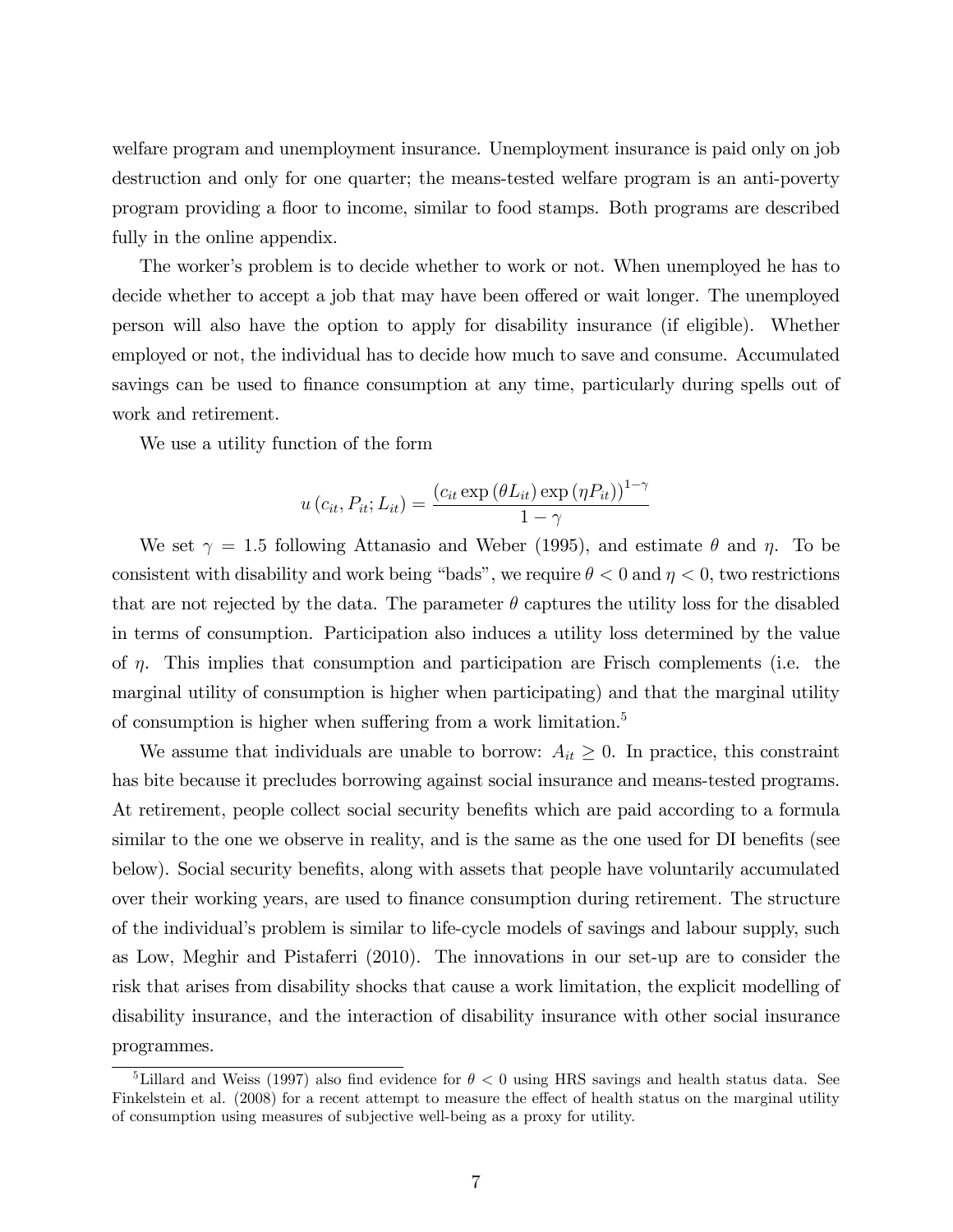There are important differences by skill level both in terms of probability of disability shocks and disability insurance recipiency rates. In particular, if we proxy skill level by education, we find that individuals with low education (at most high school degree) and high education (some college or more), have very similar DI recipiency rates until their mid 30s, but after that the difference increases dramatically. By age 60, the low educated are four times more likely to be DI claimants than the high educated  $(16\% \text{ vs. } 4\%)$ . In part, this is due to the fact that low educated individuals are more likely to have a severe disability at all ages.<sup>6</sup> To account for these differences, in what follows we assume that all the parameters of the model are education-specific, and much of our focus is on the low educated. To simplify notation, we omit subscripts defining the skill group of interest.

### 2.2 The Wage Process and Labour Market Frictions

We model the wage process for individual  $i$  as being subject to general productivity shocks and shocks to work limitation status, as well as the contribution of observable characteristics  $X_{it}$ :

$$
\ln w_{it} = X_{it}'\alpha + \varphi_1 L_{it}^1 + \varphi_2 L_{it}^2 + \varepsilon_{it}
$$
\n<sup>(1)</sup>

where  $L_{it}^j = \mathbf{1} \{ L_{it} = j \}$ , and

$$
\varepsilon_{it} = \varepsilon_{it-1} + \zeta_{it}
$$

Individuals work limitation status,  $L_{it}$ , evolves according to a three state first-order Markov process. Upon entry into the labor market, all individuals are assumed to be healthy  $(L_{i0} = 0)$ . Transition probabilities from any state depend on age. We assume that these transition probabilities are exogenous and in particular, we rule out the possibility of individuals investing in health prevention activities.<sup>7</sup> We interpret  $\varepsilon_{it}$  as a measure of individual unobserved productivity that is independent of health shocks - examples would include shocks to the value and price of individual skills.

Equation (1) determines the evolution of individual productivity. Productivity determines the offered wage when individuals receive a job offer. The choice about whether or not to accept an offered wage depends in part on the fixed costs of work, which in turn depend on the extent of the work limitation,  $F(L)$ . In addition, there are labour market

 ${}^{6}$ See the Web Appendix for more details. This is available at http://www.stanford.edu/~pista/papers/WA\_LP.pdf.

<sup>&</sup>lt;sup>7</sup>We allow the process to differ by education, which may implicitly capture differences in health investments.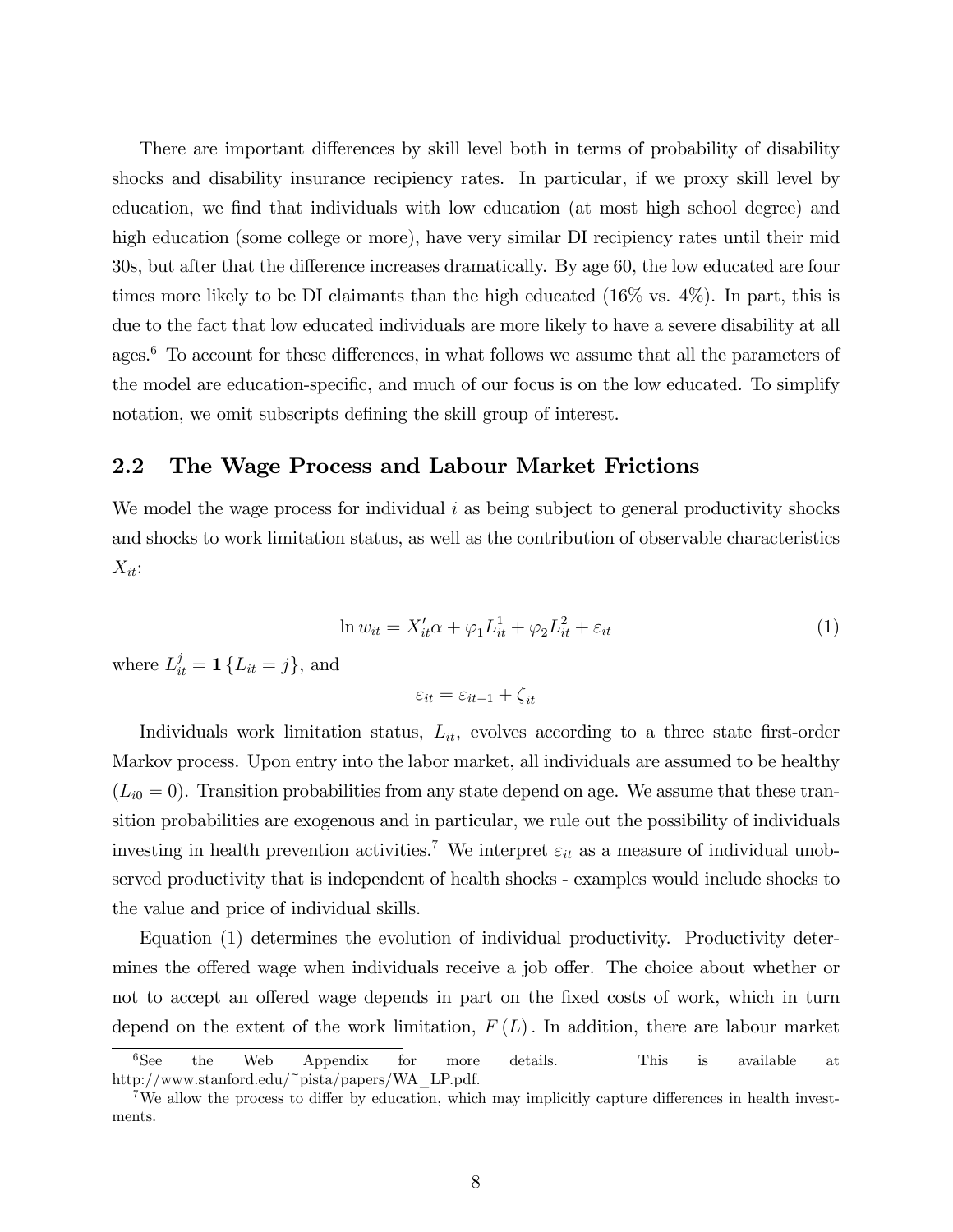frictions which mean that not all individuals receive job offers. First, there is job destruction,  $\delta$ , which forces individuals into unemployment for (at least) one period. Second, job offers for the unemployed arrive at a rate  $\lambda$  and so individuals may remain unemployed even if they are willing to work.

This wage and employment environment implies a number of sources of risk, from individual productivity, work limitation shocks, and labor market frictions. These risks are idiosyncratic, but we assume that there are no markets to provide insurance against these risks. Instead, there is partial insurance coming from government insurance programs (as detailed in the next section) and from individuals' own saving and labor supply.

### 2.3 Social Insurance

### 2.3.1 The SSDI Program

The Social Security Disability Insurance program (SSDI) is an insurance program for covered workers, their spouses, and dependents that pays benefits related to average past earnings. The purpose of the program is to provide insurance against health shocks that impairs substantially the ability to work. The difficulty with providing this insurance is that health status and the impact of health on the ability to work is imperfectly observed.<sup>8</sup>

The award of disability insurance depends on the following conditions: (1) An individual has to have filed an application;  $(2)$  There is a work requirement on the number of quarters of prior participation: Workers over the age of 31 are disability-insured if they have 20 quarters of coverage during the previous  $40$  quarters;  $(3)$  There is a statutory five-month waiting period out of the labour force from the onset of disability before an application will be processed; and (4) Finally, the individual must meet a medical requirement, i.e. the presence of a disability defined as "Inability to engage in any substantial gainful activity by reason of any medically determinable physical or mental impairment, which can be expected to result in death, or which has lasted, or can be expected to last, for a continuous period of at least  $12$  months."<sup>9</sup>

This requires that the disability affects the ability to work; and further, both the severity

<sup>&</sup>lt;sup>8</sup>Besides SSDI, about 25% of workers in the private sector are also covered by employer-sponsored longterm disability insurance plans.

<sup>&</sup>lt;sup>9</sup>Despite this formal criterion changing very little, there have been large fluctuations over time in the award rates: for example, award rates fell from 48.8% to 33.3% between 1975 and 1980, but then rose again quickly in 1984, when eligibility criteria were liberalized, and an applicant's own physician was used to determine eligibility. In 1999, a number of work incentive programs for DI beneficiaries were introduced (such as the Ticket to Work program) in an attempt to push some of the DI recipients back to work.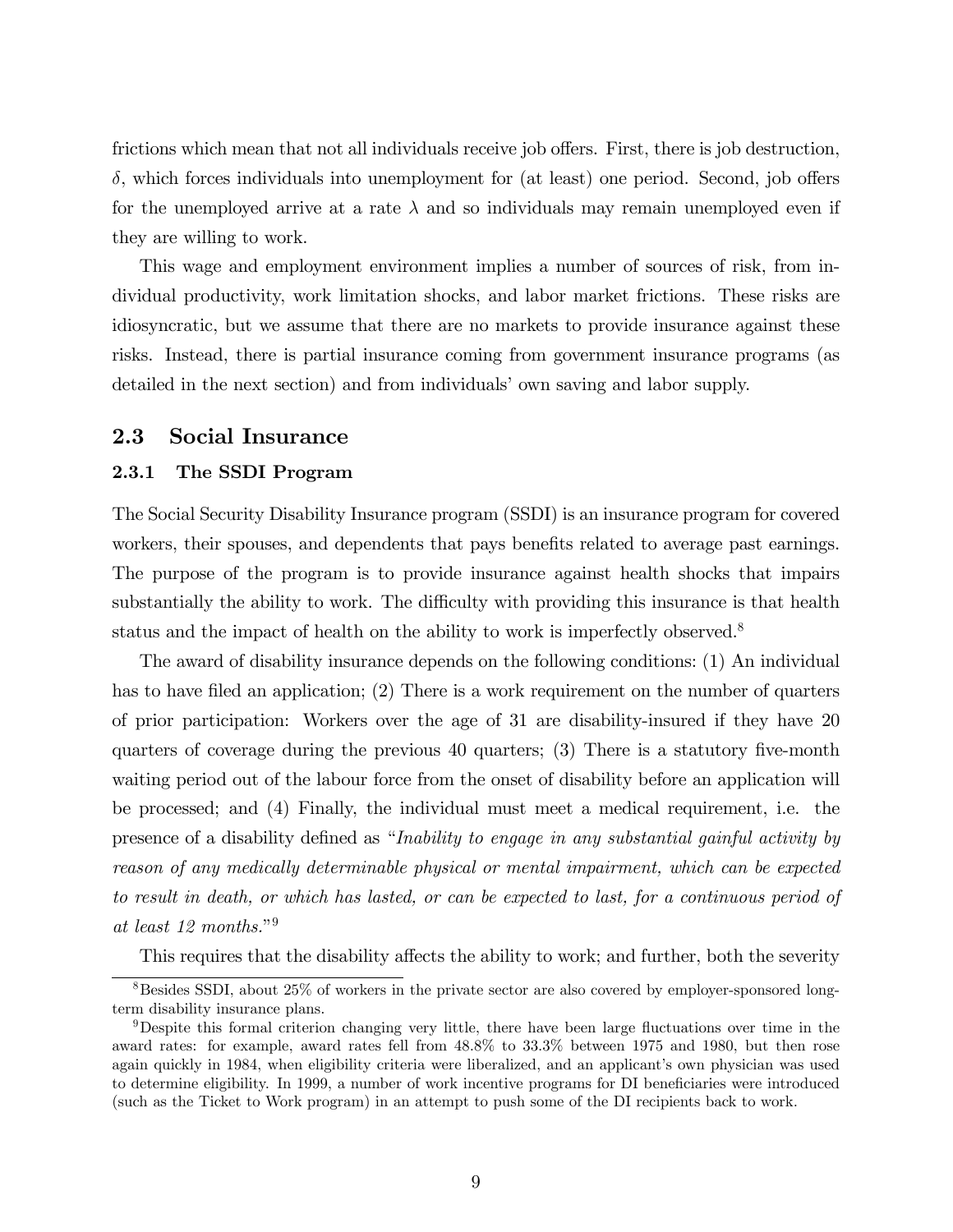and the expected persistence of the disability matter. The actual DI determination process consists of sequential steps. After excluding individuals earning more than a so-called "substantial gainful amount" (SGA,  $$1000$  a month for non-blind individuals as of  $2010$ ), the SSA determine whether the individual has a medical disability that is severe and persistent (per the definition above). If such disability is a listed impairment, the individual is awarded benefits without further review.<sup>10</sup> If the applicant's disability does not match a listed impairment, the DI evaluators try to determine the applicant's residual functional capacity. In the last stage the pathological criterion is paired with an economic opportunity criterion. Two individuals with identical work limitation disabilities may receive different DI determination decisions depending on their age, education, general skills, and even economic conditions faced at the time the determination is made.

In our model, we make the following assumptions in order to capture the complexities of the disability insurance screening process. First, we require that the individuals make the choice to apply for benefits. Second, individuals have to have been at work for at least the period prior to becoming unemployed and making the application. Third, individuals must have been unemployed for at least one quarter before applying. Successful applicants begin receiving benefits in that second quarter. Unsuccessful individuals must wait a further quarter before being able to return to work, but there is no direct monetary cost of applying for DI. Finally, we assume that the probability of success depends on the true work limitation status, age, and education:

$$
\Pr\left(DI_{it} = 1 | DI_{it}^{App} = 1, L_{it}, t\right) = \begin{cases} \pi_L^{Young} & \text{if } t < 45\\ \pi_L^{Old} & \text{if } 45 \le t \le 62 \end{cases}
$$
 (2)

In our model, the expected persistence of the work limitation is captured by the Markov process assumption and is age dependent. Since the SSDI program imposes a severity and persistence requirement on the work limitation, this age dependence of the Markov process is the reason why we make the probability of a successful application for DI dependent on age.<sup>11</sup> Eligibility does not depend on whether an individual quits or the job is destroyed.

Individuals leave the disability program either voluntarily (which in practice means into

 $10$ The listed impairments are described in a blue-book published and updated periodically by the SSA ("Disability Evaluation under Social Security"). The listed impairments are physical and mental conditions for which specific disability approval criteria has been set forth or listed (for example, Amputation of both hands, Heart transplant, or Mental retardation, defined as full scale IQ of 59 or less, among other things).

 $11$ The separation at age 45 takes also into account the practical rule followed by DI evaluators in the the last stage of the DI determination process (the so-called Vocational Grid, see Appendix 2 to Subpart P of Part 404—Medical-Vocational Guidelines, as summarized in Chen and van der Klaauw, 2008).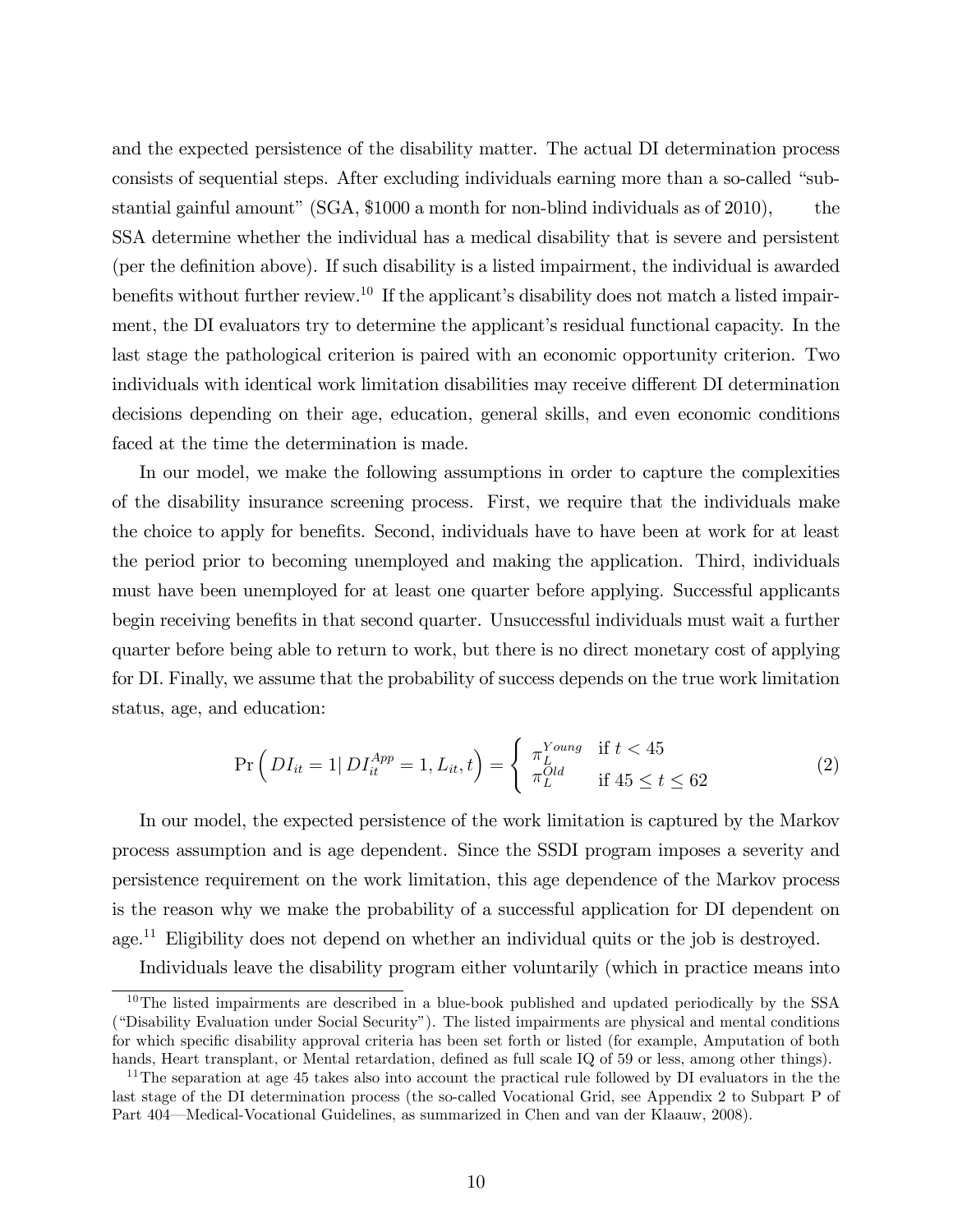employment) or following a reassessment of the work limitation and being found to be able to work (based on  $(2)$ ). The probability of being reassessed is 0 for the first year, then is given by  $P^{\text{Re}}$ , which is independent of L and age. If an individual is not successful on application or if an individual is rejected on reassessment, the individual has to remain unemployed until the next quarter before taking up a job. Individuals can only re-apply in a subsequent unemployment spell, where again the probability of success is determined by (2).

SSDI benefits are calculated in essentially the same fashion as Social Security retirement benefits. Beneficiaries receive indexed monthly payments equal to their Primary Insurance Amount (PIA), which is based on taxable earnings averaged over the number of years worked (known as AIME). Caps on the amount that individuals pay into the DI system as well as the nature of the formula determining benefits (see equation 3 below) make the system progressive. Because of the progressivity of the benefits and because individuals receiving SSDI also receive Medicare benefits after two years, the replacement rates are substantially higher for workers with low earnings and those without employer-provided health insurance. However, benefits are independent of the extent of the work limitation.

In the model, we set the value of the benefits according to the actual schedule in the US program. The value of disability insurance is given by

$$
D_{it} = \begin{cases} 0.9 \times \overline{w}_{i} & \text{if } \overline{w}_{i} \le a_{1} \\ 0.9 \times a_{1} + 0.32 \times (\overline{w}_{i} - a_{1}) & \text{if } a_{1} < \overline{w}_{i} \le a_{2} \\ 0.9 \times a_{1} + 0.32 \times (a_{2} - a_{1}) + 0.15 \times (\overline{w}_{i} - a_{2}) & \text{if } a_{2} < \overline{w}_{i} \le a_{3} \\ 0.9 \times a_{1} + 0.32 \times (a_{2} - a_{1}) + 0.15 (a_{3} - a_{2}) & \text{if } \overline{w}_{i} > a_{3} \end{cases}
$$
(3)

where  $\overline{w}_i$  is average earnings computed before the time of the application and  $a_1, a_2$ , and  $a_3$  are thresholds we take from the legislation.<sup>12</sup> We assume  $\overline{w}_i$  can be approximated by the value of the permanent wage at the time of the application.

To understand our characterization of the application process and the trade-off between genuine applicants and non-genuine applicants, consider the following example. Assume that the government receives a noisy signal  $S_{it}$  about the true disability status of a DI applicant (independent of non-health related productivity  $\varepsilon_{it}$ ), and that its decision rule is to award benefits to applicants whose signal exceeds a certain stringency threshold,  $S_{it} > S$ . Some individuals whose actual disability is less severe than  $\overline{S}$  may nonetheless wish to apply for DI if their productivity is sufficiently low because the government only observes  $S_{it}$ , a noisy measure of the true disability status. In contrast, some individuals with true

<sup>&</sup>lt;sup>12</sup>In reality what is capped is  $\overline{w}_i$  (the AIME), because annual earnings above a certain threshold are not subject to payroll taxation. We translate a cap on AIME into a cap on DI payments.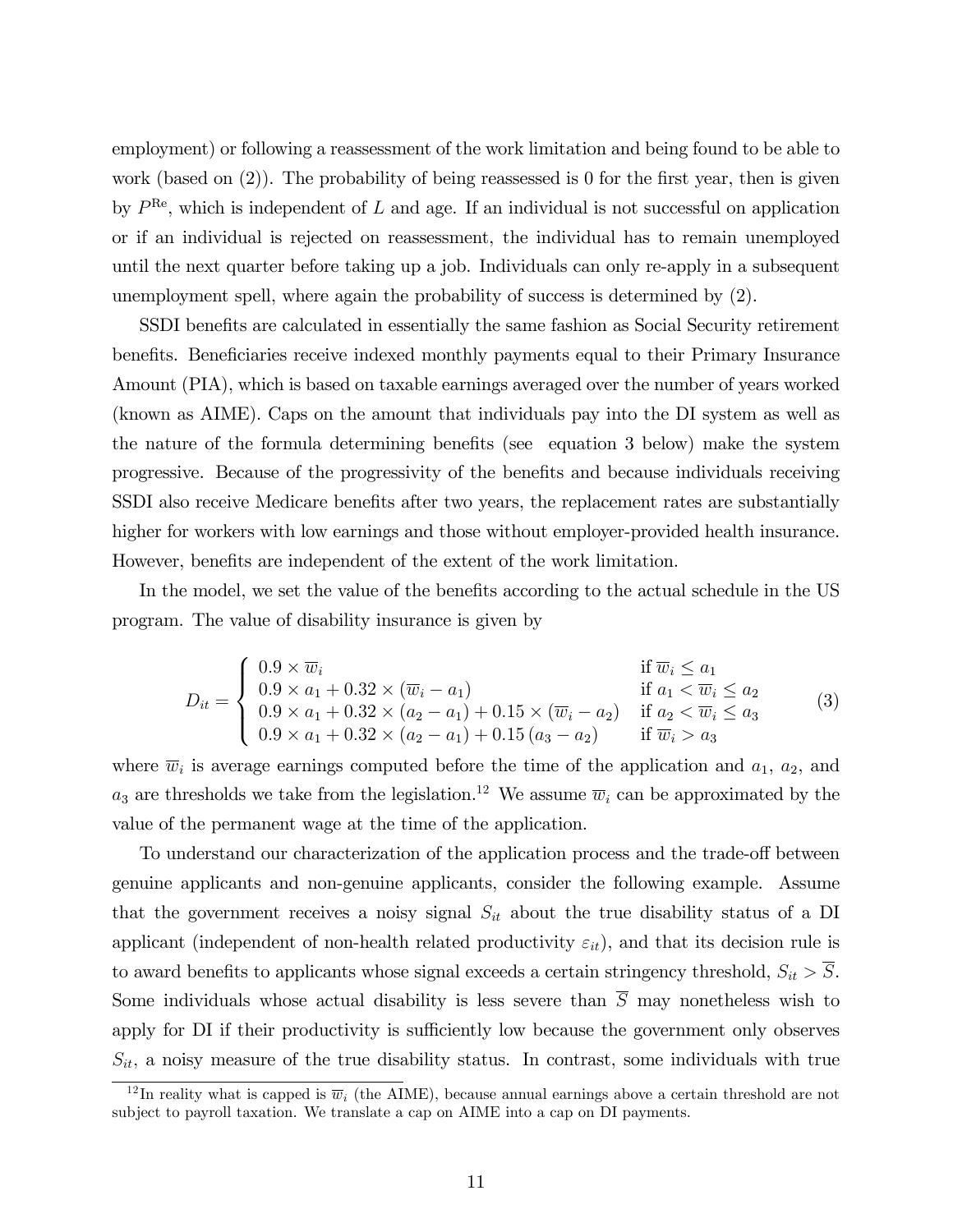disability status above the threshold may not apply because they are highly productive (they have high realizations of  $\varepsilon_{it}$ ) despite their disability. Given the opportunity cost of applying for DI, these considerations suggest that applicants will be predominantly low productivity individuals or those with severe work limitations (see Black et al., 2004, for a related discussion).

Benitez-Silva et al. (2006a) characterize in a compelling way the extent of false claimants in disability insurance applications. In particular, they show that 40% of recipients do not conform to the criterion of the SSA. This raises the question of whether the "cheaters" are not at all disabled or whether they have only a partial disability. With our characterization of individuals as falling into categories severely restricted  $(L = 2)$  and at least partially restricted  $(L = 1)$ , we are able to explore this issue.

The criteria quoted above specifies "any substantial gainful activity": this refers to a labour supply issue. However, it does not address the labour demand problem. Of course, if the labour market is competitive this will not be an issue because workers can be paid their marginal product whatever their productivity level. In the presence of imperfections, however, the wage rate associated with a job may be above the disabled individual's marginal productivity. The Americans with Disability Act (1990) tries to address this question but that tackles the issue only for incumbents who become disabled.

### 2.3.2 Supplemental Security Income (SSI)

Individuals who are deemed to be disabled according to the rules of the DI program and who have income (comprehensive of DI benefits but excluding the value of food stamps) below the threshold that would make them eligible for food stamps receive also supplemental security income (SSI). The SSI program in the US is designed to help aged and disabled people who have little or no income. The definition of disability in the SSI program is identical to the one for the DI program. The definition of low income is similar to the one used for the Food Stamps program.<sup>13</sup> We assume that SSI generosity is identical to the means-tested program.

# 2.4 Solution

There is no analytical solution for our model. Instead, the model must be solved numerically, beginning with the terminal condition on assets, and iterating backwards, solving at each

 $13$  In particular, individuals must have income below a "countable income limit", which typically is slightly below the official poverty line (Daly and Burkhauser, 2003). As in the case of Food Stamp eligibility, SSI eligibility also has an asset limit which we disregard (see note ??).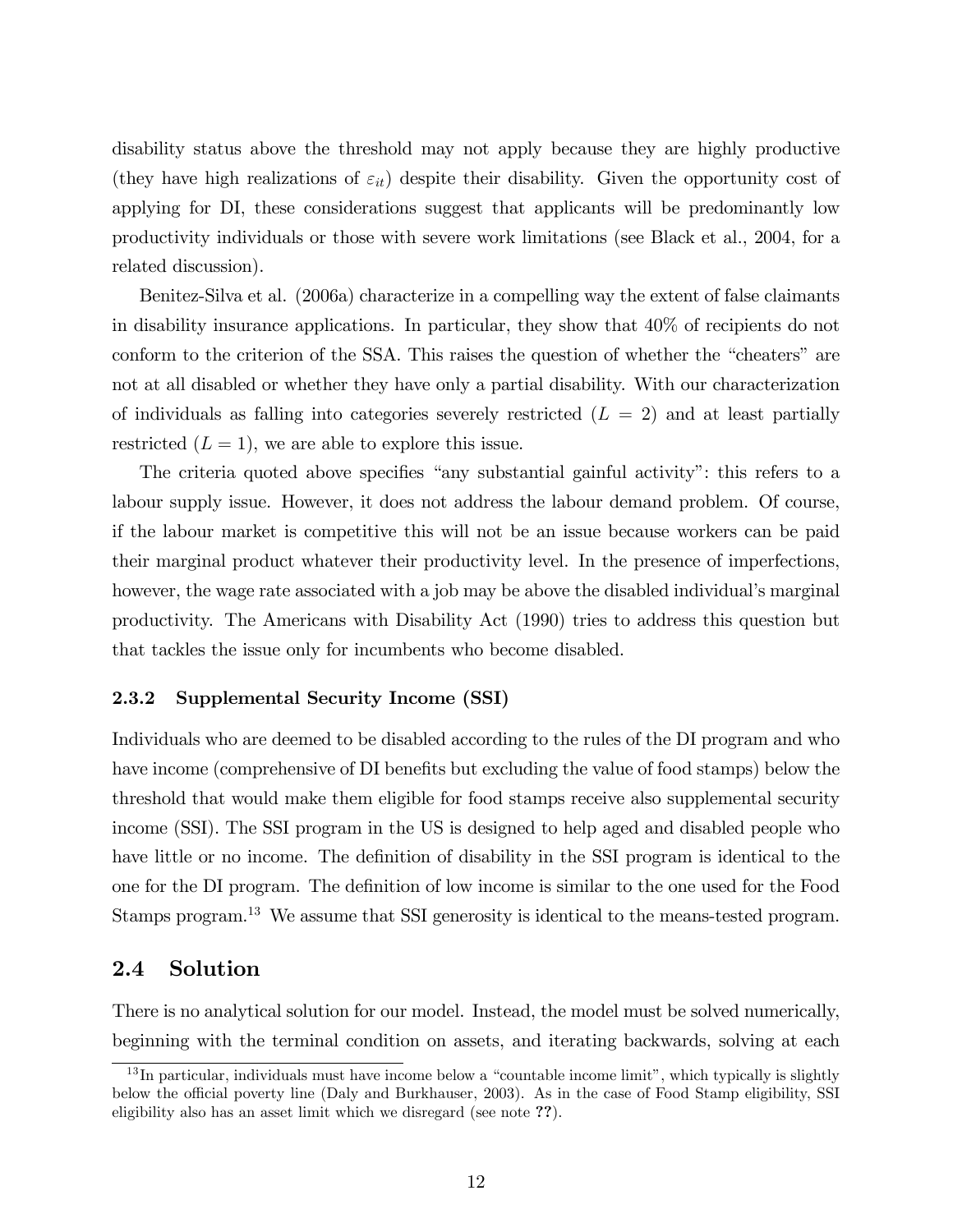age for the value functions conditional on work status. The solution method is discussed in detail in the online appendix, which also provides the code to solve and simulate the model.

# 2.5 Structural Parameters to Estimate

To summarize, there are four sets of structural parameters that we want to estimate (separately by education). The first set includes parameters characterizing risk: Disability risk (the probability of having a work limitation in  $t$ , given past health), the effect of disability on wages ( $\varphi_1$  and  $\varphi_2$  in equation (1)), and productivity risk  $\sigma_{\zeta}^2$ . The second set is labor market frictions: The job destruction rate  $\delta$ , the arrival rate of job offers when unemployed  $\lambda$ , and the fixed cost of work  $F(L)$ . The third set of parameters characterize the DI policy parameters: The probability of success of a DI application when "young"  $(\pi_{L=0}^{Young}, \pi_{L=1}^{Young}, \pi_{L=2}^{Young})$ and when "old"  $(\pi_{L=0}^{Old}, \pi_{L=1}^{Old}, \pi_{L=2}^{Old})$ , and the probability of reassessment while on DI,  $P^{\text{Re}}$ . The final set of parameters is preferences: The utility cost of a work limitation  $\theta$ , the disutility of work  $\eta$ , the coefficient of relative risk aversion  $\gamma$  and the discount rate  $\beta$ . As we will discuss later, some of these parameters will be set to realistic values (taken from the literature) rather than estimated.

# 3 Data

We conduct our empirical analysis using longitudinal data from the 1986-1993 Panel Study of Income Dynamics  $(PSID)$ .<sup>14</sup> The PSID offers repeated, comparable annual data on disability status, disability insurance recipiency, earnings, and food consumption. Its main disadvantage is that the sample of people likely to have access to disability insurance is small and there may be some questions about the variables that define the disability (or work limitation) status of an individual, especially in comparison to the definition of disability of the Social Security Administration. Nevertheless, the PSID matches quite well a number of facts and aggregate statistics. For example, estimates of disability rates in the PSID are similar to those obtained in other, larger data sets (CPS, SIPP, NHIS - and HRS conditioning on age, see Bound and Burkhauser, 1999). Moreover, PSID disability insurance rates by age compare well with aggregate data (see the online appendix). The match is good also in the

<sup>&</sup>lt;sup>14</sup>Due to the retrospective nature of the questions on earnings and consumption, this means our data refer to the 1985-1992 period. We use labor income data before 1985 to construct a measure of permanent income for each individual and each year after 1985. We are unable to use more recent data because between 1993 and 2005 we do not have details on which household member receives DI, although such degree of detail may be available in future releases of the data set.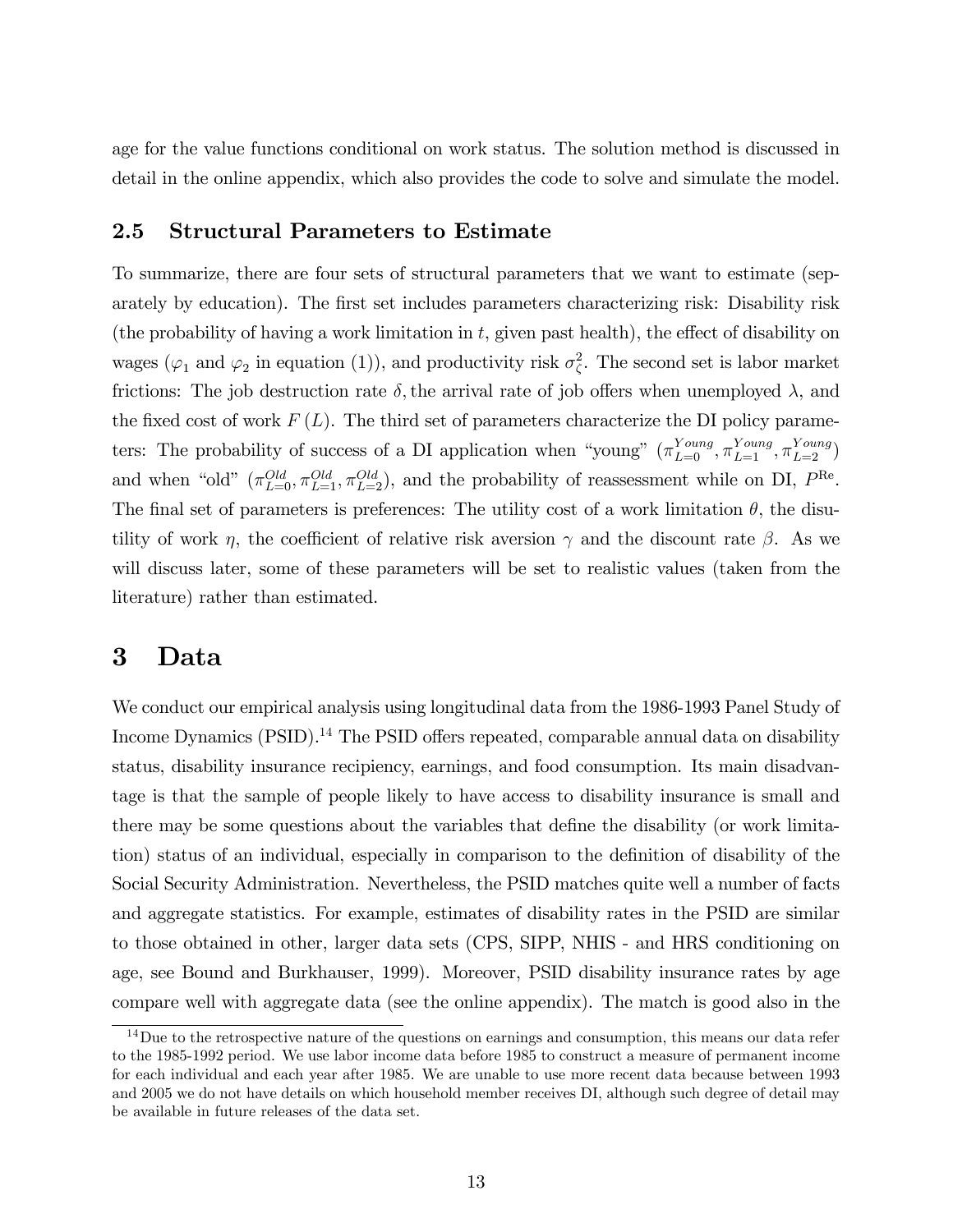time series. In the population, the proportion of people on DI has increased from 2.4% to 4.3% between 1985 and 2005. In the PSID the increase between 1985 and 2005 is from 2.4% to 4.5%.

The PSID sample we use excludes the Latino sub-sample, female heads, and people younger than 23 or older than 62. We also exclude those with missing reports on education, the state of residence, the self-employed, those with less than 3 years of data, and some hourly wage outliers (those with an average hourly wage that is below half the state-level minimum wage and those whose hourly wage declines by more than 75% or grows by more than  $400\%$ ).<sup>15</sup> Given that the timing of the work limitation question does not coincide with the timing of the DI receipt question (the former refers to the time of the interview, the latter to the previous calendar year), we also lose the first cross-section of data for each individual.

**Disability Data** We define a discrete indicator of work limitation status  $(L_{it})$ , based on the following questions: (1) Do you have any physical or nervous condition that limits the type of work or the amount of work you can do? To those answering "Yes", the interviewer then asks: (2) Does this condition keep you from doing some types of work? The possible answers are: "Yes", "No", or "Can do nothing". Finally, to those who answer "Yes" or "No", the interviewer then asks: (3) For work you can do, how much does it limit the amount of work you can do? The possible answers are: "A lot", "Somewhat", "Just a little", or "Not at all".

We use answers to these questions to distinguish between having no work limitation  $(L_{it} = 0)$ , a moderate limitation  $(L_{it} = 1)$  and a severe limitation  $(L_{it} = 2)$ . We assume that those without a work limitation either answer "No" to the first question or "Not at all" to the third question. Of those that answer "Yes" to the first question, we classify as severely limited those who answer question 2 that they  $\degree$ can do nothing $\degree$  and those that answer question 3 that they are limited "a lot". The rest have a moderate limitation: their answer to question 3 is that they are limited either "somewhat" or "just a little". This distinction between severe and moderate disability enables us to target our measure of work limitation more closely to that intended by the SSA. In particular, we interpret the SSA criterion as intending DI for the severely work limited rather than the moderately work limited.

The validity of these self-reports is somewhat controversial for two reasons: first, indi-

 $15$ The hourly wage is defined as annual earnings/annual hours.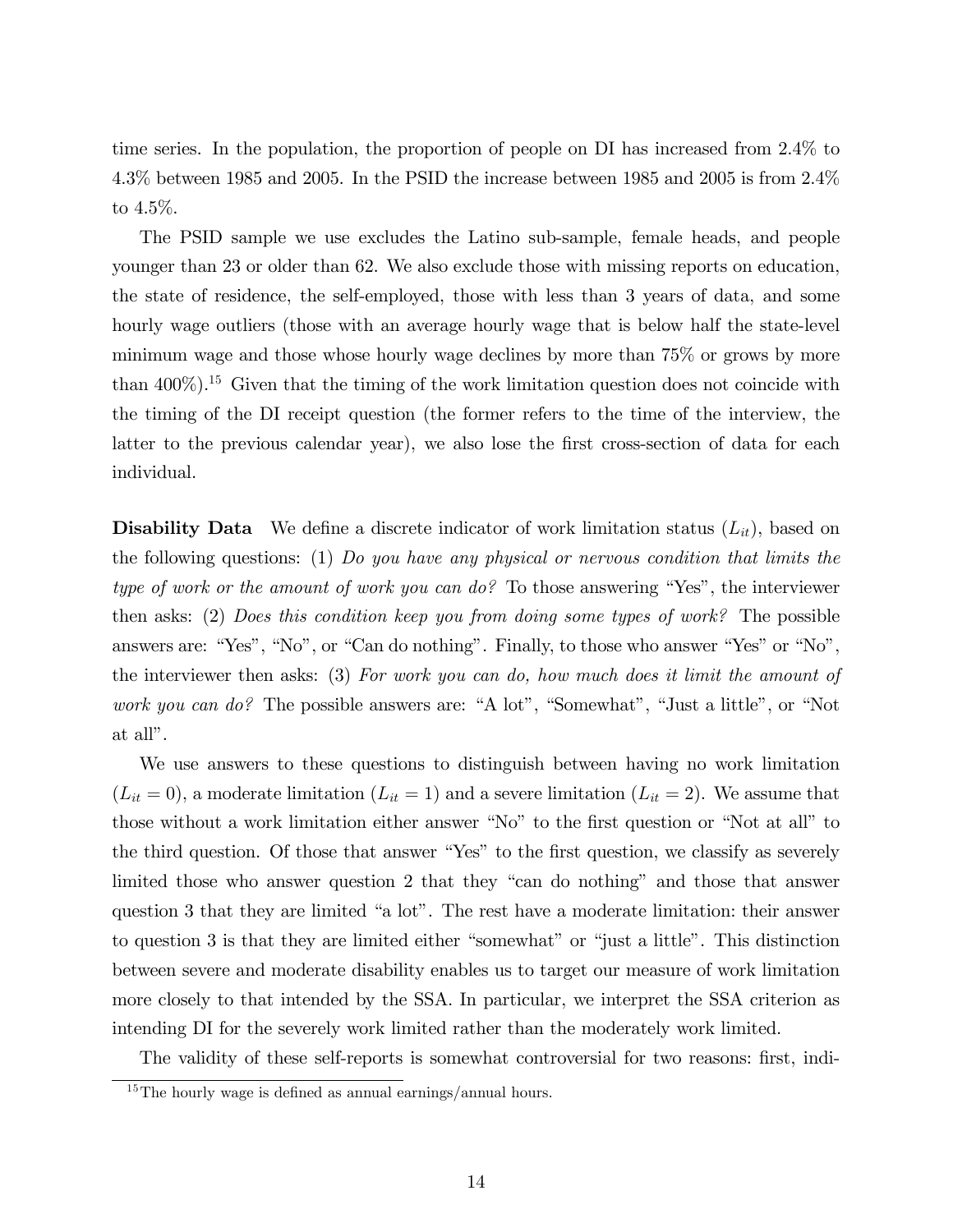viduals may over-estimate their work limitation in order to justify their disability payments or their non-participation in the labour force. Second, health status may be endogenous, and non-participation in the labour force may affect health (either positively or negatively). Regarding the Örst criticism, Bound and Burkhauser (1999) survey a number of papers that show that self-reported measures are highly correlated with clinical measures of disability. Benitez-Silva et al. (2004) show that self-reports are unbiased predictors of the definition of disability used by the SSA. Burkhauser and Daly (1996) show that the employment trends for working-age men and women found in the CPS and the NHIS based on a work limitation definition of disability yields trends in employment rates between 1983 and 1996 that are not significantly different from the employment trends for the broader population of people with an impairment. However Kreider (1999) and Kreider and Pepper (2007) provide evidence based on bound identification that disability is over-reported among the unemployed. We provide additional evidence in support of our self-reported measure of work limitation in Table ?? in the online appendix. As in Burkhauser and Daly (1996), we use the 1986 PSID health supplement to show how objective measures of limitation vary with self-reported status, but we distinguish between reports of severe and moderate limitations. Table ?? shows that our distinction between a severe and moderate disability is correlated with objective measures.

Regarding the second criticism of the endogeneity of health status, Stern (1990) and Bound (1991) both find positive effects of non-participation on health, but the effects are economically small. Further, Smith (2004) finds that income does not affect health once one controls for education.

Disability Insurance To identify whether an individual in the PSID is receiving disability insurance, we use a question that asks whether the amount of social security payments received was due to disability.<sup>16</sup> This question is asked from the 1986 wave onwards. Prior to 1986, the question was not targeted to the head of the household, and so we cannot distinguish the recipient of the insurance.

**Consumption Data** One difficulty with the PSID is that the consumption in the data refers only to food. By contrast, in the model, the budget constraint imposes that over the

<sup>&</sup>lt;sup>16</sup>The survey first asks the amount of Social Security payments received in year t by the year  $t + 1$ head. Then, it asks Was that disability, retirement, survivor's benefits, or what?. Possible responses are: 1) Disability, 2) Retirement, 3) Survivor's benefits; dependent of deceased recipient, 4) Dependent of disabled recipient, 5) Dependent of retired recipient, 6) Other, 7) Any combination of the codes above.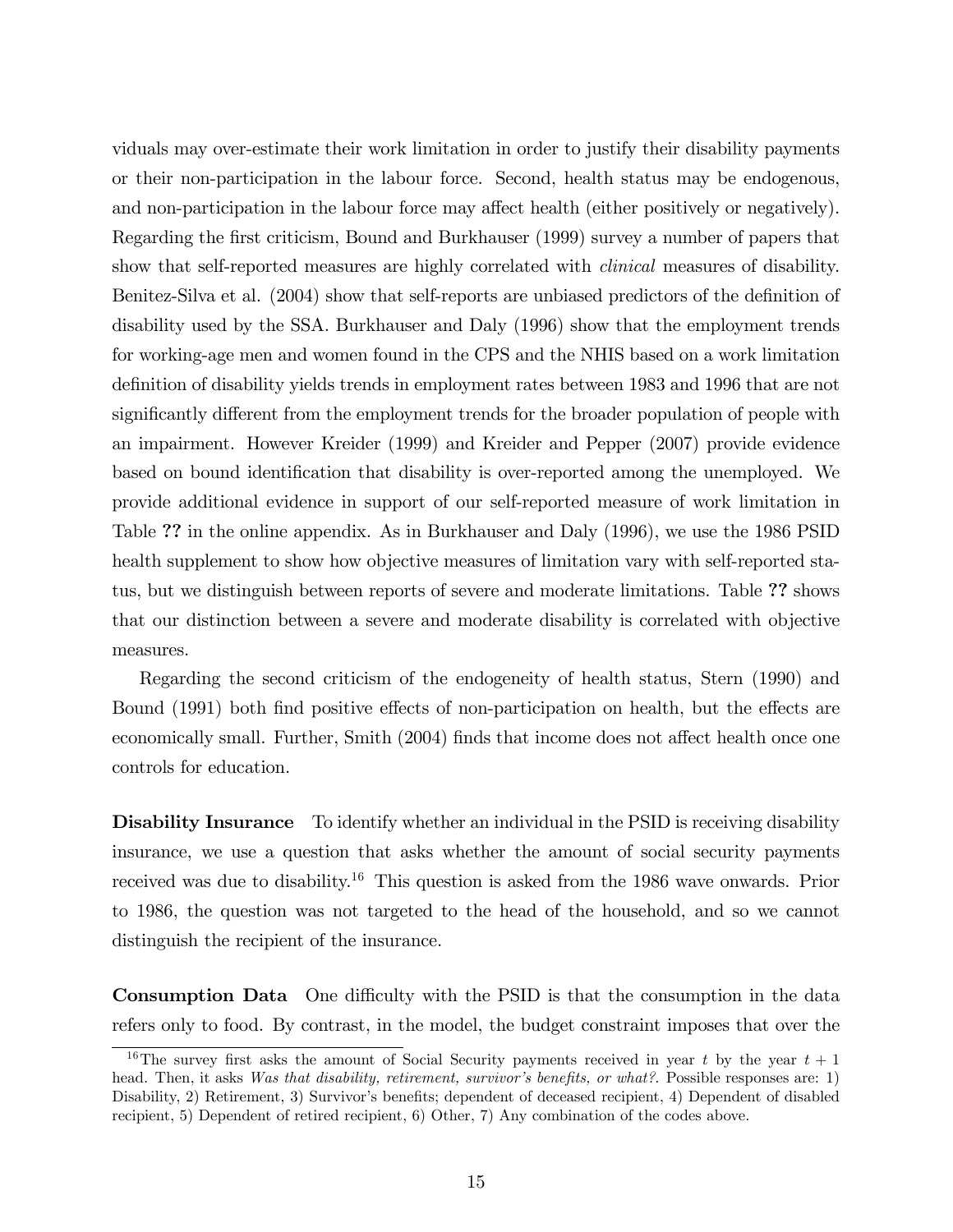lifetime, all income is spent on (non-durable) consumption. To compare consumption in the model to consumption in the data, we obtain non-durable consumption in the data with an imputation procedure that uses a regression for nondurable consumption estimated with Consumer Expenditure Survey (CEX) data. The imputation procedure is analogous to that in Blundell, Pistaferri and Preston (2008) and is described in detail in the online appendix.

Sample Statistics Details of the sample used are discussed in Table ?? of the online appendix. Regardless of education, the disabled are older, less likely to be married or white, with a smaller family, less likely to be working, and more likely to be on DI. Their family income, wages, and food spending are lower, but income from transfers (both private and public transfers) is higher. The high educated have higher participation rates and lower DI recipiency rates.

Most of the structural analyses of DI errors have used HRS or SIPP data. Benitez-Silva et al. (2004) use the HRS, which has the advantage over the PSID of asking very detailed questions on disability status and DI application, minimizing measurement error and providing a direct (reduced form) way of measuring errors. However, there are two important limitations of the HRS: first, the HRS samples only from a population of older workers and retirees (aged above 50). This matters because the high current levels of DI were associated with sharp increases in the flow-on rates for the under-50s: male workers younger than 40 account for 20 to 25% of new entrants in the Disability Insurance program in recent years, and between 40% and 50% of new entrants are under 50 (as detailed in the online appendix). The second limitation is that the HRS asks questions about application to DI only to those individuals who have reported having a work limitation at some stage in their life. We use the PSID because it samples individuals from all ages and follows them across their life-cycle and because it asks all individuals specifically about the receipt of disability insurance (rather than social security more generally). The SIPP has the advantage over the PSID of being a much larger data set, but it lacks any consumption data. This is problematic because an important element of our model is the state dependence in utility induced by health.

# 4 Identification

Identification of the unknown parameters proceeds in a number of steps. First, we estimate disability risk directly from transitions between disability states. Second, we estimate the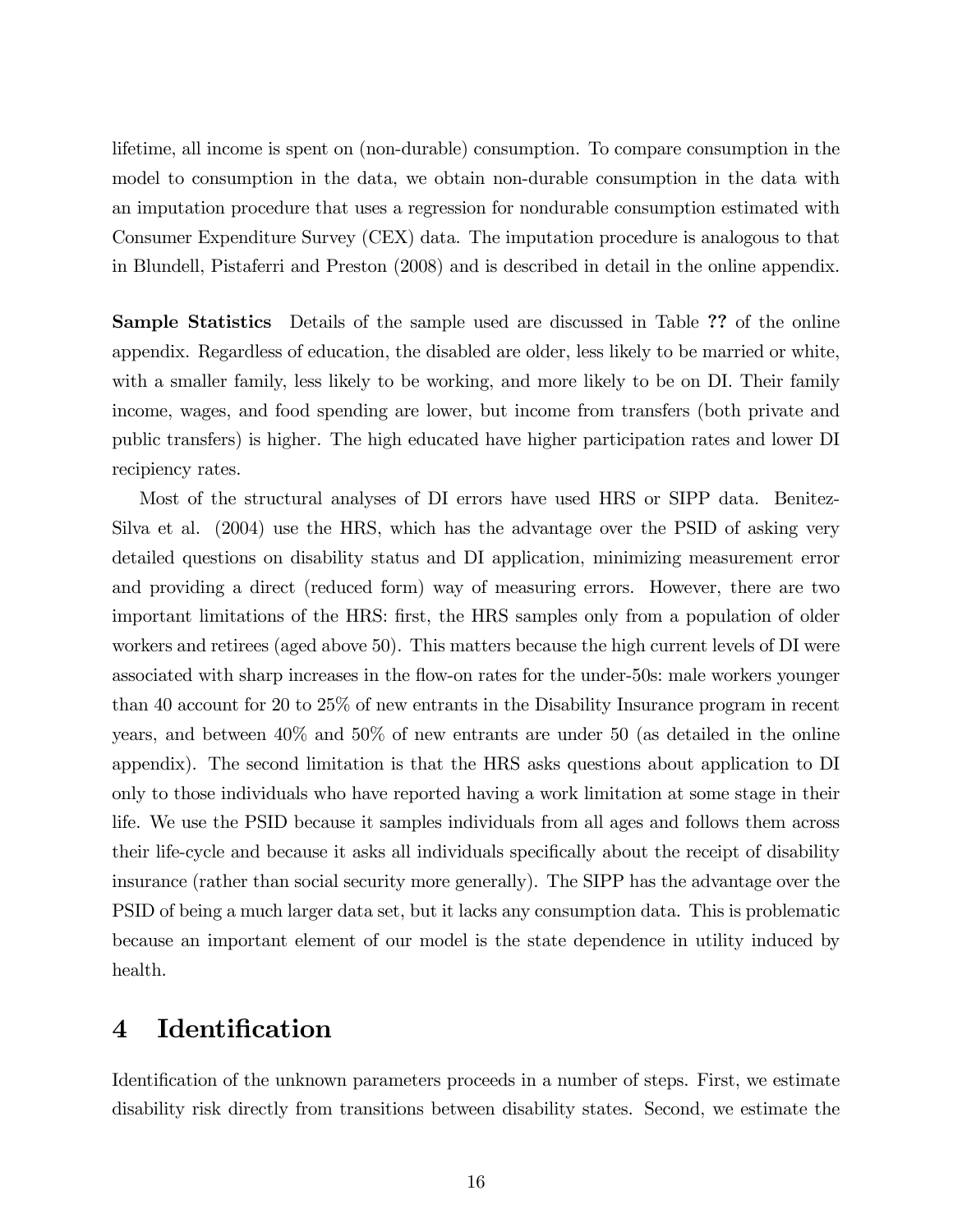effect of disability on wages using wage data, controlling for selection into work. Third, we estimate productivity risk from unexplained innovations to wages, again controlling for selection into work. Finally, we use indirect inference for the remaining parameters: preferences, labour market frictions, and the parameters that characterize the disability insurance process. To do this, we use a range of auxiliary equations: coefficients from a consumption regression, participation over the life-cycle, health status of DI recipients and the DI status of individuals of different health.

### 4.1 Disability Risk

Disability risk is independent of any choices made by individuals in our model, and is also independent of productivity shocks. This means that the disability risk process can be identified structurally without indirect inference. By contrast, the same is not true for the variance of wage shocks: because wages are observed only for workers, wage shocks are identified using a selection correction.

### 4.2 The Wage Process

We modify the wage process (1) to include a measurement error  $\omega_{it}$ :

$$
\ln w_{it} = X'_{it}\alpha + \varphi_1 L_{it}^1 + \varphi_2 L_{it}^2 + \varepsilon_{it} + \omega_{it}
$$
\n<sup>(4)</sup>

with  $\varepsilon_{it} = \varepsilon_{it-1} + \zeta_{it}$  as before. We make the assumption that the two errors  $\zeta_{it}$  and  $\omega_{it}$  are independent.<sup>17</sup> Our goal is to identify the variance of the productivity shock  $\sigma_{\eta}^2$  as well as  $\varphi_1$  and  $\varphi_2$ . A first complication is selection effects because wages are not observed for nonparticipants and non-participation depends on the wage offer. Further, non-participation may depend directly on disability shocks as well as on the expectation that the individual will apply for DI in the subsequent period (which requires being unemployed in the current period). We observe neither these expectations, nor the decision to apply.

Our selection correction is based on a reduced form rather than on our structural model, although the structural model is consistent with the reduced form. An alternative would be to include the wage risk parameters in the indirect inference estimation but this is computationally burdensome. Our reduced form model of participation is:

<sup>&</sup>lt;sup>17</sup>Based on evidence from e.g., Bound and Krueger (1995), we assume that the measurement error  $\omega_{it}$ may be serially correlated (an MA(1) process).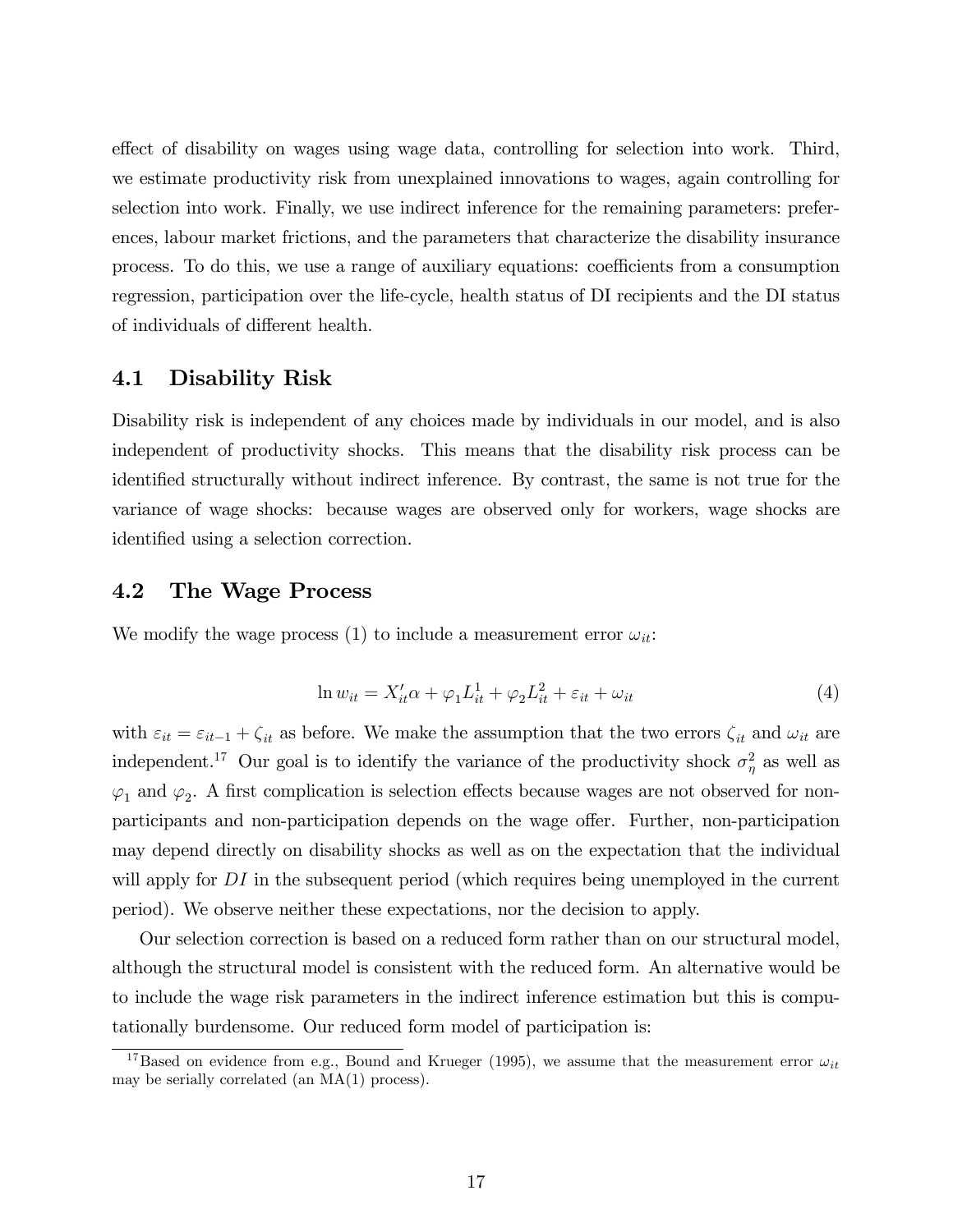$$
P_{it}^* = X_{it}'\gamma + \delta_1 L_{it}^1 + \delta_2 L_{it}^2 + \theta G_{it} + \vartheta_{it}
$$
  

$$
= s_{it} + \vartheta_{it}
$$
 (5)

where  $P_{it}^*$  is the utility from working, and we observe the indicator  $P_{it} = \mathbf{1} \{P_{it}^* > 0\}$ . Here  $G_{it}$  is a vector of exclusion restrictions: They affect the likelihood of observing an individual at work (through an income effect and through affecting the expectation that the individual will apply for DI in the subsequent period), but they do not affect the wage, conditional on  $X_{it}$  and  $L_{it}$ . We assume that income transfers and an indicator of UI generosity serve as exclusion restrictions. The unobserved "taste for work"  $\vartheta_{it}$  is freely correlated with the permanent productivity component  $\varepsilon_{it}$ .

The Mills' ratio term  $\lambda(s_{it}) = \frac{\phi(s_{it})}{\Phi(s_{it})}$ , where  $\phi(.)$  and  $\Phi(.)$  denote the p.d.f. and c.d.f. of the standard normal distribution, respectively. Thus, one can estimate

$$
\ln w_{it} = X'_{it}\alpha + \varphi_1 L_{it}^1 + \varphi_2 L_{it}^2 + \sigma_{\varepsilon\vartheta}\lambda(s_{it}) + v_{it}
$$
\n<sup>(6)</sup>

only on the sample of workers, and with  $E(v_{it}|P_{it}^* > 0, X_{it}, L_{it}) = 0$  (Heckman, 1979). The resulting estimates of  $\varphi_1$  and  $\varphi_2$  should be interpreted as the estimates of the effect of work limitations on *offered* wages.

#### 4.3 **Productivity Risk**

To identify the variance of productivity shocks, we define first the "adjusted" error term:

$$
g_{it} = \Delta \left( \ln w_{it} - X_{it}' \alpha - \varphi_1 L_{it}^1 - \varphi_2 L_{it}^2 \right) \tag{7}
$$

From estimation of  $\alpha$ ,  $\varphi_1$  and  $\varphi_2$  described above we can construct the "adjusted" residuals (7), and use them as they were the true adjusted error terms (MaCurdy, 1982). We can then identify the variance of productivity shocks and the variance of measurement error using the first and second moments and the autocovariances of  $g_{it}$ , as discussed fully in the online appendix. Standard errors are computed with the block bootstrap.

#### 4.4 Preferences and Disability Insurance Parameters

Identification of the remaining structural parameters of interest  $(\eta, \theta, \delta, F_{L=0}, F_{L=1}, F_{L=2})$  and the DI policy parameters  $(\pi_{L=0}^{Young}, \pi_{L=1}^{Young}, \pi_{L=2}^{Young}, \pi_{L=0}^{Old}, \pi_{L=1}^{Old}, \pi_{L=2}^{Old},$  and  $P^{\text{Re}})$  will be achieved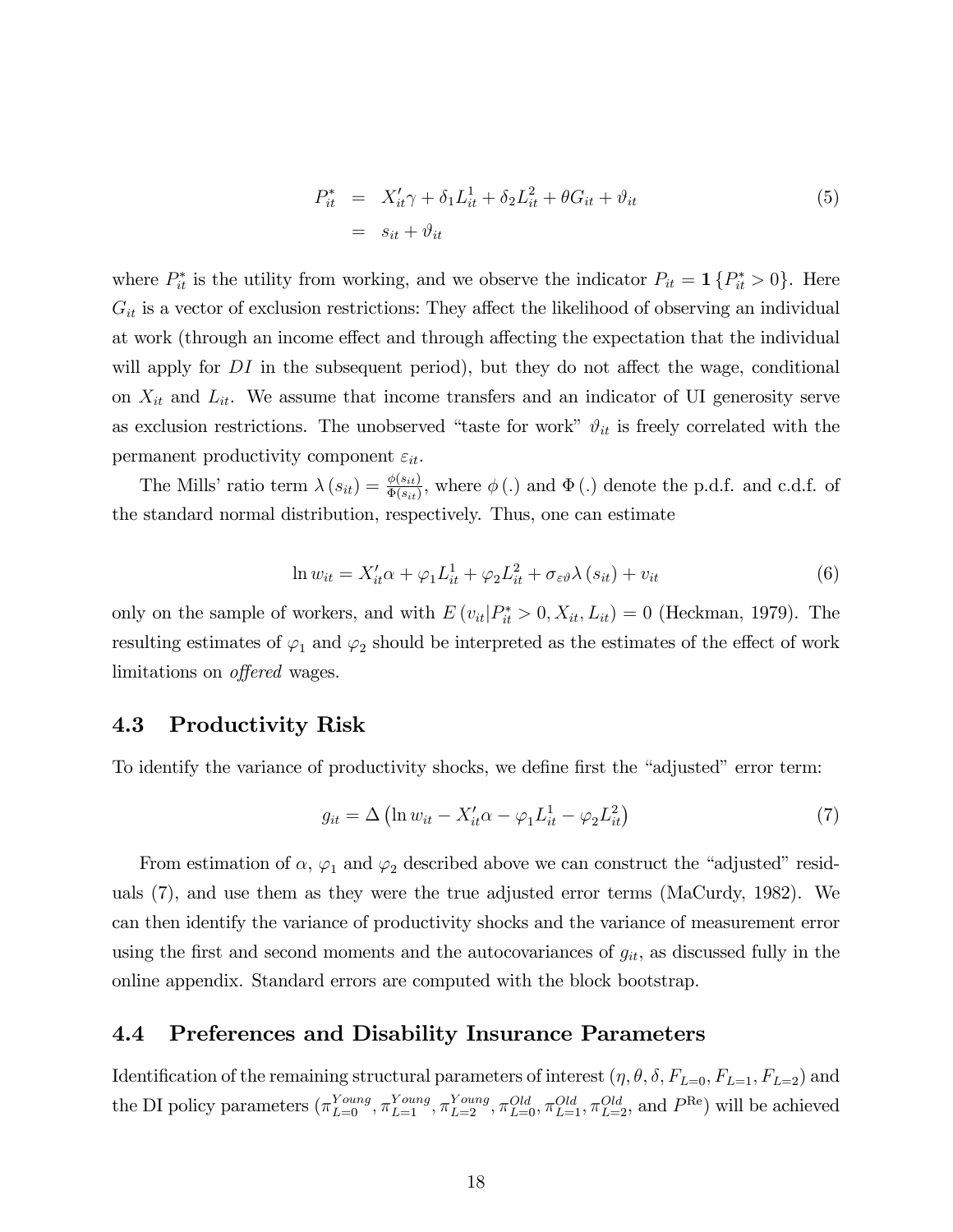by Indirect Inference (see Gourieroux et al, 1993). Indirect inference relies on matching moments from an approximate model (known as auxiliary model) which can be estimated on both real and simulated data, rather than on moments from the correct data generating process. The parameters of the auxiliary model are related (through a so-called binding function) to the structural parameters of interest. The latter are estimated by minimizing the distance between the parameters of the auxiliary model estimated from the observed data and the parameters of the auxiliary model estimated from the simulated data. Any bias in estimates of the auxiliary model on actual data will be mirrored by bias in estimates of the auxiliary model on simulated data, under the null that the structural model is correctly specified. However, the closer the link between the parameters of the auxiliary equations and the structural parameters, the more reliable is estimation.

We use the following indirect inference auxiliary equations, which overall give us 30 moments: (1) the stock of recipients of DI, conditional on disability status and age; (2) the DI status of people of different age and health status;  $(3)$  a regression of log consumption on work limitation, disability insurance, participation (and interactions), controlling for a number of other covariates; (4) labour force participation rates, conditional on disability status and age.

#### 4.4.1 Moments: Disability Insurance

There are two ways in which we calculate moments involving the stock of DI recipients. First, we consider the composition of DI recipients by health status. This identifies the fraction of DI recipients who are not truly disabled and helps to pin down the incentive cost. Second, we consider the DI status of individuals within work limitation-types. For example, we use the fraction of those with a severe limitation who are in receipt of DI to help identify the fraction of the truly disabled who benefit from the insurance. This fraction is related to the parameter governing the probability of a successful application: it would be particularly informative if all  $L = 2$  individuals applied and no one left the programme. Of course, in practice, the fraction who apply depends on the probability of acceptance and this is why we need to use our model to identify the actual probability of acceptance rather than just taking the observed fractions on DI as the probabilities of acceptance. For both sets of moments, we condition on being younger or older than age 45.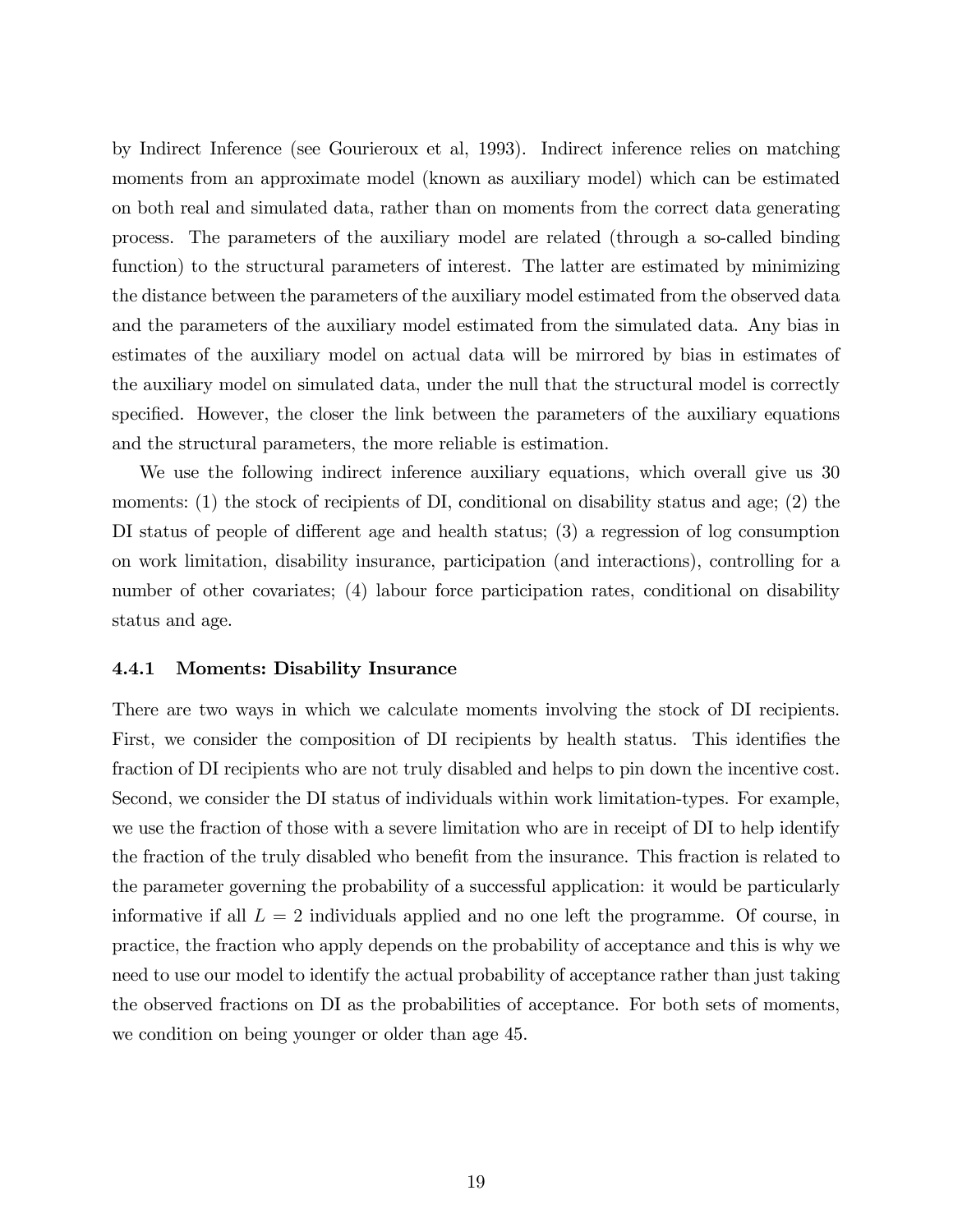### 4.4.2 Moments: Consumption Regression

Disability is likely to have two separate effects on consumption: first, disability affects earnings and hence consumption through the budget constraint. The size of this effect will depend on the extent of insurance, both self-insurance and formal insurance mechanisms, such as DI. The extent of insurance from DI obviously depends on being admitted onto the program, but conditional on receiving DI, the extent of insurance is greater for low income individuals because of the progressivity of the system through the AIME and PIA calculation.

The second possible effect of disability on consumption is through non-separabilities in the utility function. For example, if being disabled increases the marginal utility of consumption (e.g. through increased needs) then consumption will rise on disability even if there is full insurance and marginal utility is smoothed over states of disability.

It is important to separate out these two effects. Stephens (2001) calculates the effect of the onset of disability on consumption, but does not distinguish whether the effect is through non-separability or through the income loss directly.

Our method for separating out these two effects is to use the parameters of the following auxiliary regression:

$$
\ln c_{it} = \alpha_0 + \alpha_1 L_{it}^1 + \alpha_2 L_{it}^1 DI_{it} + \alpha_3 L_{it}^2 + \alpha_4 L_{it}^2 DI_{it} + \alpha_5 DI_{it}
$$

$$
+ \alpha_6 Y_{it}^P + \alpha_7 t + \alpha_8 t^2 + \alpha_9 A_{it} + \alpha_{10} P_{it} + \nu_{it}
$$

The effect of a (severe) work limitation on consumption for individuals who are not in receipt of DI is given by the parameter  $\alpha_3$ . This captures both the income effect and the non-separability. For individuals who are in receipt of DI, the effect of a severe disability on consumption is  $(\alpha_3 + \alpha_4)$ , and so  $(\alpha_3 + \alpha_4)$  captures the preference effect induced by nonseparability.<sup>18</sup> The split between  $\alpha_3$  and  $\alpha_4$  is clear when insurance is full. More generally, if insurance is partial, then  $(\alpha_3 + \alpha_4)$  captures both the non-separable part and the lack of full insurance for those receiving DI. However, the degree of partial insurance through DI depends on permanent income and age through the AIME formula. Indirect inference exploits this identification intuition without putting a structural interpretation directly on

<sup>&</sup>lt;sup>18</sup>A heuristic argument for identification is the following. A regression of consumption on work limitation does not identify the non-separability effect because of the presence of budget constraint effects. However, if we could Önd a group of individuals who are fully insured against disability shocks, then the consumption response to disability would only capture preference effects. Our auxiliary regression is designed to capture this idea through the interaction with the indicator for whether the disabled are insured through the DI program.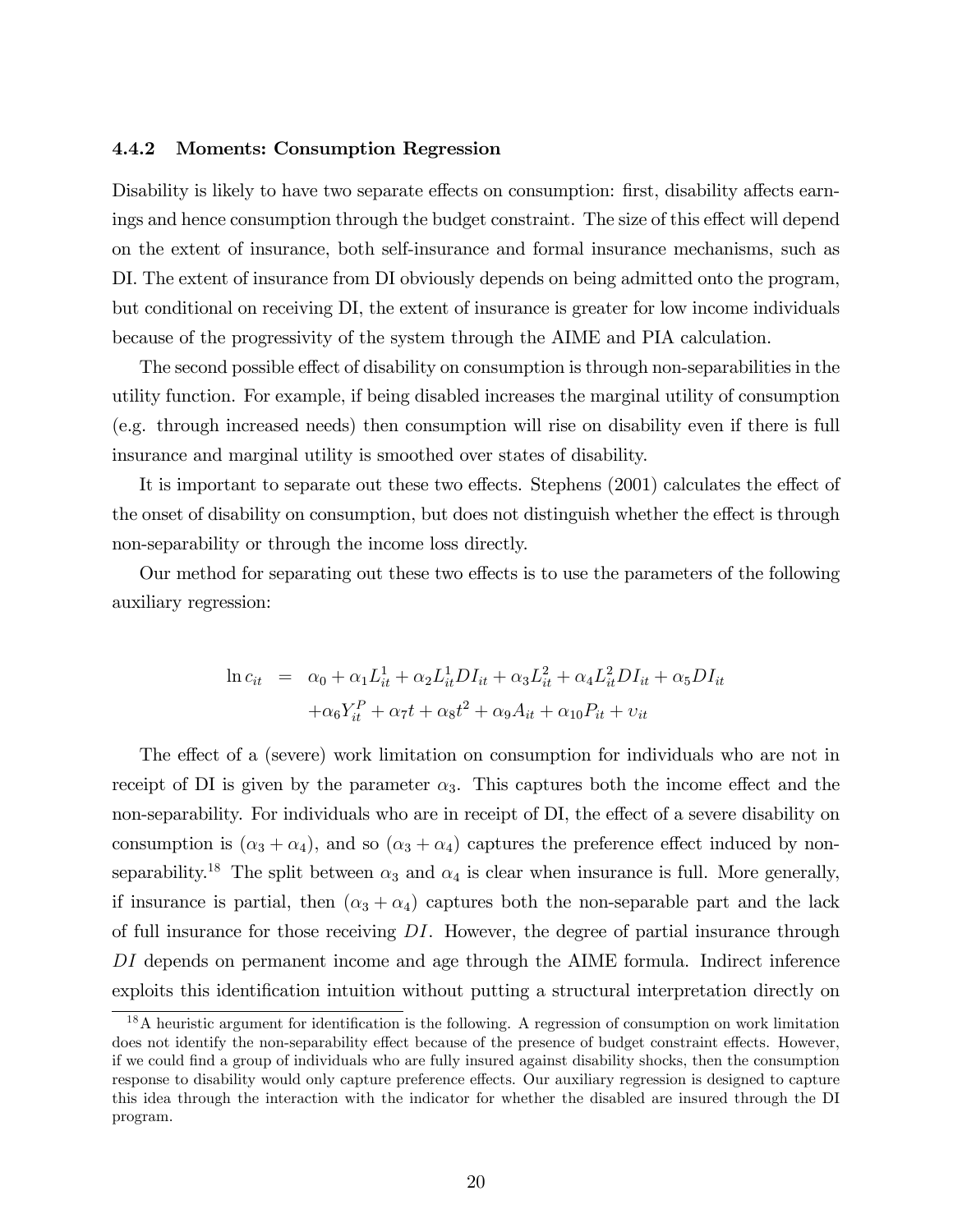the values of the  $\alpha$  parameters. The coefficients  $\alpha_1$  and  $\alpha_2$  correspond to the effects of a moderate disability. We control for permanent income and age because we want to compare individuals facing the same level of insurance through the DI system.<sup>19</sup> We control for unearned income to compare individuals with the same potential for self-insurance.

Participation in the labour force can also provide insurance against disability shocks. In addition, participation has a direct effect on the marginal utility of consumption. We use  $\alpha_{10}$ , combined with the average participation rates over the life-cycle, to capture this non-separable component and the fixed cost of work.

#### 4.4.3 Moments: Participation over the Life-Cycle

We calculate participation rates by age and by disability status. This is equivalent to run the following auxiliary regression

$$
p_{it} = \sum_{x=1}^{X} \psi_x \mathbf{1} \{ age_{it} \in x \} + v_{it}
$$

where  $p_{it}$  is an indicator for whether a person is working at age  $t, x$  denote the age bands and there are overall X age bands (we use four 10-year age bands: 23-32, 33-42, etc.). The moments we use as auxiliary parameters are the  $\psi_x$  estimated separately for the three work limitation groups, so there are  $X \times L = 12$  auxiliary parameters overall.

These moments are related to fixed cost of participation with different disabilities,  $F(L)$ , the utility cost of participation,  $\eta$ , and the labor market frictions. Frictions are identified by average labor market participation and unemployment duration over the life cycle. Unemployment rates in the Örst periods of the life cycle are informative about the job destruction rate  $\delta$  because assets are very low at young ages and so very few quit employment. The differences in participation by disability status is informative about the fixed costs of work and how these differ by work limitation status (i.e., the extent that work is more costly for disabled than for healthy workers).

<sup>&</sup>lt;sup>19</sup>We construct  $Y_{it}^P$  by using the information on individual wages available from entry into the PSID sample until the particular observation at age t.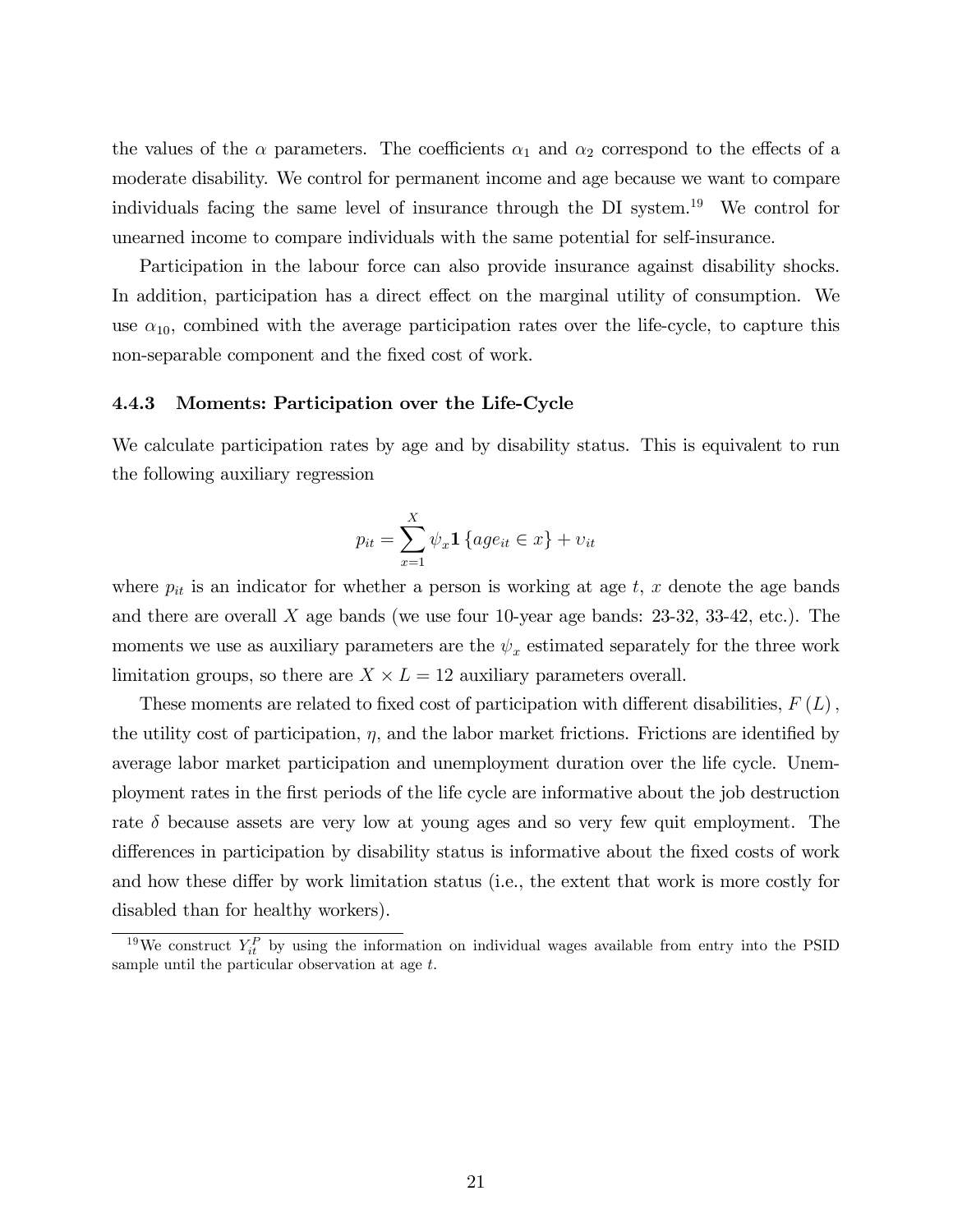# 5 Results

### 5.1 Disability Risk

Figure 1 plots selected  $Pr(L_{it} = j | L_{it-1} = k)$ .<sup>20</sup> These are transition probabilities that are informative about "disability risk". For example,  $Pr(L_{it} = 2|L_{it-1} = 0)$  is the probability that an individual with no work limitations is hit by a shock that places him in the severe work limitations category. Whether this is a persistent or temporary transition can be answered by looking at the value of  $Pr(L_{it} = 2|L_{it-1} = 2)$ .



Figure 1: Selected (smoothed) Markov transition probabilities  $Pr(L_{it} = j | L_{it-1} = k)$ , by education.

The top left panel of Figure 1 plots  $Pr(L_{it} = 0|L_{it-1} = 0)$ , i.e., the probabilities of staying healthy. This probability declines over the working part of the life cycle from 0.97 to about 0.92 for the high educated and more rapidly, 0.96 to 0.88, for the low educated. The decline is equally absorbed by increasing probabilities of transiting in moderate and severe work limitations. The top right panel plots the latter,  $Pr(L_{it} = 2|L_{it-1} = 0)$ . This probability increases over the working life, and the increase is faster for the low educated (rising from

 $20$ To obtain these plots, we first construct a variable that equals the mid-point of a 10-age band (23-32, 33-42, etc.). We then regress an indicator for the joint event  $\{L_{it} = j, L_{it-1} = k\}$  on a quadratic in the midage variable, conditioning on education and the event  $\{L_{it-1} = k\}$ . The predicted value of this regression is what we plot in the figure.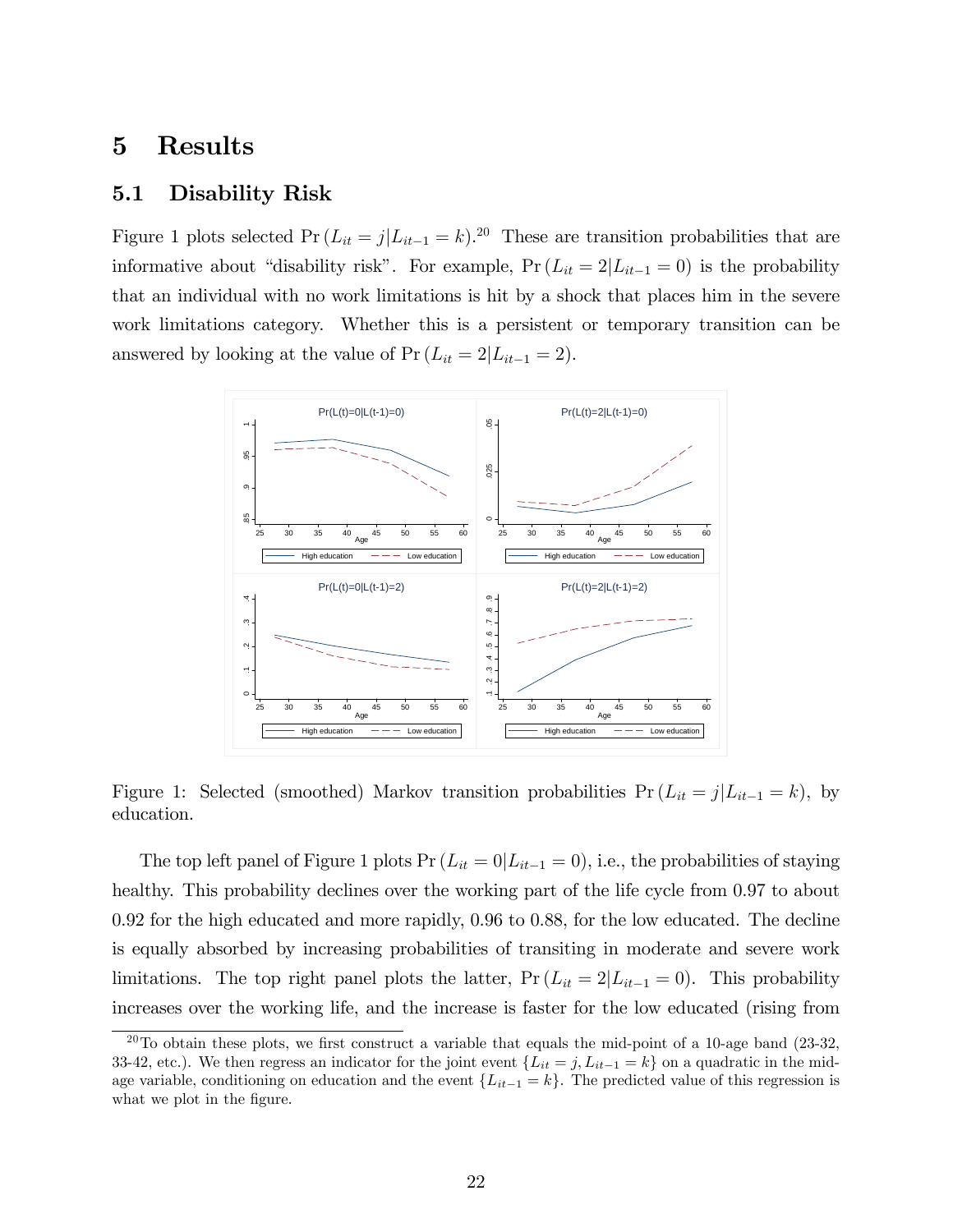$1\%$  to  $4\%$  vs.  $1\%$  to  $2\%$ ). The probability of full recovery following a severe disability (shown in the bottom left panel) declines over the life-cycle. For the low educated, such probability is consistently below that of the high educated. Finally, the probability of persistent severe work limitations,  $Pr(L_{it} = 2|L_{it-1} = 2)$  (bottom right panel) increases strongly with age, and more so for those with low education. In sum, the low educated face worse health risk than the high educated group, with higher probabilities of bad shocks occurring and a lower probability of recovery.

These differences across education, alongside the much greater prevalence of DI among the low educated, are the reasons why we focus our remaining analysis on the subsample of individuals with low education.

### 5.2 Wage Process

In Table 1 column  $(1)$  we report marginal effects from a probit regression for participation. Participation is monotonically decreasing in the degree of work limitations. Among the low educated, the probability of working declines by 13 percentage points at the onset of a moderate work limitation, and by 55 percentage points at the onset of a severe work limitation. Regarding our exclusion restrictions, the signs are correct: higher income from transfers and a more generous welfare system increase the opportunity cost of work, and the effects are statistically significant.<sup>21</sup>

In columns (2) and (3), we report estimates of the log wage process with and without correcting for endogenous selection into work. The key coefficients are the ones on  ${L = 1}$ and  $\{L=2\}$ , which are estimates of  $\varphi_1$  and  $\varphi_2$ , the effect of the work limitation on wages. A moderate work limitation reduces the offered wage rate by 21 percentage points, whereas a severe limitation reduces the offered wage by 40 percentage points. The selection correction to recover the offered wage from the observed wage makes a substantial difference. The effect of a severe work limitation on the observed wage is 8 percentage points less than on the offered wage: those who remain at work despite their work limitation have higher-thanaverage permanent income (shown by the positive sign of the Mills ratio).

The regression also includes age, age squared and dummies for marital status and year.

 $21$ To obtain a measure of the generosity of the UI program in the state where the worker lives, we rank states according to the maximum weekly UI benefit (which we take from current legislation). Our measure of generosity is the rank variable, which varies over time and across states. Income from transfers is the sum of private and public transfers. We also used a measure that excludes transfers received by the head, and find virtually identical results.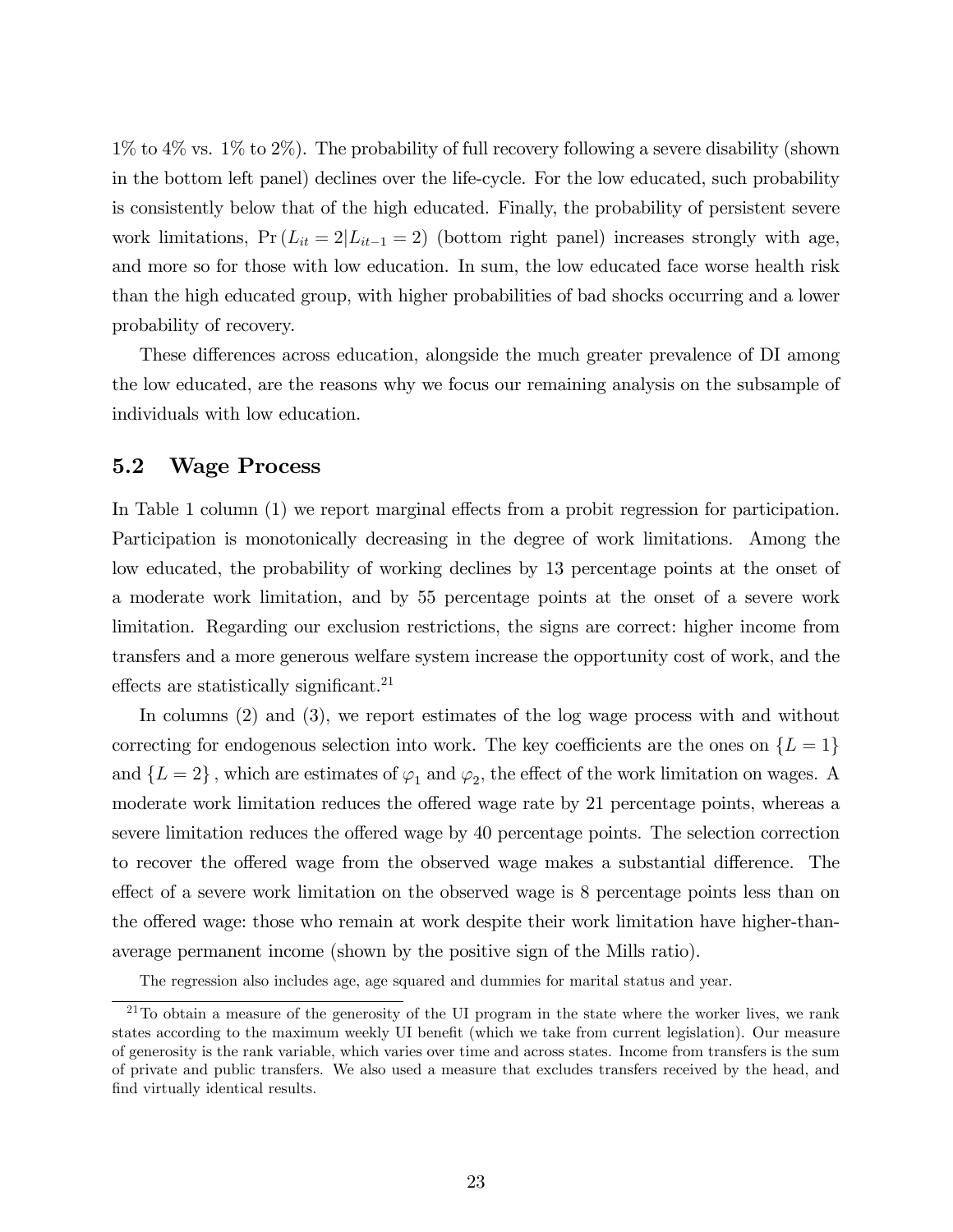| Variable                      | Participation         | Wage w/out          | Wage with           |
|-------------------------------|-----------------------|---------------------|---------------------|
|                               | equation              | selection           | selection           |
|                               | (1)                   | $\left( 2\right)$   | 3)                  |
| ${L_{it} = 1}$                | $-0.133$<br>(0.015)   | $-0.196$<br>(0.020) | $-0.212$<br>(0.022) |
| ${L_{it} = 2}$                | $-0.545$<br>(0.026)   | $-0.323$<br>(0.041) | $-0.402$<br>(0.058) |
| UI generosity                 | $-0.0002$<br>(0.0001) |                     |                     |
| Income from transfers<br>1000 | $-0.005$<br>(0.0003)  |                     |                     |
| Mills ratio                   |                       |                     | 0.079<br>(0.039)    |
| N                             | 10,531                | 9,542               | 9,542               |

Table 1: The Log Wage Equation

# 5.3 Productivity Risk

We use the residuals of the wage equation to estimate the variance of permanent productivity shocks as well as the variance of measurement error (and the  $MA(1)$  parameter, which turns out to be statistically insignificant), allowing for endogenous selection into work (expressions (??)-(??)). The results are in Table 2. The numbers are similar to estimates reported elsewhere (see Meghir and Pistaferri, 2004). This suggests that stripping out the variability in wages due to health shocks does not have much impact on the estimates of productivity risk, presumably because disability is a relatively low probability event.

Table 2: Variances of the Productivity Shocks

| Parameter                      | Estimate         |
|--------------------------------|------------------|
| Permanent shock                | 0.028<br>(0.009) |
| Measurement error (Transitory) | 0.036<br>(0.007) |
| $\rho_{\zeta \vartheta}$       | 0.468<br>(0.117) |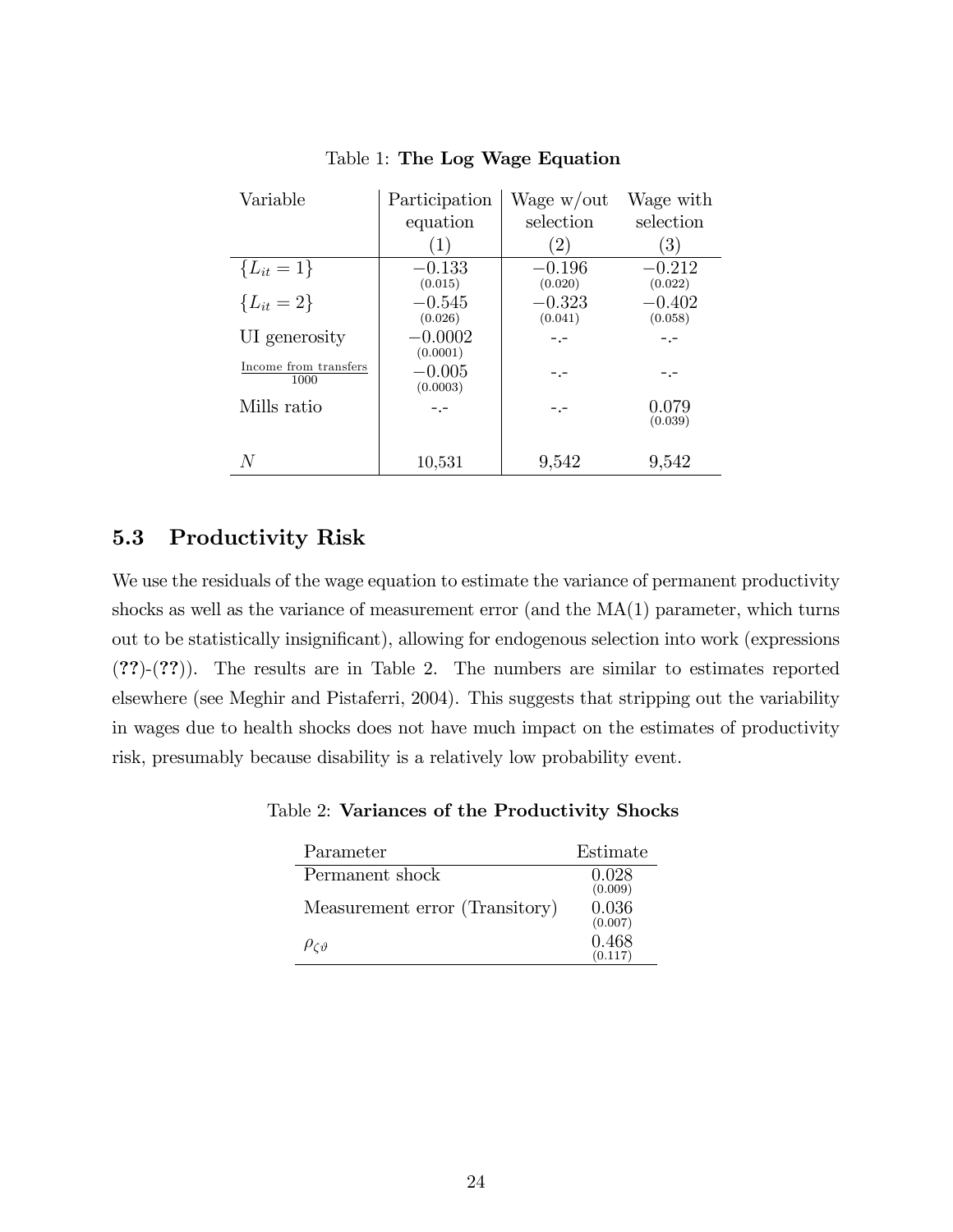#### **Estimates from Indirect Inference**  $5.4$

In this section, we present results on the moments matched by Indirect Inference and the corresponding parameters.<sup>22</sup> All moments are presented in the three sections of Table 3.

### Table 3: Matched Moments

| Panel A: "Coverage"           |      |      | Panel B: "Composition of Recipients" |      |      |
|-------------------------------|------|------|--------------------------------------|------|------|
| Moment                        | Data | Sims | Moment                               | Data | Sims |
| $Fr(DI = 1 L = 2, t < 45)$    | 28.2 | 27.5 | $Fr(L = 2 DI = 1, t < 45)$           | 63.6 | 65.1 |
| $Fr(DI = 1 L = 2, t \geq 45)$ | 58.5 | 60.7 | $Fr(L = 2 DI = 1, t \geq 45)$        | 73.2 | 73.5 |
|                               |      |      |                                      |      |      |
| $Fr(DI = 1 L = 1, t < 45)$    | 5.8  | 5.7  | $Fr(L = 1 DI = 1, t < 45)$           | 22.9 | 23.0 |
| $Fr(DI = 1 L = 1, t \geq 45)$ | 15.5 | 14.7 | $\text{Fr}(L = 1 DI = 1, t \geq 45)$ | 17.0 | 14.8 |
|                               |      |      |                                      |      |      |
| $Fr(DI = 1 L = 0, t < 45)$    | 0.23 | 0.24 | $\text{Fr}(L=0 DI=1,t<45)$           | 13.6 | 11.9 |
| $Fr(DI = 1 L = 0, t \geq 45)$ | 1.4  | 2.2  | $\text{Fr}(L = 0 DI = 1, t \geq 45)$ | 9.8  | 11.7 |

#### **Section A: Disability Insurance Moments**

#### Section B: The Log Consumption Regression

| Variable           | Data         | Sims     |
|--------------------|--------------|----------|
| ${L_{it} = 1}$     | $-0.121$     | $-0.072$ |
| ${L_{it} = 2}$     | $-0.184$     | $-0.146$ |
| ${L_{it} = 1} DI$  | 0.276        | 0.131    |
| ${L_{it} = 2} D I$ | 0.486        | 0.260    |
| DI                 | $-0.278$     | $-0.008$ |
| Employed           | 0.456<br>െ — | 0.337    |

Controls: Age, Age<sup>2</sup>, Unearned income, Permanent income

Section C: Labor Market Participation by Disability Status

| Age band  | No limit |             | Moderate |      | Severe |      |
|-----------|----------|-------------|----------|------|--------|------|
|           | Data     | <b>Sims</b> | Data     | Sims | Data   | Sims |
| 23-32     | 0.98     | 0.99        | 0.87     | 0.96 | 0.47   | 0.46 |
| 33-42     | 0.98     | 0.99        | 0.88     | 0.93 | 0.31   | 0.38 |
| $43 - 52$ | 0.98     | 0.97        | 0.80     | 0.82 | 0.21   | 0.30 |
| 53-62     | 0.88     | 0.89        | 0.53     | 0.64 |        | 0.23 |

<sup>&</sup>lt;sup>22</sup>We set some parameters to realistic values: the risk aversion parameter  $\gamma = 1.5$ , the annualised interest rate is 1.5% and the discount rate 2.5%. A life-span is 50 years, from age 22, with the last 10 years in compulsory retirement. The quarterly arrival rate is set to 0.73. Ideally, we would identify the value of  $\lambda$  by using durations of unemployment by disability status. However, censoring problems, as well as noise when we stratify by education and work limitation status, lead us to take the value of  $\lambda$  from Low, Meghir and Pistaferri (2010).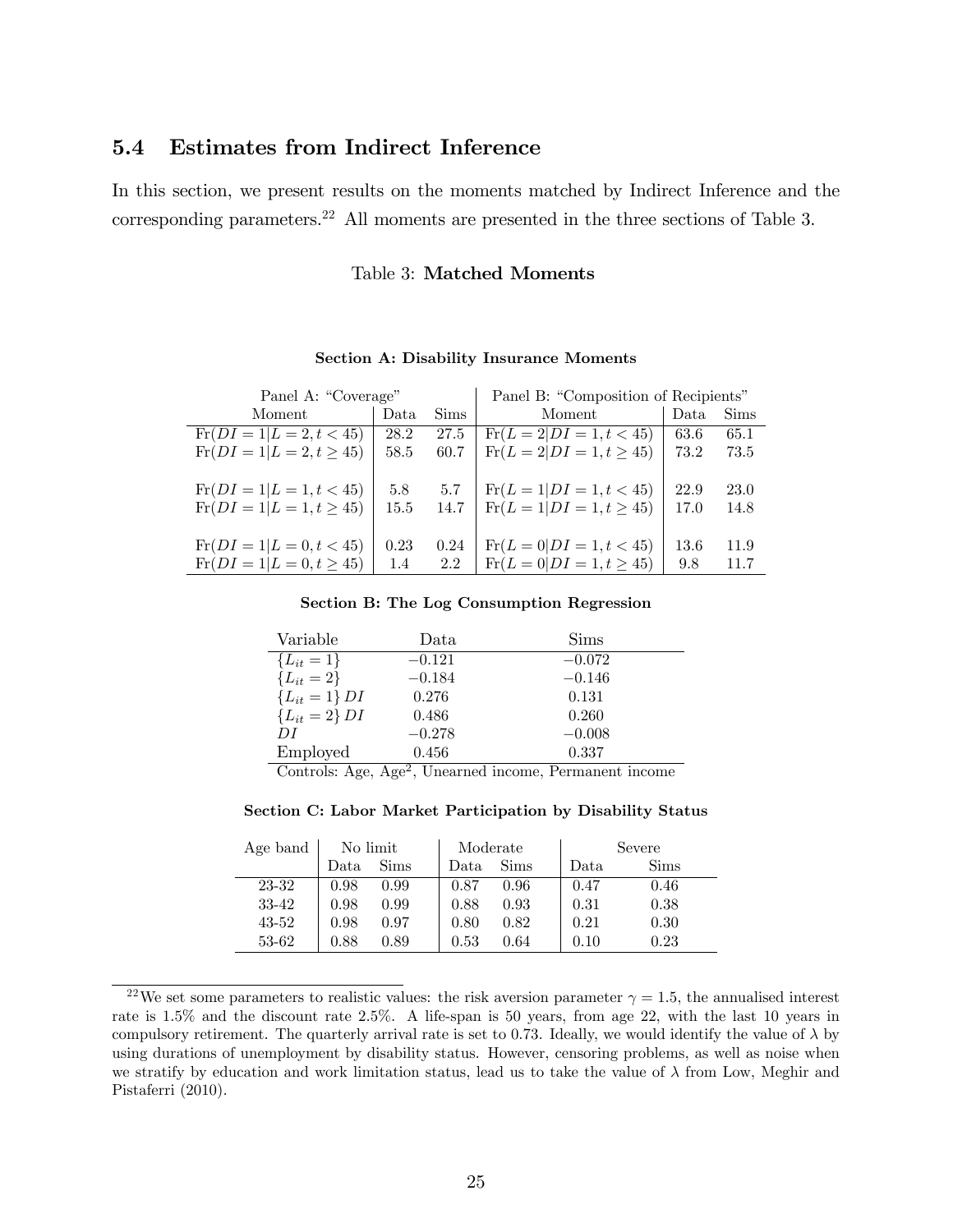The first section comes from matching DI policy moments: the work limitation status of DI recipients (Panel A) and the work limitation status of DI recipients (Panel B) separately for younger (age  $\lt 45$ ) and older workers (age  $\geq 45$ ). Our model is capable of matching most of the moments with great accuracy. For example, it matches quite closely the proportions of "false recipients",  $Fr(L = 0|DI = 1, t)$ , as well as the proportion of workers "insured" by the DI program,  $\text{Fr}(DI = 1|L = 2, t)$ , which are the reduced form equivalents of the incentive cost/insurance benefit tradeoff. The second section of Table 3 reports the moments obtained from estimating the auxiliary log consumption equation (using imputed data, as detailed above).<sup>23</sup> The signs and in most cases the magnitude of the coefficients are similar. Finally, the third section shows participation over the life cycle for people of different work limitation status. Our simulations match quite well participation of all disability types, but we do not match the full decline in participation with age that is observed in the data, especially for people with severe disability.

In Table 4 we report the Indirect Inference parameter estimates corresponding to these moments. We estimate that a moderate (severe) disability induces about a  $4\%$  (8%) loss of utility in terms of consumption. Participation induces a  $32\%$  loss.<sup>24</sup> The fixed costs of work per quarter rise substantially with the degree of disability. We estimate that a job is destroyed on average every 26 quarters. The probability of success of DI application increases with age and disability status. Each DI recipients faces a 5% probability of being re-assessed after the Örst period on DI. The estimates of the success probabilities by type (age and work limitation status) provide information on the extent of type I and type II errors, which we discuss further in the next section.

# 5.5 Implications: Flows onto and off DI

We use our model to simulate the rate of flows on and off DI by work limitation status, and we compare these to rates in the data. We did not use these in the estimation because these moments are imprecisely estimated in the data. However, we reproduce in Table 5 the main flow statistics and the simulated counterparts as an indication of the performance of

<sup>&</sup>lt;sup>23</sup>Our measure of consumption is per adult equivalent (using the OECD equivalence scale  $1+0.7(A-1)+$  $0.5K$ , where A is the number of adults and K the number of children in the household).

<sup>&</sup>lt;sup>24</sup>An alternative way to estimate the preference parameters  $\eta$  and  $\theta$  is through a formal Euler equation, using as instruments for the change in disability status and the change in participation past values of the variables. We obtain estimates for  $\theta$  of -0.036 (s.e. 0.060) and for  $\eta$  of -0.597 (s.e. 0.155). The Sargan statistic has a p-value of 66%. The first-stage F-test is 746 for the change in disability and 365 for the change in participation. It is comforting that two different estimation stategies give very similar results for the two parameters of interest (albeit less precise).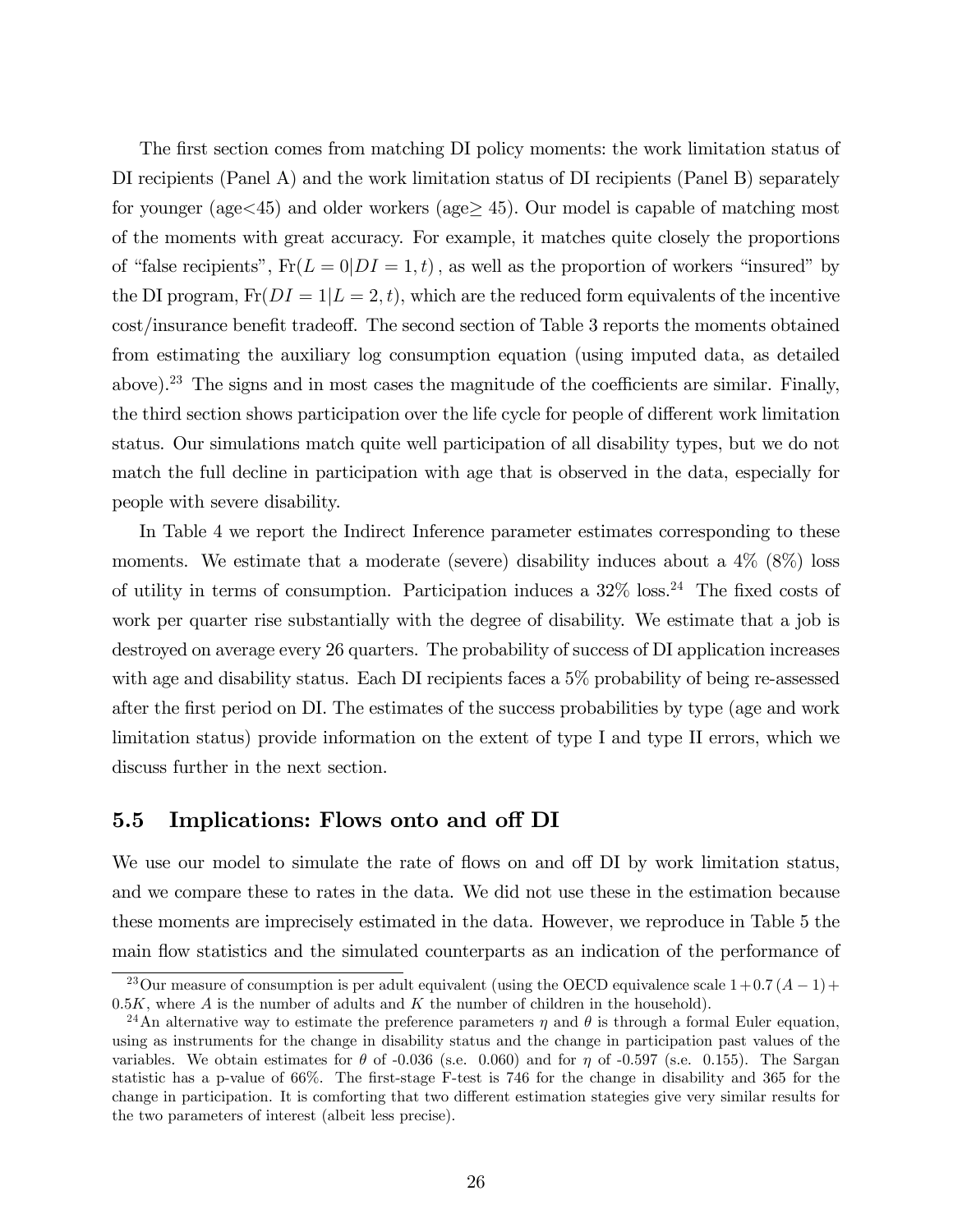| Frictions and Preferences |                    |                               | Disability Insurance Program |                    |  |
|---------------------------|--------------------|-------------------------------|------------------------------|--------------------|--|
| Paramter                  |                    | Estimate                      | Parameter                    | Estimate           |  |
|                           |                    |                               |                              |                    |  |
| $\theta$                  | Cost of disability | $-0.039$<br>(0.017)           | $\pi_{L=0}^{Young}$          | 0.002<br>(0.00002) |  |
| $\eta$                    | Cost of part.      | $-0.32$<br>(0.0033)           | $\pi_{L=0}^{Old}$            | 0.009<br>(0.00032) |  |
| $\delta$                  | Job destruction    | 0.049<br>(0.00003)            | $\pi_{L=1}^{Young}$          | 0.103<br>(0.0132)  |  |
|                           |                    |                               | $\pi_{L=1}^{Old}$            | 0.14<br>(0.0088)   |  |
| $F_{L=0}$                 | Fixed cost         | $[\$303]$<br>0.10<br>(0.0014) | $\pi_{L=2}^{Young}$          | 0.35<br>(0.041)    |  |
| $F_{L=1}$                 | Fixed cost         | $0.31$ [\$942]<br>(0.013)     | $\pi_{L=2}^{Old}$            | 0.72<br>(0.0044)   |  |
| $F_{L=2}$                 | Fixed cost         | [\$3646]<br>1.20<br>(0.0072)  | $P^{\rm Re}$                 | 0.050<br>(0.00038) |  |

### Table 4: Estimated Parameters

Fixed costs are reported as the fraction of average offered wage income at age 23 and also in 1992\$ per quarter. Standard errors in parenthesis.

the model.

# 5.6 Implications: Success of the DI Screening Process

One important issue is to evaluate the success rate of the current DI Screening Process. We first look at the Award rate:  $Pr(DI = 1|D I^{App} = 1)$ . We estimate this rate (using our structural model and estimated parameters) to be 0.40. During the period covered by our data (1986-92), there were 3.3 million awards made to 7.8 million applicants, resulting in a  $42\%$  average success rate.<sup>25</sup> Our estimate contrasts quite well also with the reduced form estimates (0.45) obtained by Bound and Burkhauser (1999) and others using data on individual DI application and DI receipt from the HRS.

Given that the true disability status of an applicant is private information, SSA evaluators are bound to commit two types of errors: Admitting into the DI program undeserved applicants and rejecting those who are truly disabled. Our estimates show how large are the probabilities associated with these errors. Consider first the extent of false positives (the proportion of healthy applicants who receive DI). From Table 4, these type II errors have probabilities ranging from 0.2% (young non disabled) to 14% (older workers

<sup>&</sup>lt;sup>25</sup>See Table 26, Annual Statistical Report on the Social Security Disability Insurance Program, 2000.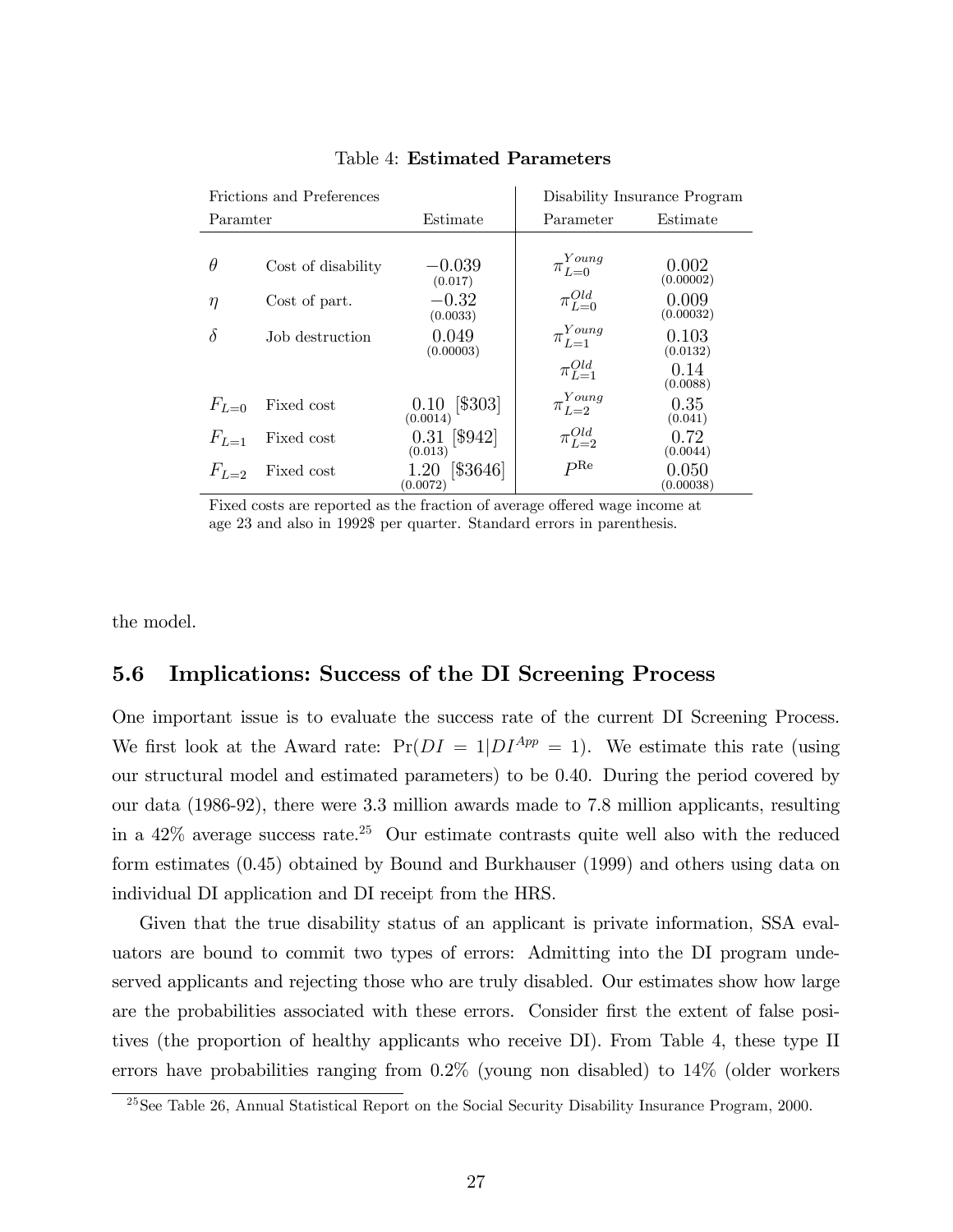|                                                        | Data.  | Simulations |
|--------------------------------------------------------|--------|-------------|
| Flows onto DI                                          |        |             |
| $\text{Fr}(DI_t = 1 DI_{t-1} = 0, L_t = 2, t < 45)$    | 0.12   | 0.12        |
| $\text{Fr}(DI_t = 1 DI_{t-1} = 0, L_t = 2, t \geq 45)$ | 0.19   | 0.29        |
| $\text{Fr}(DI_t = 1 DI_{t-1} = 0, L_t = 1, t < 45)$    | 0.0055 | 0.016       |
| $\text{Fr}(DI_t = 1 DI_{t-1} = 0, L_t = 1, t \geq 45)$ | 0.033  | 0.023       |
| Flows off DI                                           |        |             |
| $\text{Fr}(DI_t = 0 DI_{t-1} = 1, L_t = 2, t < 45)$    | 0.109  | 0.109       |
| $\text{Fr}(DI_t = 0 DI_{t-1} = 1, L_t = 2, t \geq 45)$ | 0.079  | 0.049       |
|                                                        |        |             |

Table 5: Flows onto and off Disability

with a moderate disability). Similarly, we can use our model to estimate the Award Error:  $Pr(L = \{0, 1\}|DI = 1, DI^{App} = 1) = 0.10$ . In the literature, we have found reduced form estimates that are fairly similar, 0.16 to 0.22 in Benitez-Silva et al. (1999), depending on the statistical assumptions made, and 0.19 in Nagi (1969).

Consider next the probability of false negatives (i.e., the proportion of severely disabled who apply and do not receive DI). From Table 4, we estimate that the type I errors are 65% for the younger and 28% for the older workers. The fraction of rejected applicants who are disabled, the Rejection Error, is given by  $Pr(L = 2|DI = 0, DI^{App} = 1) = 0.43$ . This is again similar to Benitez-Silva et al. (1999), who report 0.52-0.60, and Nagi (1969),  $0.48$ . These comparisons confirm that our structural model is capable of replicating quite well reduced form estimates obtained using direct information on the application and award process. Our estimated award process is slightly more efficient than previous estimates, but the differences are slight.

Finally, with an estimated reassessment rate of 5%, we predict that an individual on DI is expected to have his disability status reviewed approximately every  $20$  quarters.<sup>26</sup> To get a gauge of the actual numbers involved, consider that during the Öscal years 1987-1992 (the years covered by our sample) the SSA conducted a total of 1,066,343 Continuing Disability Reviews (CDR). Subtracting from the stock of disabled workers in current payment status

 $^{26}$ By law, the SSA is expected to perform Continuing Disability Reviews (CDR) every 7 years for individuals with medical improvement not expected, every 3 years for individuals with medical improvement possible, and every 6 to 18 months for individuals with medical improvement expected. In practice, the actual number of CDRs performed is lower.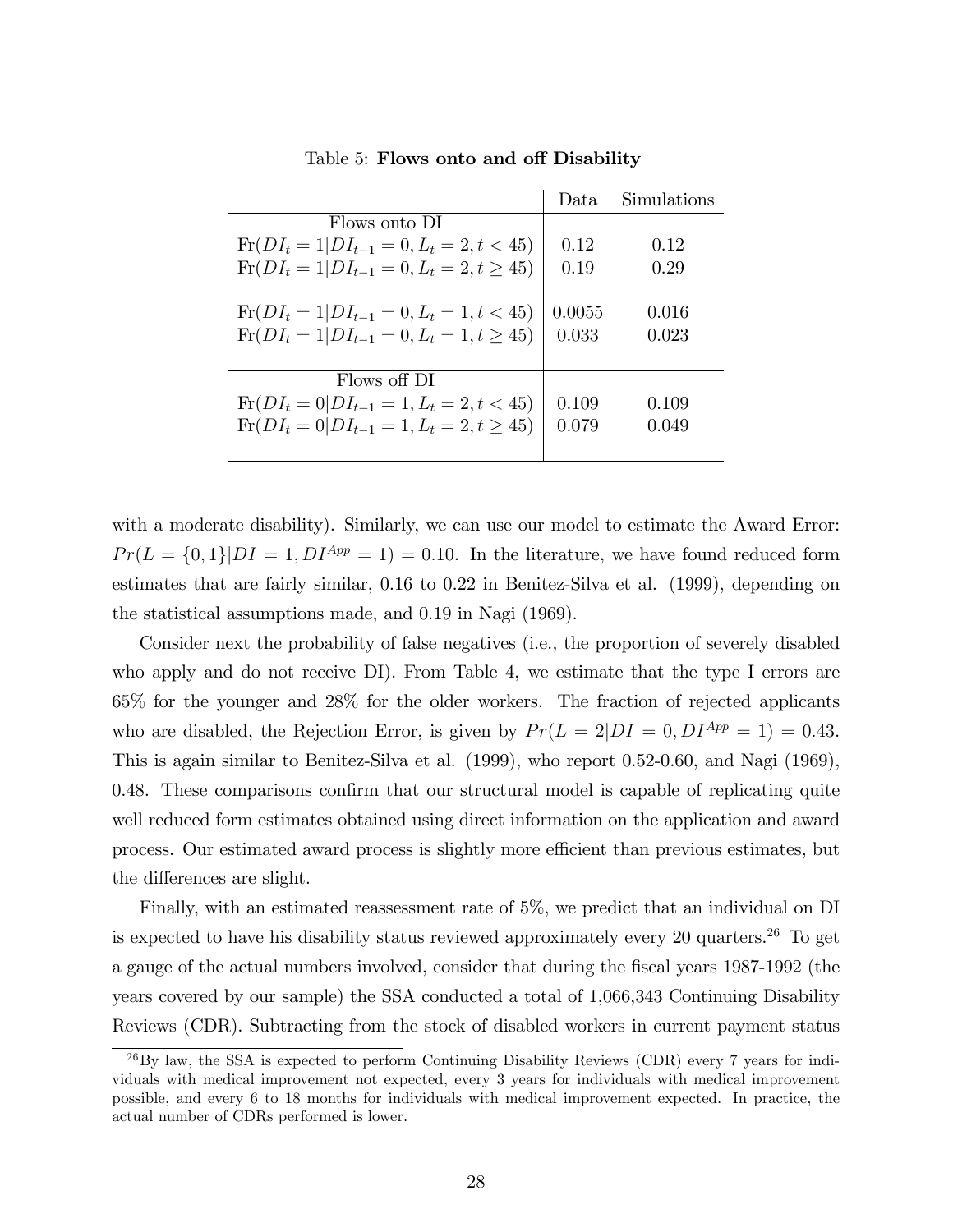the flow of awards for each year, we calculate a probability of re-assessment of  $7\%$ .

# 6 Reform of the DI Process

The most important use of our model and structural estimates is the ability to analyse the effects on welfare and behaviour of changing the main parameters of the DI programs. We consider four changes: first, making the program "stricter" by increasing the threshold that needs to be met in order to qualify for benefits; second, changing the generosity of disability payments; third, changing the reassessment rate of disability recipients; and finally, we consider changing the generosity of the food stamp programme. For each scenario, we study the implications for welfare, for the efficiency of the DI process and for behaviour more generally. We calculate the welfare implications by measuring the willingness to pay for the new policy through a proportional reduction in consumption,  $\pi$ , at all ages which makes the individual indifferent between the status quo and the policy change considered.<sup>27</sup> The policy changes we consider generate behavioral effects, such as changes in labor supply and savings. In all the experiments below the impact on the government budget is neutralised by adjusting the wage tax iteratively (see the online appendix).

# 6.1 Strictness of DI Admissions

Increasing the strictness of DI admissions has been advanced as one possible solution to the incentive problem. Increases in strictness in 1980 led to sharp declines in inflows onto DI, although the criteria was relaxed again in 1984. The issue is whether the benefit of improved incentives outweighs the worsening insurance. To tackle this issue, we need first to define a measure of strictness of the program.

Suppose that Social Security DI evaluators decide whether to award DI as a function of a noisy signal about the severity of the applicant's disability status, which has some distribution:

$$
S_{it} \sim f\left(L, t\right)
$$

The properties of the distribution of the signal S vary by age (for simplicity, for two age groups defined by age $\leq$ 45 and age $\geq$ 45), and by work limitation status L. The Social

 $^{27}$ This is obtained by calculating expected utility at the start of the life-cycle before the resolution of any uncertainty.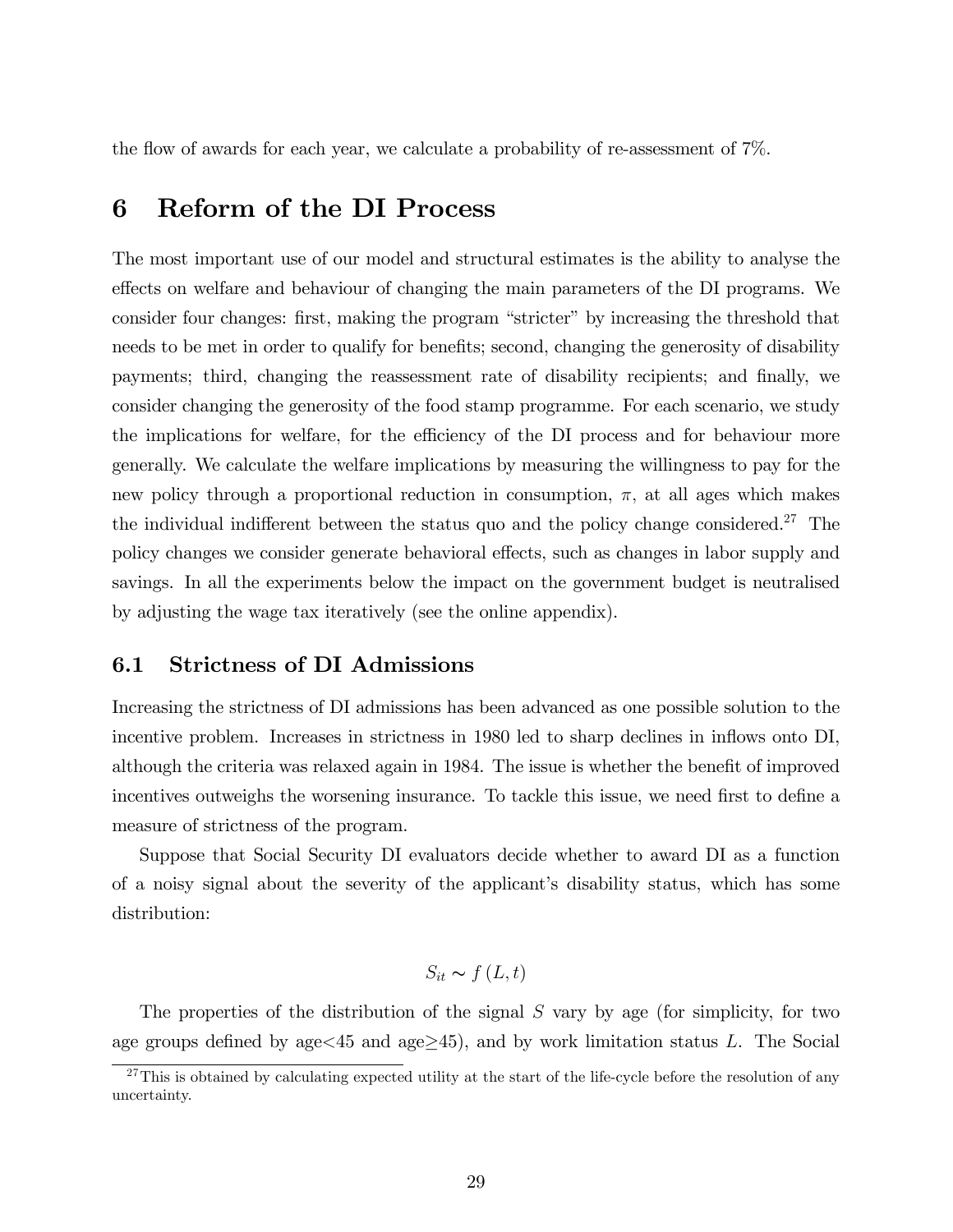Security DI evaluators make an award if  $S_{it} > \overline{S}$ . The parameter  $\overline{S}$  can be interpreted as a measure of the strictness of the DI program: ceteris paribus, an increase in  $\overline{S}$  reduces the proportion of people admitted into the program.

We assume that S lies between 0 and 1 and has a Beta distribution,  $\beta(a_{L,t}, b_{L,t})$ , whose parameters a and b vary with age and work limitation status. The values of  $a_{L,t}$  and  $b_{L,t}$  and of  $\overline{S}$  are pinned down by the six structural probabilities  $(\pi_L^t)$  estimated above:<sup>28</sup>

$$
1 - \pi_L^t = \Pr(\text{Rejection}|t, L, Apply) = CDF \left( \beta \left( a_{L,t}, b_{L,t} \right) \right)
$$

Figure 2 illustrates the resulting distributions of S for those over 45 by work limitation status, and illustrates some of the errors under the estimated DI program. The area on the left of  $\overline{S}$  under the dashed light grey curve (labeled  $f(S|L = 2, t \geq 45)$ ) measures the probability of rejecting a deserving DI applicant. The area on the right of  $\overline{S}$  under the solid grey curve (labeled  $f(S|L = 1, t \geq 45)$ ) measures the probability of accepting into the DI program a DI applicant with only a moderate disability. Increasing the strictness of the test (increasing  $\overline{S}$ ) reduces the probability of false positives (reduces the extent of the incentive problem), but increases the probability of false negatives (reduces the extent of insurance provided by the program). It also can have substantial effects on who applies. A policy of changing  $\overline{S}$  therefore has both benefits and costs, trading off incentives against insurance, and we use our model to determine which dominates when the strictness of the test changes.<sup>29</sup>

Figure 3 reports the results of this experiment. The left-hand graph shows the implications for the DI program, the right-hand graph shows implications for welfare, participation and asset accumulation. Increasing  $\overline{S}$  from 0.65 to 0.95 reduces the probability of acceptance for the severely disabled over 45 from close to 100% to less than 10%. This has a direct effect of increasing the rejection error as  $L = 2$  individuals are more likely to be rejected. Furthermore, the increase in  $\overline{S}$  reduces the proportion of applicants from those with no or

 $28$ We normalise the mean of the signal, S, for the old who are severely disabled and the mean of S for the young who are not at all disabled to being 0.6 units apart, and we impose that the parameter b is identical across age and work limitation status. These normalisations, alongside the use of the Beta distribution, impose a particular distribution on the signals which we do not have the data to test. We considered alternative assumptions, such as a normal distribution with age and disability shifting the mean of the signal, and our results are qualitatively similar. The intuitive advantage of the Beta distribution is that the precision of the signal increases as true disability status worsens.

 $^{29}$ An alternative policy might be to reduce the noise involved in the evaluation of the signal. We do not evaluate such a policy. In theory, we could take the cost of extra SSA evaluations as being the same as the cost of a review. However, the difficulty is estimating the effect of evaluations on reducing the noise.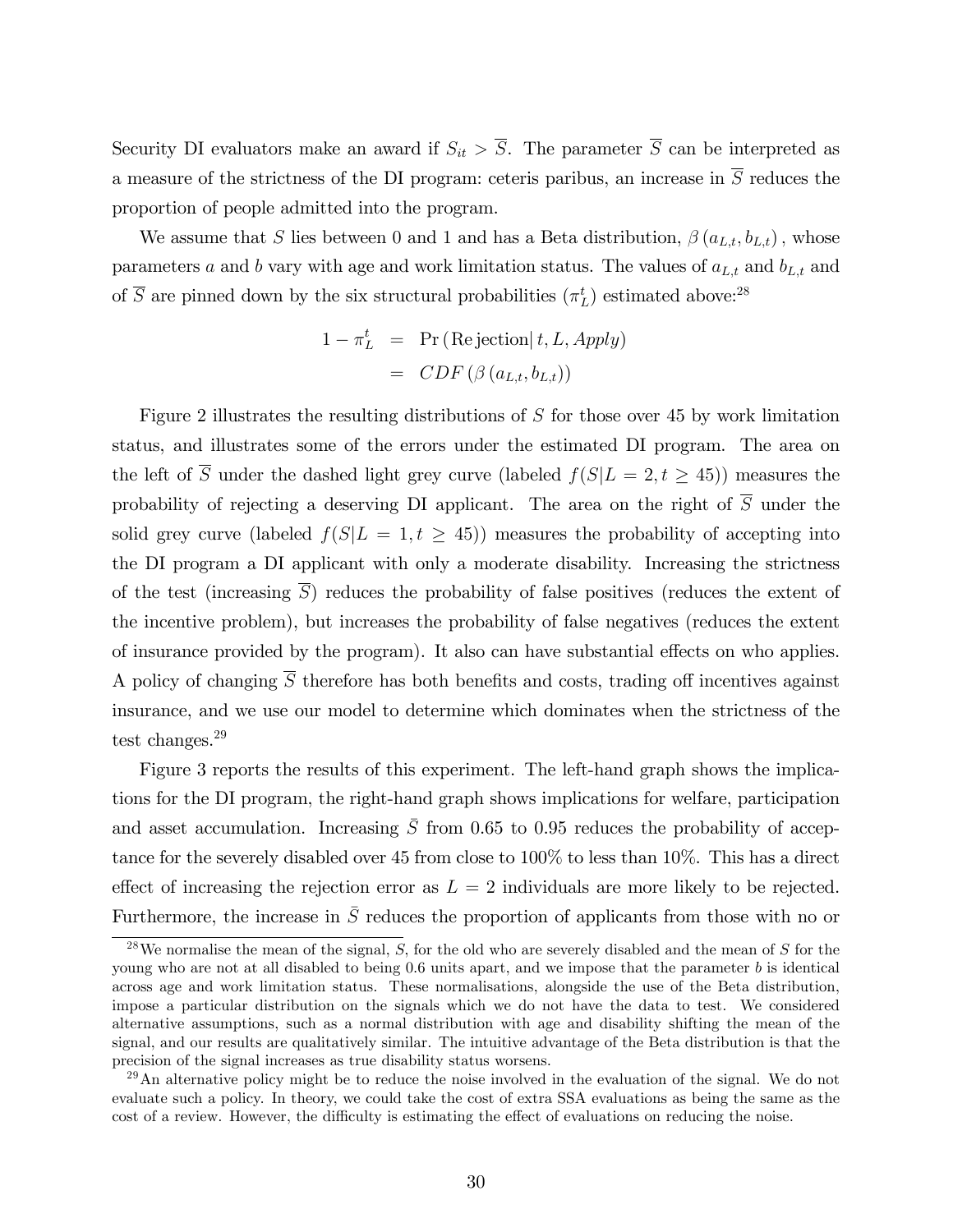

Figure 2: The Distrbution of S for the Older Worker by Work Limitation Status

Figure 3: Changing strictness

only a moderate disability. This is shown in the downward sloping broken line (labelled ìFalse Applicationsî), and this implies a fall in the actual number of healthy who are rejected. Corresponding to this fall in healthy applicants and lower rate of acceptance, there is a clear decline in the fraction of awards being made to the healthy or moderately disabled (the Award Error). Conditional on the composition of applicants, increased strictness means fewer applicants are made awards, but the composition of applicants also changes, with fewer false applicants, and this means that the fraction of awards made does not decline monotonically as strictness increases (the Award Rate). The cost of increasing strictness is seen in the decline, as  $\bar{S}$  increases, of the fraction of the severely work limited who are insured (the line labeled "Insured  $(L = 2)$ ").

The right hand graph shows the incentive effects of the alternative  $\bar{S}$ , as well as the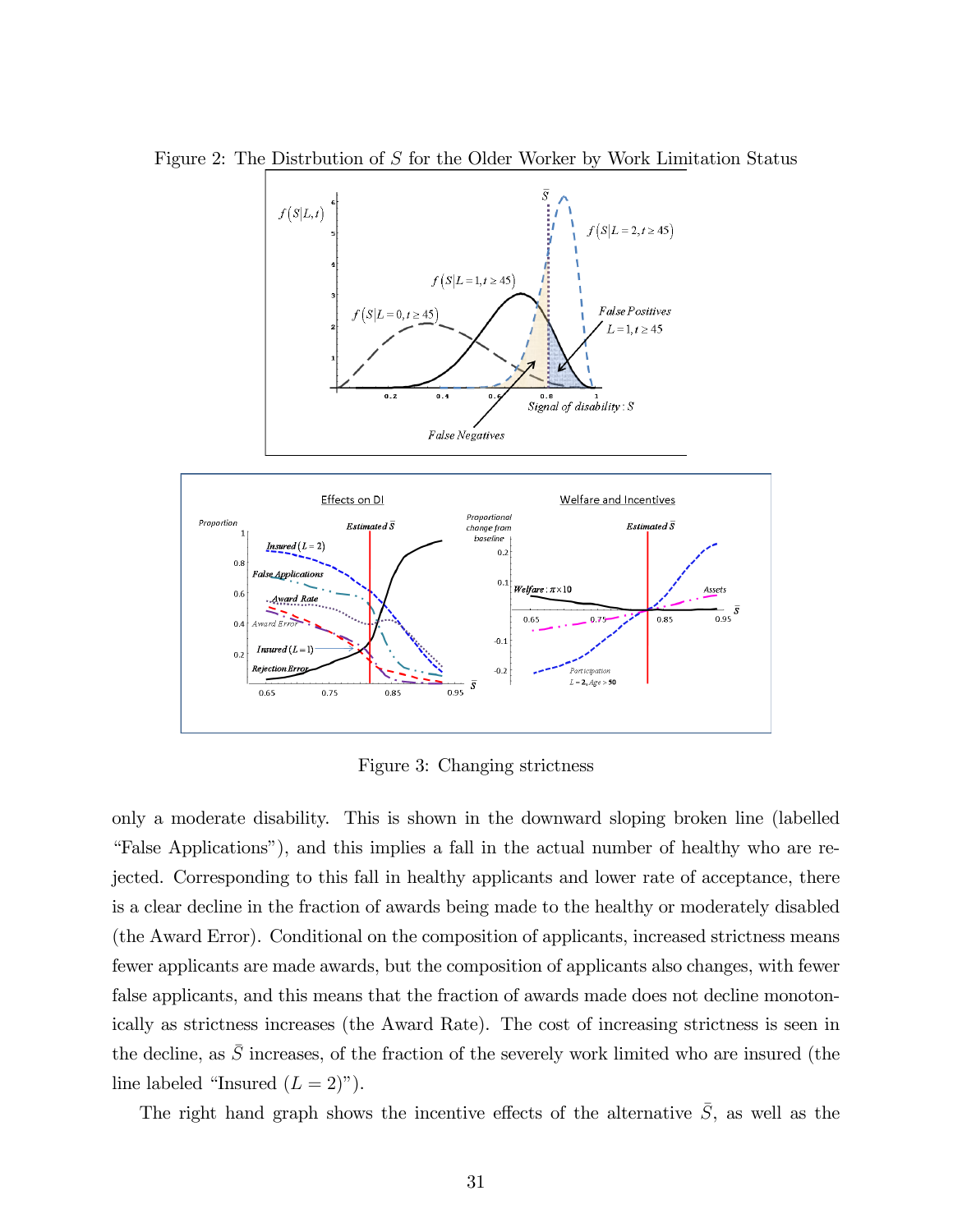willingness to pay. For all variables considered, the y-axis measures the proportional change relative to the baseline.<sup>30</sup> There is a direct effect of greater strictness leading to greater participation in the labor force as more people are rejected or discouraged from applying. This is particularly apparent for the severely work limited. For the moderately work limited, there is an offsetting effect: as strictness increases, individuals expect to have to self-insure and so accumulate more assets. These assets reduce participation rates among those who are rejected by DI, and so participation can fall as strictness increases through this indirect mechanism. The effects on participation for those who are not work limited at all are negligible.

The willingness to pay increases as  $\overline{S}$  decreases from its estimated value: the gain in improved insurance from making the program less strict dominates the loss associated with increased numbers of false applicants and a greater award error. The magnitude of the gain in terms of consumption equivalent arising from reducing strictness from its estimated value to  $\bar{S} = 0.65$  is about 0.05 (0.5%). This gain is the net gain of two offsetting effects: there is a benefit of increased insurance against disability which individuals are willing to pay for, but this is partly offset by a loss arising from output being lower as individuals work less. Part of the benefit of the relaxed strictness arises from the moderately disabled and the severely-disabled young being offered better insurance. The key to this conclusion of reduced strictness being welfare increasing is, however, the low acceptance rate of severely disabled individuals onto DI in the baseline.<sup>31</sup>

# 6.2 Generosity of DI Payments

Figure 4 shows the effects of proportional changes in DI generosity, with the proportional changes ranging from a cut to 30% of its current value to a 50% increase. The budget impact of all changes are neutralised by adjusting the wage tax iteratively using equation (??).

Increasing the generosity of DI payments increases sharply the fraction of applicants who are not severely disabled (the "False Applications" line on the left-hand side). This in turn leads to an increase in the award error and in the fraction of the moderately disabled who are receiving insurance (the "Insured  $(L = 1)$ " line shows this fraction for those 45 and over).

 $30\,\text{We}$  show participation rates only for those over 50 because the effects on participation at earlier ages are qualitatively similar. The line "Assets" shows how the maximum average asset holding over the life-cycle varies.

 $31$ We have considered various alternative specifications for the distribution of the noise over work limitation status and this conclusion remains. See also Denk and Michau (2010) for a similar result obtained using a dynamic mechanism design approach to the insurance-incentive tradeoff.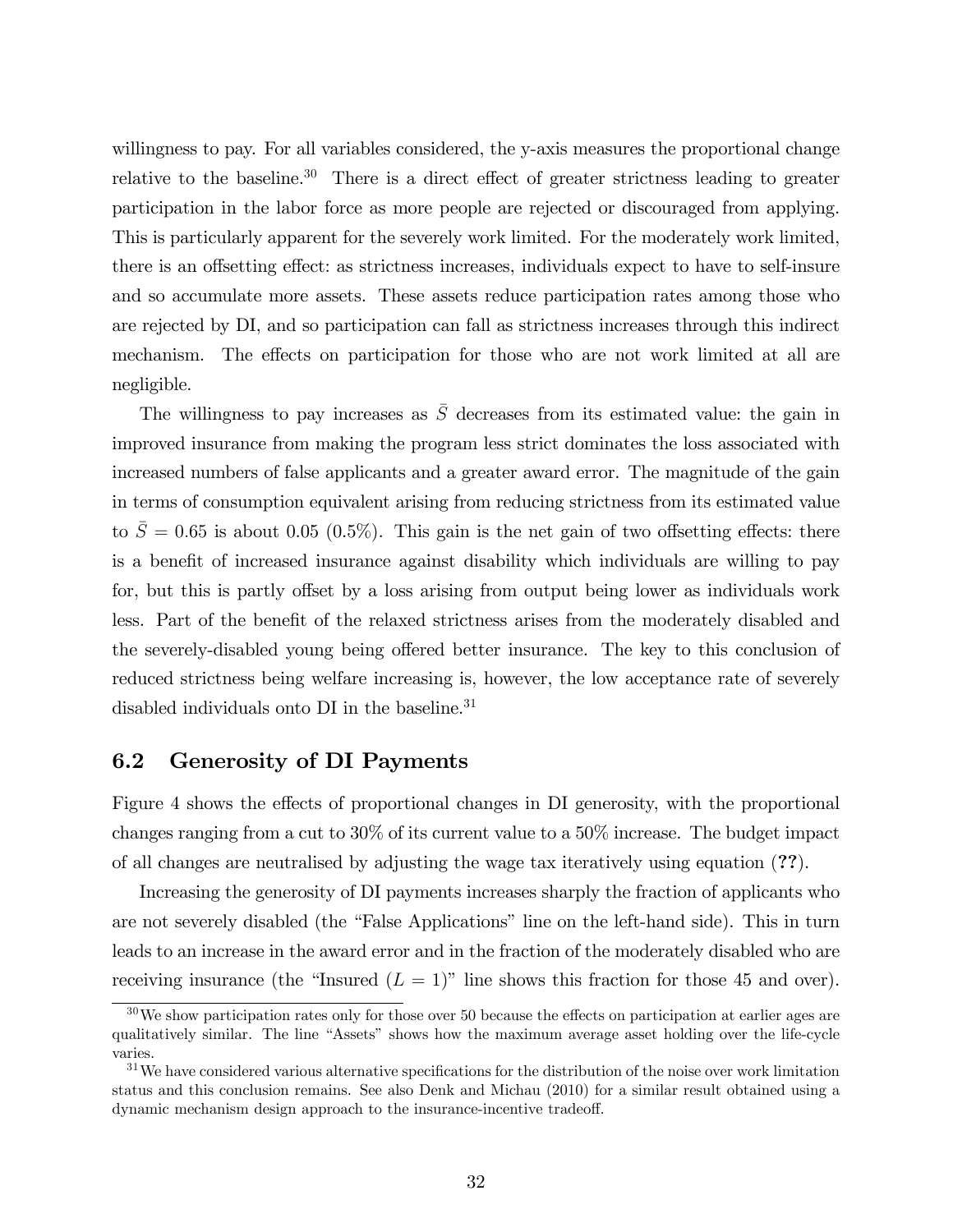

Figure 4: Changing DI Generosity

The fall in the rejection error arises mechanically: greater numbers of false applicants mean the fraction of the rejections who are severely disabled falls. What is striking is that there is very little change in the fraction of the severely disabled who receive insurance (the line "Insured  $(L = 2)$ "), and this is because applications for DI from this group are insensitive to the generosity of DI.

Given these effects, the welfare implications of changing generosity shown in the right hand graph of Figure 4 are not surprising: increases in DI generosity funded by a wage tax reduce welfare, and a 10% increase in generosity implies a welfare loss of 0.13% of consumption. The broader incentive effects of changing generosity vary by work limitation status: for the severely work limited, greater generosity has the direct effect of encouraging applications for DI and individuals move out of the labour force. The greater generosity also reduces asset accumulation, and this has the indirect effect of increasing participation among those who are rejected, particularly among the moderately work limited.

## 6.3 Reassessment of DI Recipients

In Figure 5, we consider changing the reassessment rate. Given our estimate of the cost per reassessment, this has a direct impact on the budget, as well as the effect induced by changes in the number of recipients and in labour supply. These effects are again neutralised through adjusting the wage tax. We assume that the probabilities of success, conditional on work limitation status and age, are the same at reassessment as at initial application.

The left-hand graph shows that an increase in the reassessment rate discourages false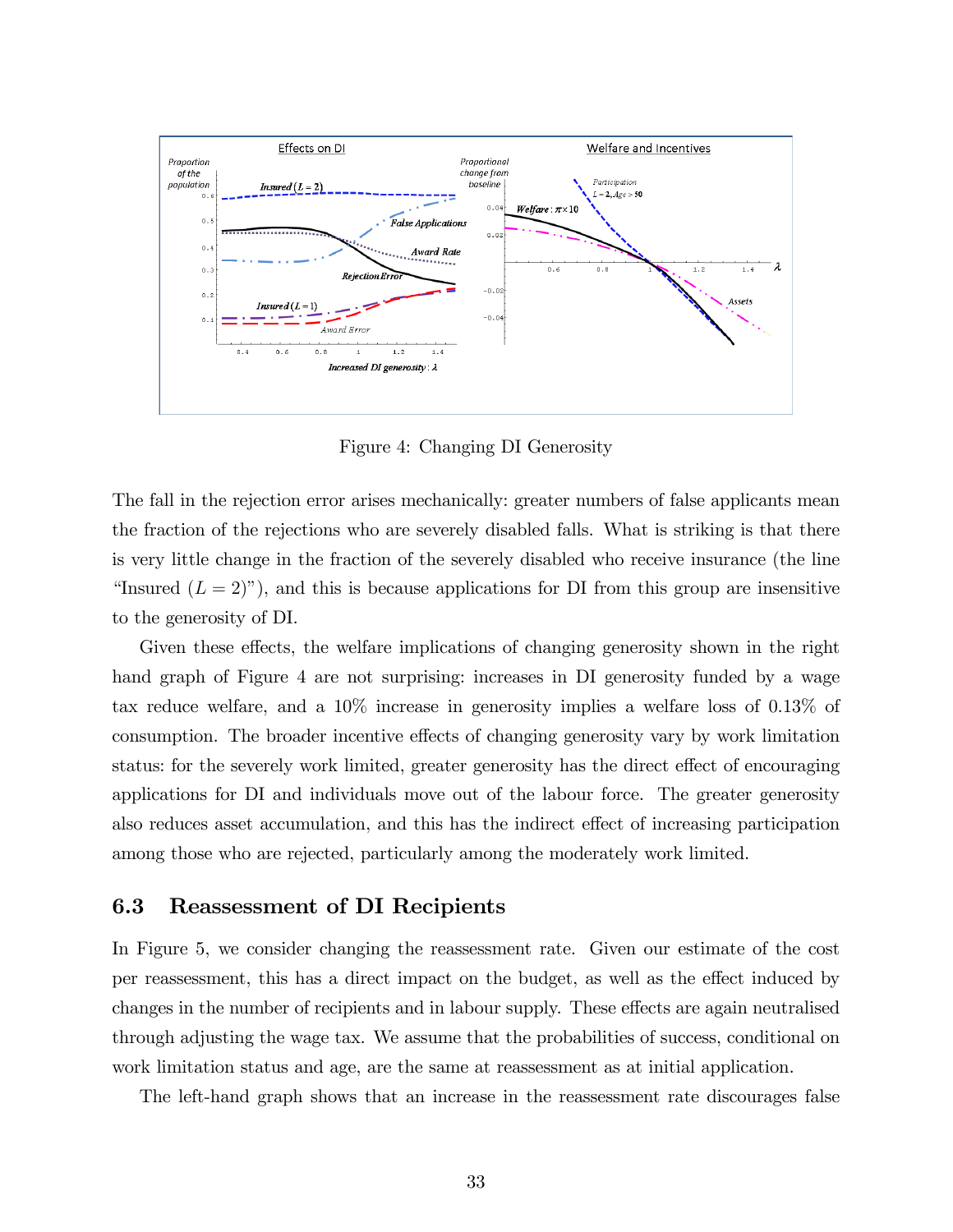

Figure 5: Changing Reassessment Rates

applications by those who are not severely disabled: an increase in the reassessment rate from a 0.02 probability per quarter to a 0.08 probability, leads to a decline in the proportion of false applications from 54% to 30%. This in turn leads to a decline in the award error, and a decline in the fraction of the non-work limited who receive insurance. For the moderately disabled who are 45 or over, the decline is from 24% to 10%. The cost of this is the reduced coverage for the severely disabled: reassessment causes some severely disabled to be removed from DI and this directly reduces coverage, as well as discouraging applications, as the frequency of reassessment increases.

Despite this cost, increasing the reassessment rate increases welfare, albeit modestly, with the consumption equivalent of increasing reassessment from the baseline of 0.05 to 0.06 being 0.043%. Increased reassessment increases participation among the severely work limited, who are discouraged from applying or removed from the DI rolls. This also leads to greater saving, which discourages participation, particularly among the moderately limited.

# 6.4 Generosity of The Food Stamp Program

Figure 6 shows the effects of changing the generosity of food stamps. Increases in food stamps have a non-monotonic effect on the number of false applications: when food stamps are very low, the waiting period for a decision about a DI application is costly for those of low productivity and they do not apply. Increasing food stamps (a "consumption áoor") mitigates this cost, and leads to greater numbers of false applicants. After a point, however, food stamps are sufficiently generous that false applications for DI fall. This effect translates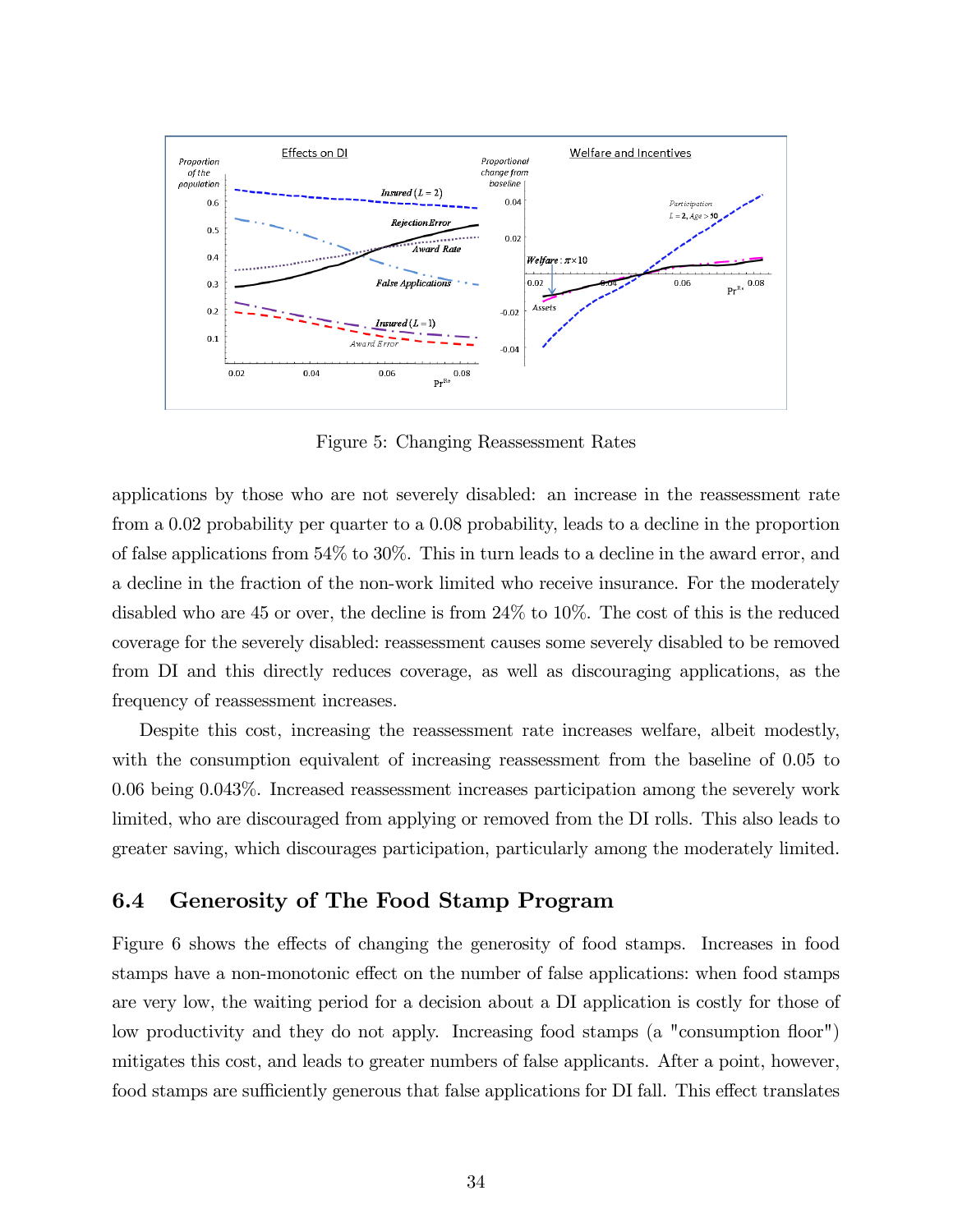

Figure 6: Changing the Generosity of Food Stamps

into the fraction of those not severely disabled who are in receipt of DI (the "Insured  $(L = 1)$ " line shows this for those 45 and over) and into the award error: both of which decline as food stamps become sufficiently generous. By contrast, the fraction of the severely disabled who receive DI increases as food stamps become more generous: this highlights the beneficial effect of food stamps making it less costly for the severely disabled to remain out of work and to apply for DI. In addition, more generous food stamps provide direct insurance against low productivity with no risk of rejection. Together, these effects imply substantial welfare increases as the generosity of food stamps increases. A 10% increase in generosity implies a welfare gain of 1.4% of consumption. This is despite the fall in participation and the fall in saving that greater generosity induces for all types. It is important to stress that this movement onto food stamps is funded by a change in the tax rate and so, although the saving on DI may appear a false saving, our calculations are that this is welfare increasing despite the tax rise required. What this simulation highlights is the value of food stamps in providing long term support for those whose productivity is too low to be able to work for a reasonable wage.

# 7 Conclusions

In this paper, we provide a life-cycle framework for estimating the extent of work-limiting health risk that individuals face and for analysing the effectiveness of government disability insurance against that risk. Work limitations have substantial effects on wages, with wages falling by 40% for the severely work limited. Government insurance against these shocks is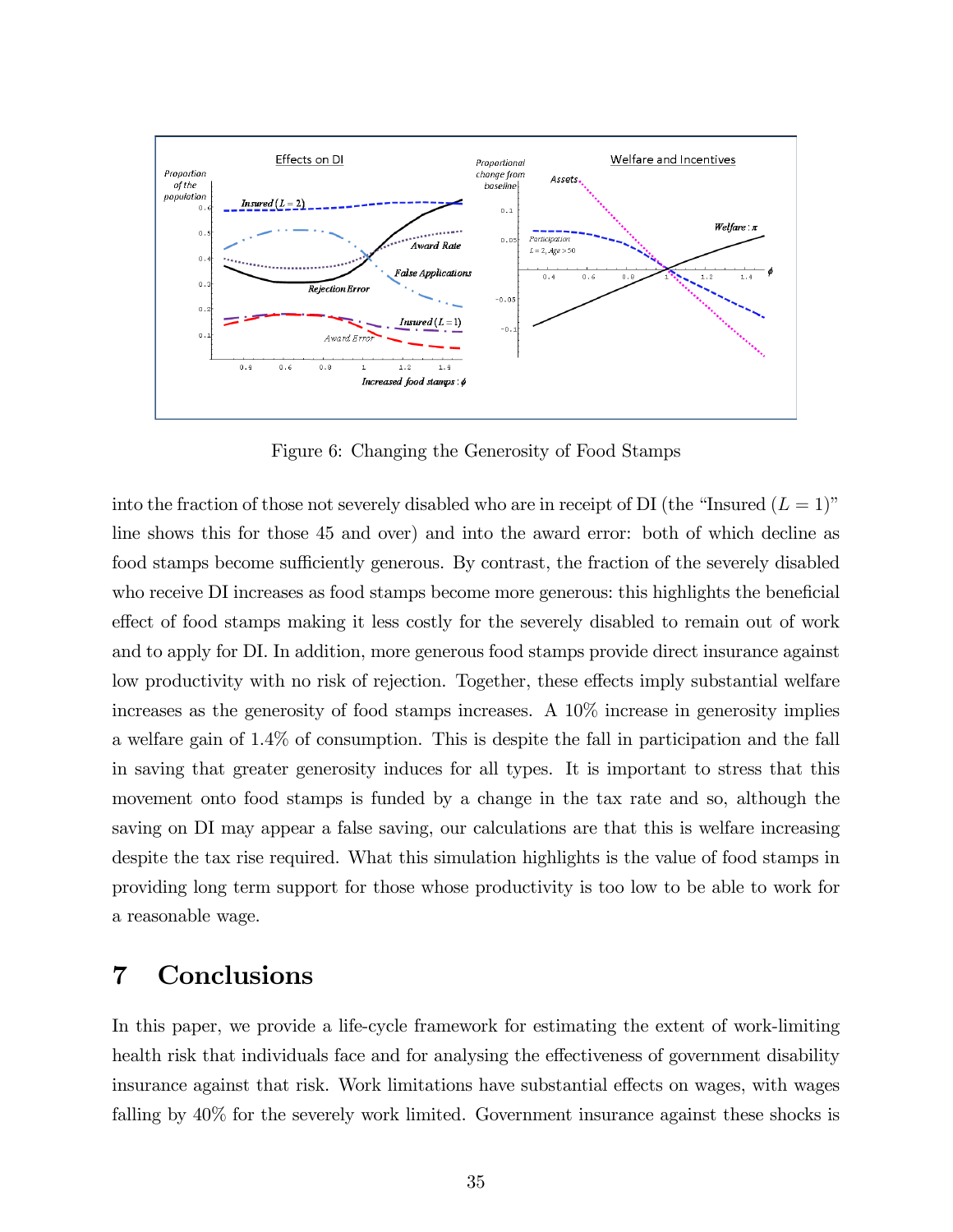incomplete: There are substantial false rejections. We estimate that 26% of the older workers with a severe work limitation who apply for benefits are rejected. This is alongside other negative effects, with some workers discouraged from applying because of the uncertainty surrounding the application process. Similarly, there are large rates of false acceptances, with between 10 and 14% of applications from those with a moderate work limitation being accepted.

We use the model to simulate various policy changes aimed at improving the insurance and mitigating the incentive costs of DI. These are intended to illustrate the trade-offs from the various policy options. Increasing the strictness of the screening process through increasing the work limitation threshold for qualification reduces the number of individuals receiving benefits among both the severely work limited and among the healthy because of the noisiness of the signal of work limitation status. Thus increased strictness leads to a decline in welfare because the existing program already suffers from turning down large numbers of severely disabled. For other reforms, the simulations show that the number of moderately disabled individuals receiving DI is particularly sensitive to the policy parameters, whereas the number of severely disabled is less sensitive. Thus, reducing DI generosity leads to a fall o§ in false applications and mis-directed insurance, without reducing applications from the severely disabled. Of course, the severely disabled will then receive less insurance, but this change increases welfare ex-ante. Similarly, increasing the generosity of Food Stamps leads to a fall off in false applications for DI and mis-directed insurance, leading to better targeting of DI and a welfare improvement. More frequent reassessments of recipients directly reduces the number of claimants who are not severely work limited, but equally importantly more frequent reassessments substantially reduce the proportion of false applicants. This leads to welfare gains. In summary, welfare increases if the threshold for acceptance is lower, disability payments are lower, reassessment more frequent and food stamp payments more generous. The conclusions arose because welfare improving reforms lead to a separation of the severely work limited from the moderately limited for whom work is a realistic option. One difficulty with this conclusion is the clear non-linearities in behaviour apparent from the simulations in section 6.

In terms of extensions, our model of the disability insurance process is incomplete: Benitez-Silva et al. (2004) have emphasised the importance of the appeal process, whereas we have allowed the social security administration to make just one decision. In the context of capturing behaviour over the life-cycle this may be less problematic, but it means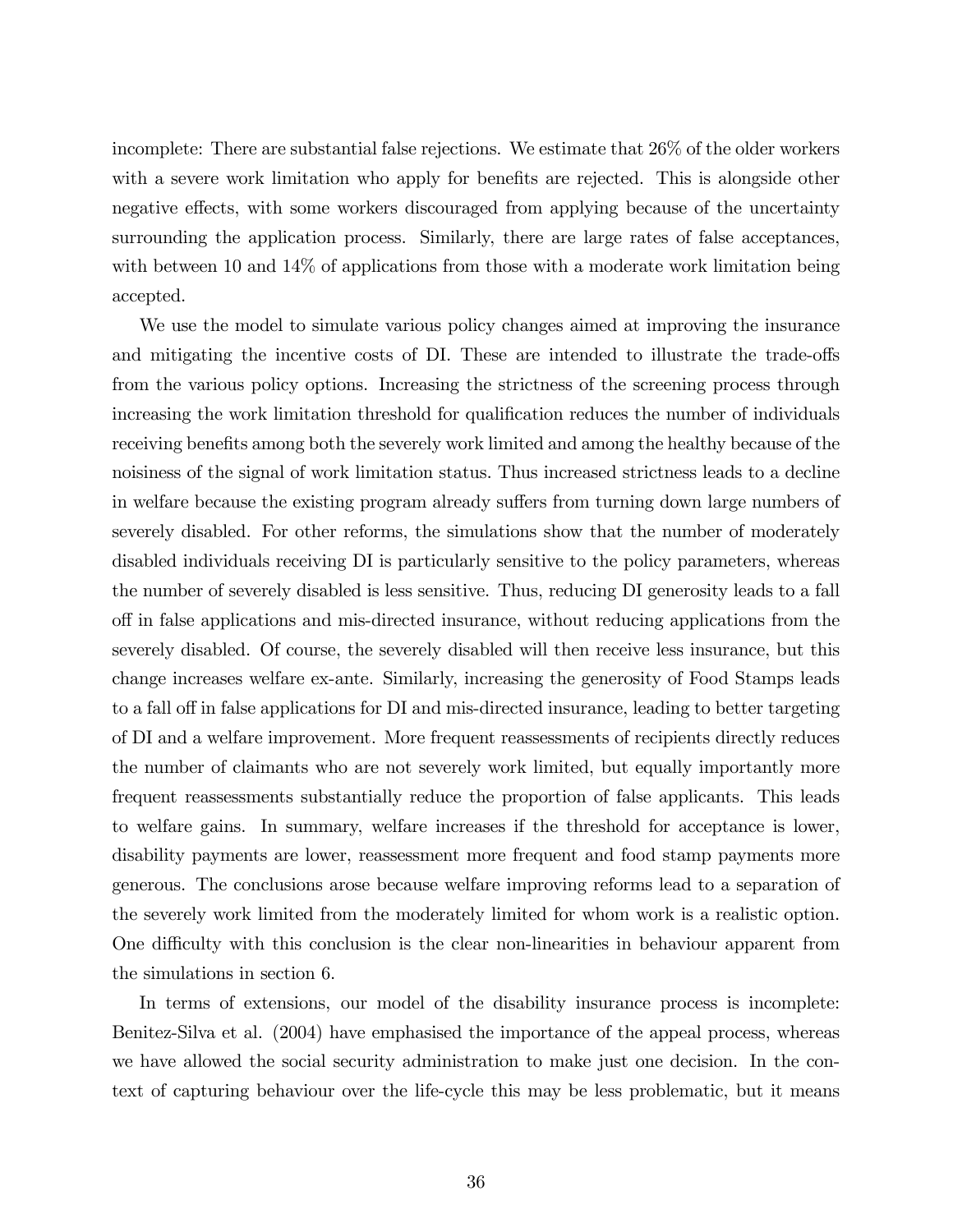we cannot examine one dimension of reform, namely the strictness and length of the appeal judgement relative to the initial judgement. A second restriction is in terms of the stochastic process for work limitations, which we take to be exogenous. The probability of receiving a negative shock to the ability to work is likely to be partly under individuals' control, through occupation choice and other decisions on the job. These decisions will be affected by the properties of the disability insurance scheme.

# References

- [1] Acemoglu, D. and J. D. Angrist (2001), "Consequences of Employment Protection? The Case of the Americans with Disabilities Act", The Journal of Political Economy, Vol. 109, No. 5, pp. 915-957
- [2] Adda, J., Banks, J. and H-M von Gaudecker (2007) "The impact of income shocks on health: evidence from cohort data" Institute for Fiscal Studies Working Paper 07/05
- [3] Attanasio, O., and G. Weber (1995), "Is Consumption Growth Consistent with Intertemporal Optimization? Evidence from the Consumer Expenditure Survey", Journal of Political Economy, 103(6), 1121-57.
- [4] Autor, David H. and Mark G. Duggan (2006), "The Growth in the Social Security Disability Rolls: A Fiscal Crisis Unfolding", Journal of Economic Perspectives, 20(3), Summer: 71 – 96.
- [5] Benitez-Silva, Hugo, Moshe Buchinsky, Hiu Man Chan, Sofia Cheidvasser, and John Rust (2004), "How Large Is the Bias in Self-Reported Disability?", Journal of Applied Econometrics, Vol. 19 (6), 649-670.
- [6] Benitez-Silva, Hugo, Moshe Buchinsky, Hiu Man Chan, Sofia Cheidvasser, and John Rust (1999), "An Empirical Analysis of the Social Security Disability Application, Appeal and Award Process", Labour Economics 6 147-178.
- [7] Benitez-Silva, Hugo, Moshe Buchinsky, and John Rust (2006a), "How Large are the Classification Errors in the Social Security Disability Award Process?", NBER Working Paper 10219.
- [8] Benitez-Silva, Hugo, Moshe Buchinsky, and John Rust (2006b), "Induced Entry Effects of a \$1 for \$2 Offset in SSDI Benefits", unpublished manuscript.
- [9] Black, D., K. Daniel and S. Sanders (2002), "The Impact of Economic Conditions on Participation in Disability Programs: Evidence from the Coal Boom and Bust", American Economic Review 92(1), 27-50.
- [10] Bound, John (1989), "The Health and Earnings of Rejected Disability Insurance Applicants", American Economic Review 79: 482 – 503.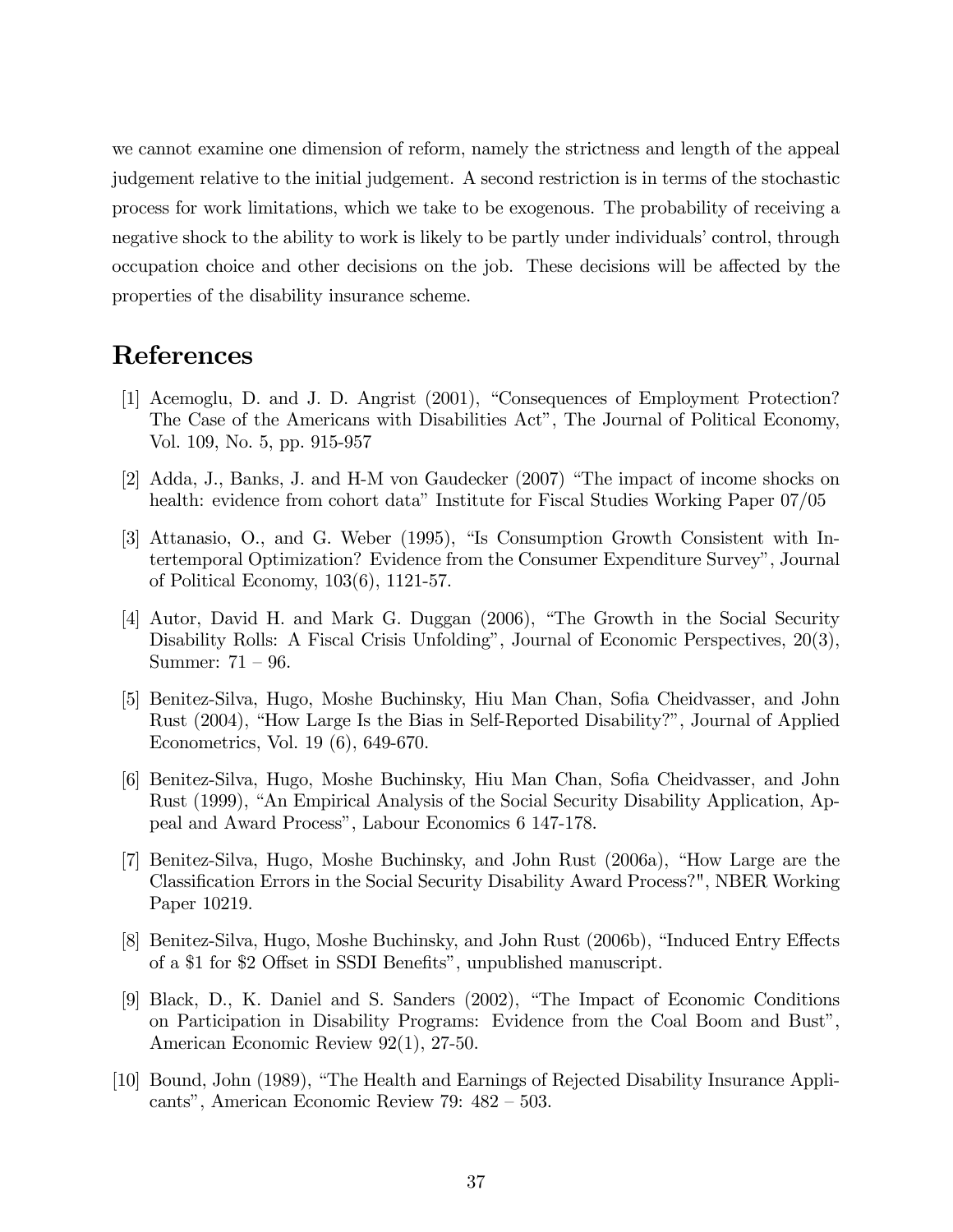- [11] Bound, John (1991), "Self-Reported Versus Objective Measures of Health In Retirement Models", Journal of Human Resources 26: 106-38.
- [12] Bound, John and Richard V. Burkhauser. "Economic Analysis of Transfer Programs Targeted on People with Disabilities" (1999), in Orley C. Ashenfelter and David Card (eds.), Handbook of Labor Economics. Volume 3C. Amsterdam: Elsevier Science, pp. 3417-3528.
- [13] Bound, J., Cullen, J. B., Nichols, A. and L. Schmidt (2004) "The welfare implications of increasing disability insurance benefit generosity" Journal of Public Economics 88:2487-2514
- [14] Bound, J., Stinebrickner, T and T.Waidmann (2010) "Health, economic resources and the work decisions of older men" Journal of Econometrics 156: 106-129
- [15] Bound, J., and A. Krueger (1994) "The Extent of Measurement Error in Longitudinal Earnings Data: Do Two Wrongs Make a Right?," Journal of Labor Economics, 9, 1-24.
- [16] Burkhauser, Richard V. and Mary C. Daly. (1996) "Employment and Economic Well-Being Following the Onset of a Disability," In Disability, Work, and Cash Benefits, edited by Jerry Mashaw, Virginia Reno, Richard Burkhauser, and Monroe Berkowitz, Upjohn Institute for Employment Research, Kalamazoo, MI.
- [17] Chen, S. and W. van der Klaauw (2008) "The Effect of Disability Insurance on Labor Supply of Older Individuals in the 1990s", Journal of Econometrics, Vol. 142(2), p.757-784.
- [18] Daly, Mary C. and Richard V. Burkhauser. (2003) "The Supplemental Security Income Program" in Means-Tested Programs in the United States," edited by Robert Moffitt. National Bureau of Economic Research and University of Chicago Press: Chicago, IL.
- [19] Danforth, J. P. (1979) "On the Role of Consumption and Decreasing Absolute Risk Aversion in the Theory of Job Search" in: Studies in the Economics of Search, ed. by S. A. Lippman, and J. J. McCall, pp. 109-131. North-Holland, New York.
- [20] DeLeire, Thomas (2000), "The Wage and Employment Effects of the Americans with Disabilities Act", Journal of Human Resources  $35(4):693-715$ .
- [21] DeNardi, M., French, E. and J. Jones (2010), "Why Do the Elderly Save? The Role of Medical Expenses" Journal of Political Economy, forthcoming.
- [22] Denk, Oliver and Jean-Baptiste Michau (2010), "Optimal Social Security with Imperfect Tagging", mimeo.
- [23] Diamond, Peter and Eytan Sheshinski (1995), "Economic aspects of optimal disability benefits", Journal of Public Economics  $57(1)$ : 1-23.
- [24] Finkelstein, A., E. Luttmer and M. Notowidigdo (2008), "What Good Is Wealth Without Health? The Effect of Health on the Marginal Utility of Consumption", June 2008, NBER Working Paper 14089.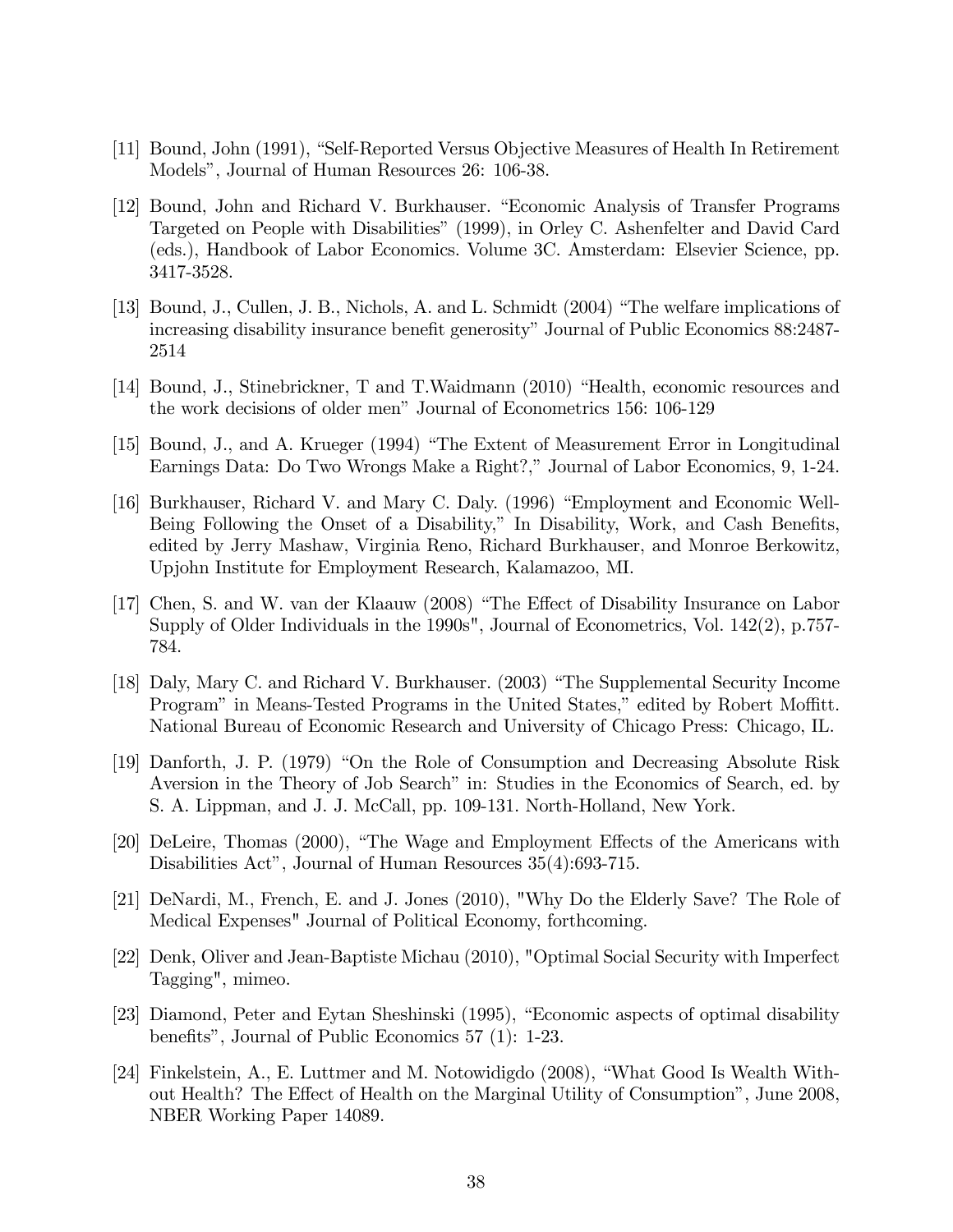- [25] Gallipoli, G. and L. Turner (2009) "Household responses to individual shocks: disability, labour supply and marriage" University of British Columbia, mimeo
- [26] Golosov, Mikhail and Aleh Tsyvinski (2006), "Designing Optimal Disability Insurance: A Case for Asset Testing", Journal of Political Economy 114, 257-279.
- [27] Gourieroux, Christian, Alain Monfort, and Eric Renault (1993), "Indirect Inference", Journal of Applied Econometrics, Vol. 8, Supplement: Special Issue on Econometric Inference Using Simulation Techniques, pp. S85-S118.
- [28] Heckman, James J. (1979), "Sample Selection Bias as a Specification Error", Econometrica  $47(1)$ : 153-161.
- [29] Hoynes, Hilary Williamson and Robert Moffitt (1997), "Tax rates and work incentives in the Social Security Disability Insurance program: current law and alternative reforms", Working paper no. 6058 (NBER, Cambridge, MA).
- [30] Kreider, Brent (1999), "Latent Work Disability and Reporting Bias," Journal of Human Resources, 734-769.
- [31] Kreider, Brent and John Pepper (2007), "Disability and Employment: Reevaluating the Evidence in Light of Reporting Errors," Journal of the American Statistical Association, June 2007, 432-41.
- [32] Lentz, R. and T. Tranaes (2005), "Job Search and Savings: Wealth Effects and Duration Dependence", Journal of Labor Economics,  $23(3)$ ,  $467-490$ .
- [33] Lillard, Lee A., and Yoram Weiss (1997), "Uncertain Health and Survival: Effects on End-of-Life Consumption." Journal of Business and Economic Statistics, 15(2): 254–68.
- [34] Low, Hamish, Costas Meghir and Luigi Pistaferri (2010), "Wage risk and employment risk over the life cycle", American Economic Review, forthcoming.
- [35] MaCurdy, T. (1982) "The Use of Time Series Processes to Model the Error Structure of Earnings in a Longitudinal Data Analysis" Journal of Econometrics 18(1): 83-114.
- [36] Meghir, C. and L. Pistaferri (2004) "Income variance dynamics and heterogeneity" Econometrica.
- [37] Meyer, Bruce D. and Wallace K.C. Mok (2007) "Disability, earnings, income and consumption" University of Chicago, mimeo
- [38] Nagi, S. Z. (1969), Disability and Rehabilitation. Columbus, OH: Ohio State University Press.
- [39] Parsons, Donald O. (1980), "The Decline in Male Labor Force Participation", The Journal of Political Economy 88, No. 1: 117-134
- [40] Rust, John, Moshe Buchinsky, and Hugo Benitez-Silva (2002), "Dynamic Models of Retirement and Disability", Working Paper.